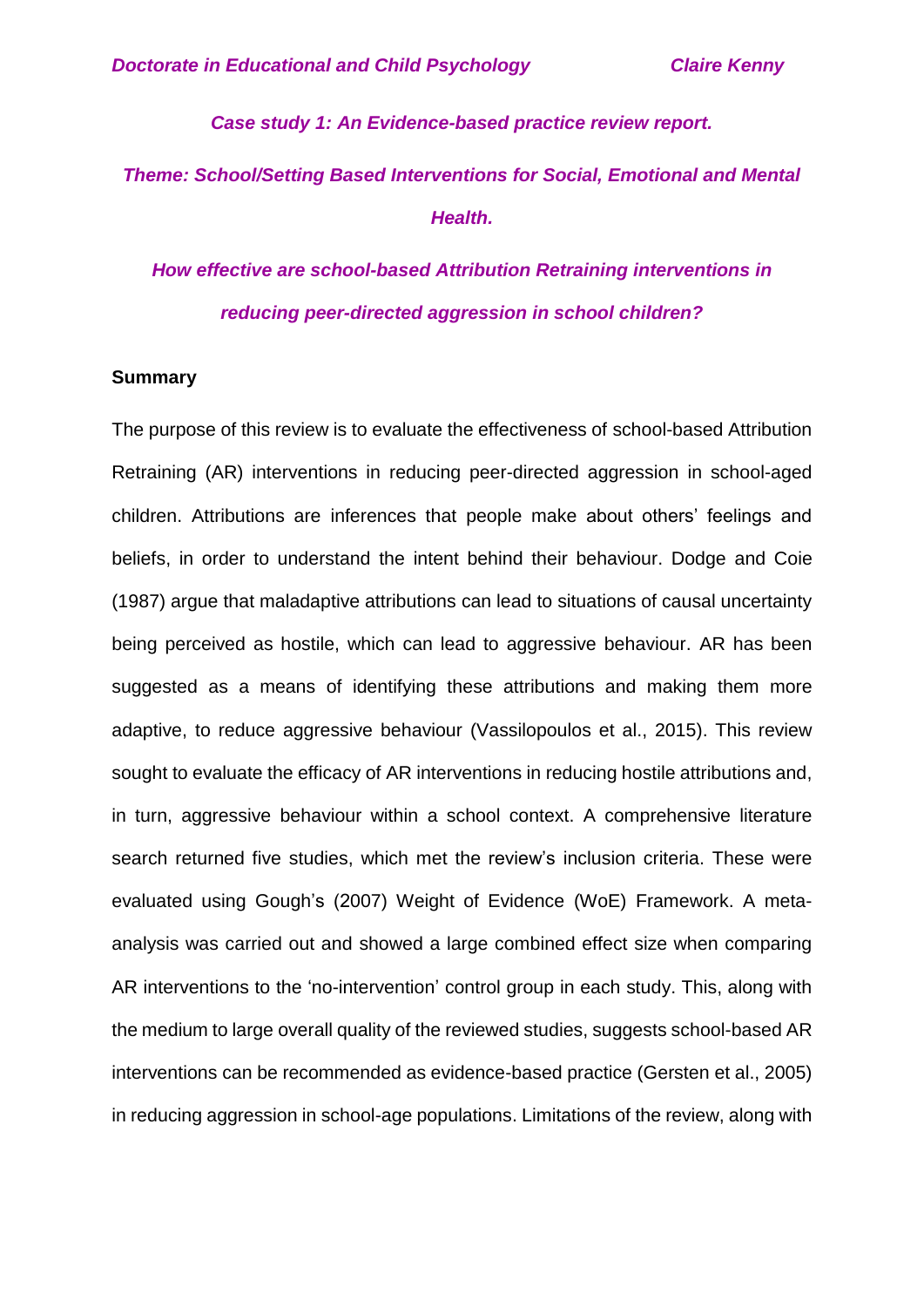recommendations for educational psychology practice and for future research, are discussed.

### **Introduction**

### **Attribution Theory**

Attribution Theory (AT) proposes that individuals seek to determine the cause of observable behaviours and outcomes (Heider,1958), and attribute feelings, beliefs, and intentions to others in an attempt to explain what they have observed. An individual may believe the cause to be: internal or external; controllable or uncontrollable; stable or unstable (Weiner, 1985). Their interpretation will impact their thoughts and, in turn, their subsequent behaviour (Frederickson & Cline, 2007). In relation to aggression, AT has been used to aid understanding of how an individuals' perception of an event can lead to aggressive behaviour. Crick and Dodge (1994) believe that a child's behaviour results from six sequential steps of processing: (1) encoding of social cues; (2) interpreting social cues; (3) selection of goals; (4) generation of response; (5) response evaluation; and (6) enacting of behaviour, with item (2) being considered fundamental. This is because, if social cues are misinterpreted as ambiguous peer provocations, it can affect the child's wellbeing (Dodge, 2006) and potentially lead to aggressive behaviour.

Research demonstrates that some aggressive individuals may have a hostile attribution bias (Nasby et al., 1980), which leads to situations of causal ambiguity being perceived as provocative (Van Bockstaele et al., 2020). The causes of this have been attributed to executive functioning deficits (Verhoef et al., 2019); cognitive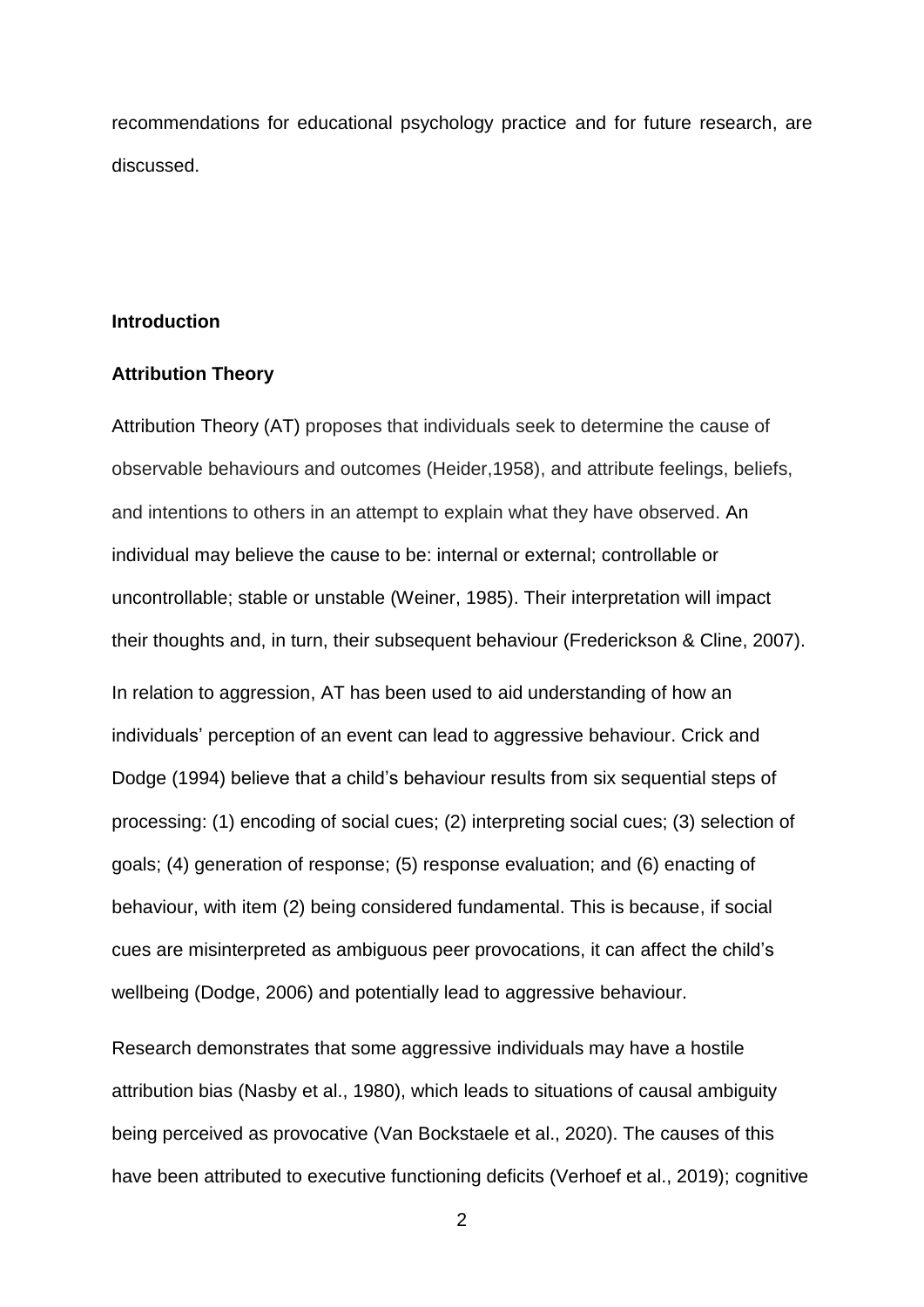processing difficulties (Dodge et al., 1986); traumatic life events (Frederickson & Cline, 2007 ); early adverse childhood experiences (Verhoef et al., 2019); harsh parenting and peer rejection (Dodge, 1980). Dodge's (2006) model of social information processing provides support for this theory. The model states that aggressive individuals are more likely to interpret others' motives as confrontational in ambiguous situations, rather than harmless or neutral.

Social Cognitive Theory states that this can lead to the development and maintenance of aggression (Verhoef et al., 2019), with individuals becoming aggressive as a way to retaliate or defend themselves. This maintenance occurs due to the aggressive individual not having the opportunity to challenge their hostile beliefs or learn more prosocial behaviour strategies. A vicious cycle can then be generated where hostile attribution bias leads to aggression and further rejection by their peer group. This can then lead the aggressive individual to perceive the world as a hostile place and this perpetuates their aggressive behaviour.

The role of hostile attribution bias in developing and perpetuating aggressive behaviour has been supported in longitudinal (Lansford et al., 2010), experimental (Lochman & Dodge, 1998), and longitudinal-experimental studies (Lochman & Wells, 2002). This provides a rationale for an intervention that educational psychologists (EPs) can recommend, which focuses on adapting attribution bias in order to reduce aggressive behaviour.

### **Attribution Retraining (AR)**

AR aims to identify maladaptive causal attributions, challenge misconceptions and help individuals learn more adaptive ways of perceiving and interpreting themselves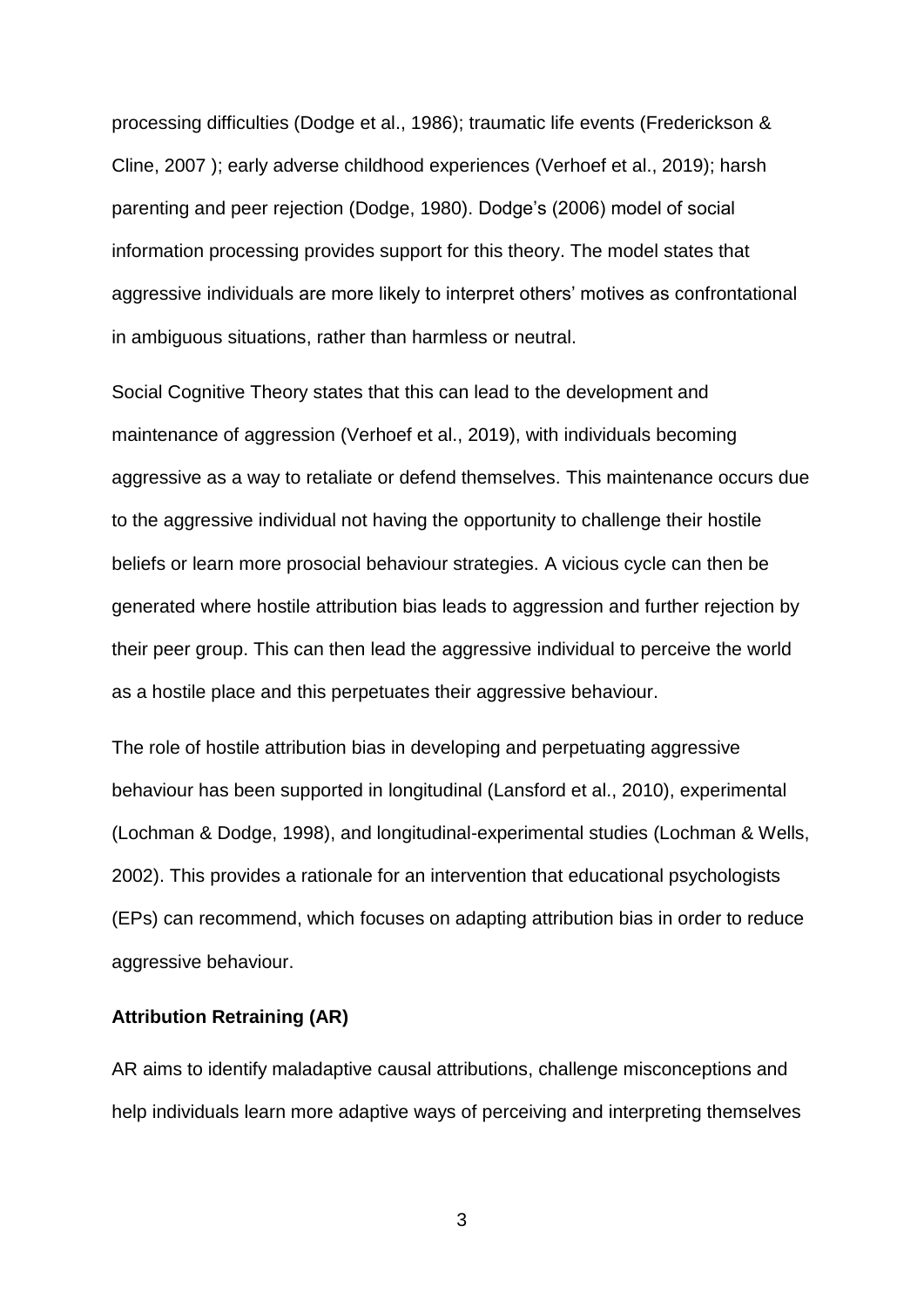and others. In this review, this means adapting a child's hostile attribution bias in order to reduce their aggressive behaviour.

AR interventions have been studied in a variety of settings, including clinics (Hilt, 2004) and schools (Robertson, 2000), and have been shown to be successful in adapting attributions relating to achievement (Chodkiewicz & Boyle, 2014), as well as behaviour (Lapointe & Legault, 2004). There are dedicated AR programs, such as the Brain Power Program (Hudley et al., 1994), as well as study-specific AR interventions (Vassilopoulos et al., 2015; Van Bockstaele et al., 2020). This means that studies on AR interventions can vary according to: environmental factors; length of the intervention; number of sessions; content and target group. They have also been carried out on whole classes (Ziegler & Heller, 2000) and smaller groups (Chodkiewicz & Boyle, 2014). Content delivery can also vary depending on the methods used, such as the use of written resources (Vassilopoulos et al., 2015) and video simulations (Van Bockstaele et al., 2020) and techniques employed can also vary and include: persuasion; motivation; problem-solving; modelling; calming exercises and the use of self-talk.

### **Rationale and Relevance**

One of the most common forms of social difficulty among school-aged children is the exhibiting of externalising behaviours such as aggression and anger (Wilmshurst, 2009). These result in difficulties with peer relationships, poor self-concept and academic underachievement in the short term (Vassilopoulos et al., 2015) and can lead to substance misuse and criminality in the long term (Reef et al., 2011). This highlights the need for effective strategies to be put in place in order to support children in reducing these behaviours.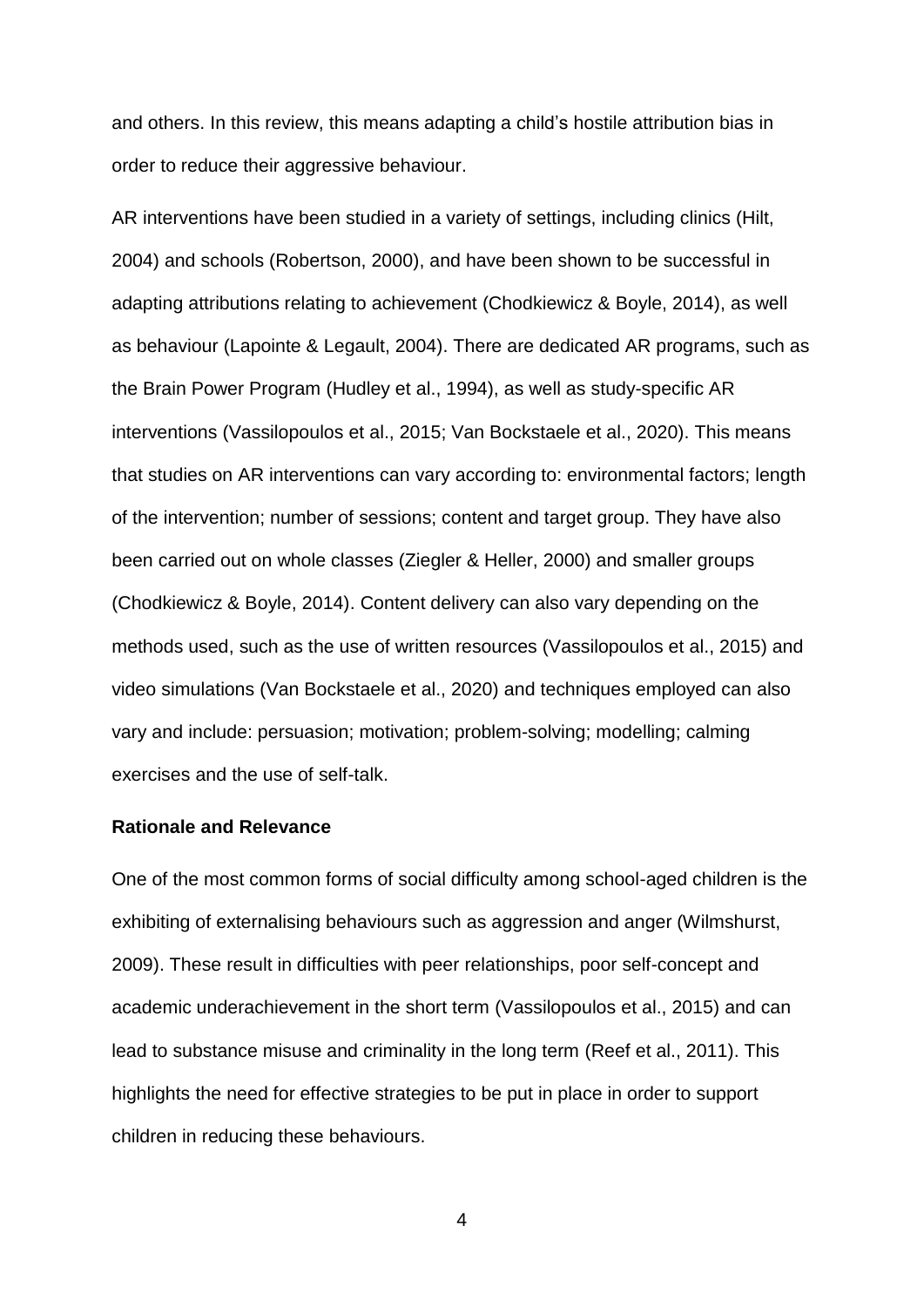It is important that any intervention adopted to support children with these difficulties are evidence-based and relevant contextually. An EP can play an important role in supporting children with these difficulties through identifying areas of need, within the school and the child, and recommending appropriate interventions that match the individual context. An EP can also oversee implementation and support monitoring and evaluation.

It is important that EPs play a role in supporting these children as otherwise they can be at risk of both social and school exclusion (Reed, 1988), especially if staff do not understand that the child's behaviour could be a means of communicating that they feel threatened.

Research linking the use of AR with aggressive children dates back to the 1970s with Harris and Huang (1974) reporting that the cognitive attribution theory of emotion was important in explaining aggressive behaviour. This was supported by Graham (1997) who found that students who had been labelled 'aggressive' were biased towards perceiving peer provocation as intentional. Through the use of AR, Graham showed that those who received AR had altered attributions and emotional reactions post-training, which indicates that AR may be an approach EPs could recommend to schools. However, despite the reported success of AR in reducing aggressive behaviour, the majority of the research has been conducted outside of the UK. Therefore, there is a need to assess the true effectiveness of AR interventions before ascertaining if they should be recommended for implementation by EPs within a UK context.

### **Review Question**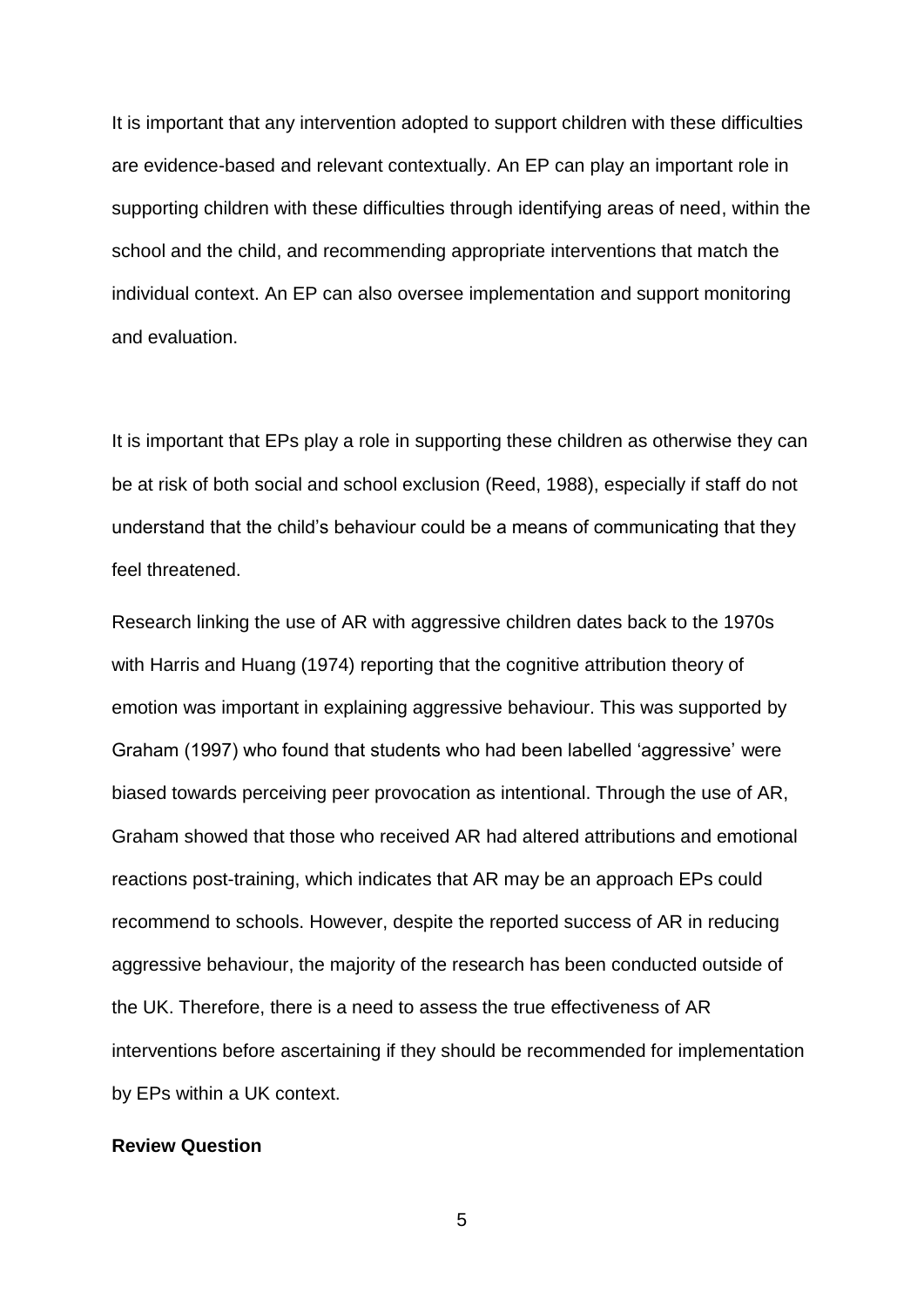How effective are school-based Attribution Retraining interventions in reducing peerdirected aggression in school children?

## **Critical Review of the Evidence Base**

## **Literature search**

A systematic literature search using the Web of Science; PsycINFO (OVID);

SCOPUS and ERIC (EBSCO) databases was carried out on 15<sup>th</sup> December 2020.

The search terms used across all four databases are outlined in Table 1 and were

confined to peer reviewed journal articles. Ancestral and citation searches were also

conducted on articles selected for inclusion in the review.

| Search Term                                                                                                         | Rationale                                                                                                                |
|---------------------------------------------------------------------------------------------------------------------|--------------------------------------------------------------------------------------------------------------------------|
| "attribution retraining" OR "attribution<br>modification" OR "retrain attribution"<br>OR "attribution intervention" | This review is interested in studies which<br>used attribution retraining approaches                                     |
| child OR youth OR "young people"<br>OR adolescent OR minor OR teen<br>OR school                                     | This review is interested in school-based<br>attribution retraining interventions carried<br>out on school-aged children |
| aggression OR "aggressive<br>behaviour" OR violen* OR hostile                                                       | This review is interested in studies<br>measuring outcomes of aggressiveness<br>and hostile attributions                 |

**Note**: Truncation (\*) was used to include endings of root words; speech marks ("") ensure inclusion of exact phrases

### **Article Screening**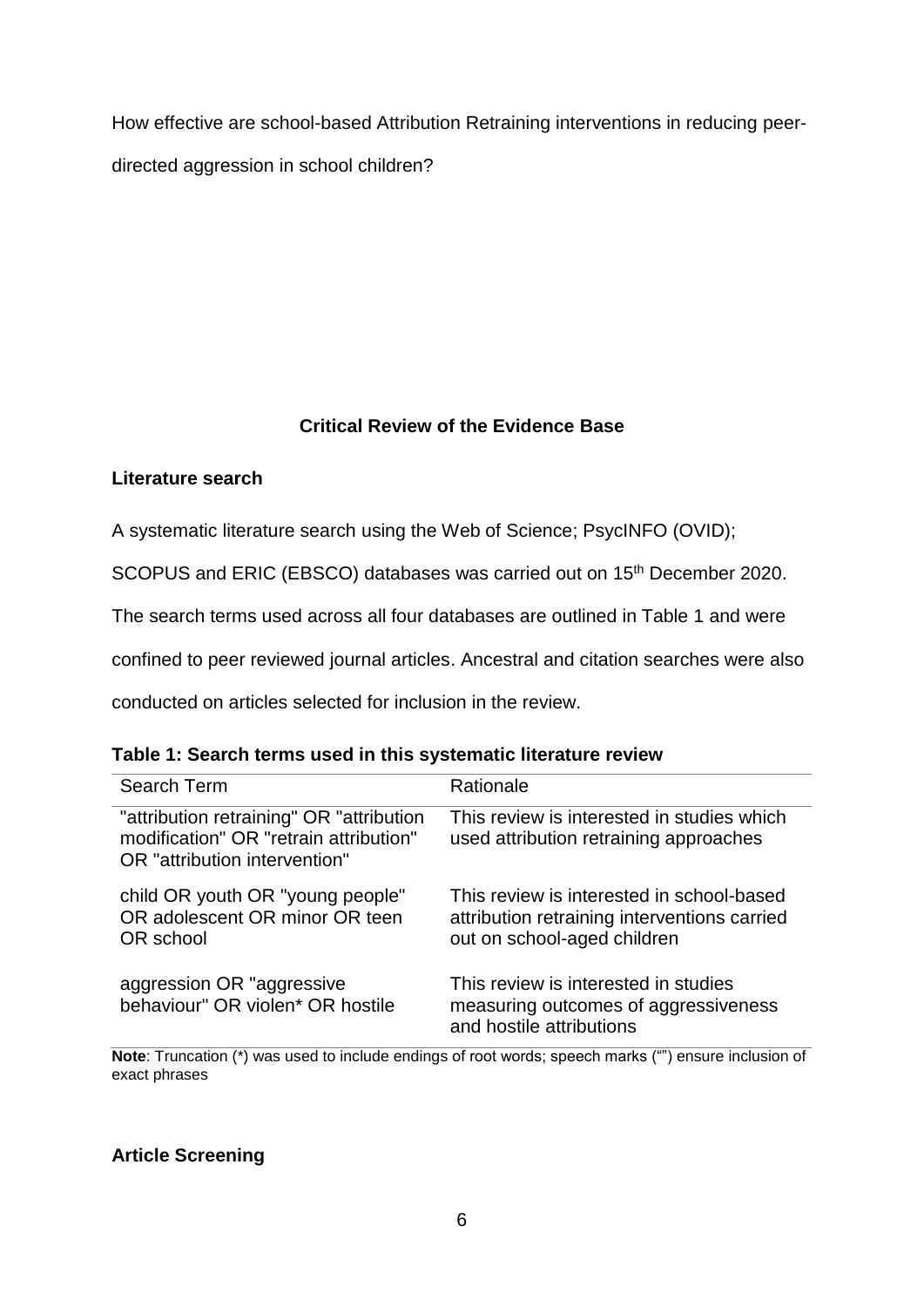Initial database searches, as well as ancestral and citation searches, yielded 216 results. After removing 27 duplicates, title and abstract screening was carried out on 189 studies to determine eligibility for inclusion in the review. At this stage the inclusion and exclusion criteria (see Table 2) were applied, and a further 174 records were excluded, leaving 15 articles for 'full-text' screening. Ten studies were removed at this stage (see Appendix A), leaving five studies eligible for review (see Table 3). This process is outlined in Figure 1 in the form of a flow diagram.

| Criterion                   | Inclusion                                                                                     | Exclusion                                                                                                        | Rationale                                                                                            |
|-----------------------------|-----------------------------------------------------------------------------------------------|------------------------------------------------------------------------------------------------------------------|------------------------------------------------------------------------------------------------------|
| 1. Location                 | Worldwide scope                                                                               | No geographical<br>location excluded                                                                             | To ensure an<br>international<br>perspective was<br>derived                                          |
| 2. Participants             | All children/young<br>people in formal<br>education including<br>those with SEN<br>(age 5-18) | Adults $(18+)$<br>All children under 5<br>and those not in<br>formal education                                   | To assess AR<br>within a school<br>context                                                           |
| 3. Setting                  | AR must take place<br>within the school<br>the participant is<br>attending                    | AR outside of the<br>school the<br>participant is<br>attending                                                   | To assess AR<br>within a school<br>context                                                           |
| Intervention<br>$4_{\cdot}$ | AR is the sole<br>intervention or is<br>adapted in minor<br>ways                              | Non-AR<br>interventions<br>AR not main focus                                                                     | To assess<br>impact of AR<br>over other<br>approaches                                                |
| 5. Type of<br>Study 1       | Randomised<br>Control Trial (RCT)<br>Studies with a 'no<br>intervention'<br>control group     | Not RCT<br>Studies with no 'no<br>intervention' control<br>group and studies<br>with a second<br>treatment group | <b>RCTs are most</b><br>suitable for<br>effectiveness<br>questions<br>(Petticrew &<br>Roberts, 2003) |
| Type of<br>6.<br>Study 2    | Must empirically<br>examine the                                                               | Systematic literature<br>reviews                                                                                 | To review<br>original findings                                                                       |

| Table 2: Inclusion and Exclusion Criteria with Rationale |
|----------------------------------------------------------|
|                                                          |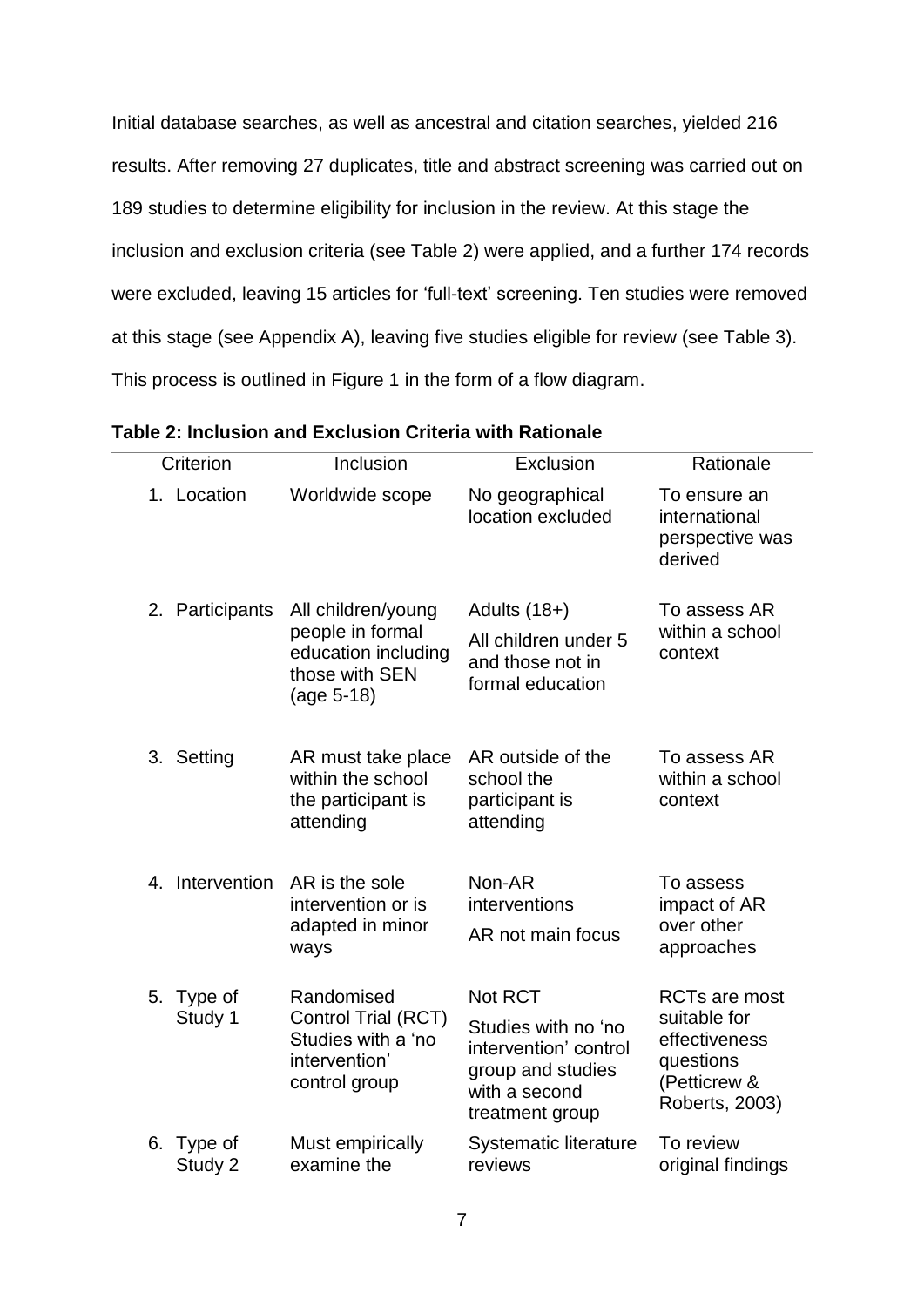|    |                         | relationship<br>between<br>participation in an<br>AR intervention <sup>a</sup> in<br>a school and<br>changes in<br>aggressionb | Meta-analysis                                           |                                                                                                                                  |
|----|-------------------------|--------------------------------------------------------------------------------------------------------------------------------|---------------------------------------------------------|----------------------------------------------------------------------------------------------------------------------------------|
|    | 7. Language             | Published in the<br>English language                                                                                           | Not published in the<br>English language                | To ensure full<br>understanding<br>and correct<br>interpretation                                                                 |
| 8. | Type of<br>Publication  | Peer reviewed<br>journal articles                                                                                              | Grey literature and<br>non-peer reviewed<br>literature  | To ensure the<br>methodological<br>quality has been<br>rigorously<br>scrutinised                                                 |
| 9. | Outcomes                | Must measure<br>children's<br>aggression                                                                                       | <b>Outcome measures</b><br>not related to<br>aggression | To ensure<br>construct validity<br>of findings                                                                                   |
|    | 10. Publication<br>Date | The article is<br>published on or<br>before 15 <sup>th</sup><br>December 2020                                                  | The article is<br>published after 15th<br>December 2020 | To ensure all<br>available<br>relevant articles<br>on the date of<br>the literature<br>search are<br>considered for<br>inclusion |

a The nature of AR is evaluated in Weight of Evidence C; if a study explicitly claimed its intervention involved AR, it met the inclusion criterion.

b The type of aggression is not specified in the inclusion criterion as there are a variety of definitions used in the literature.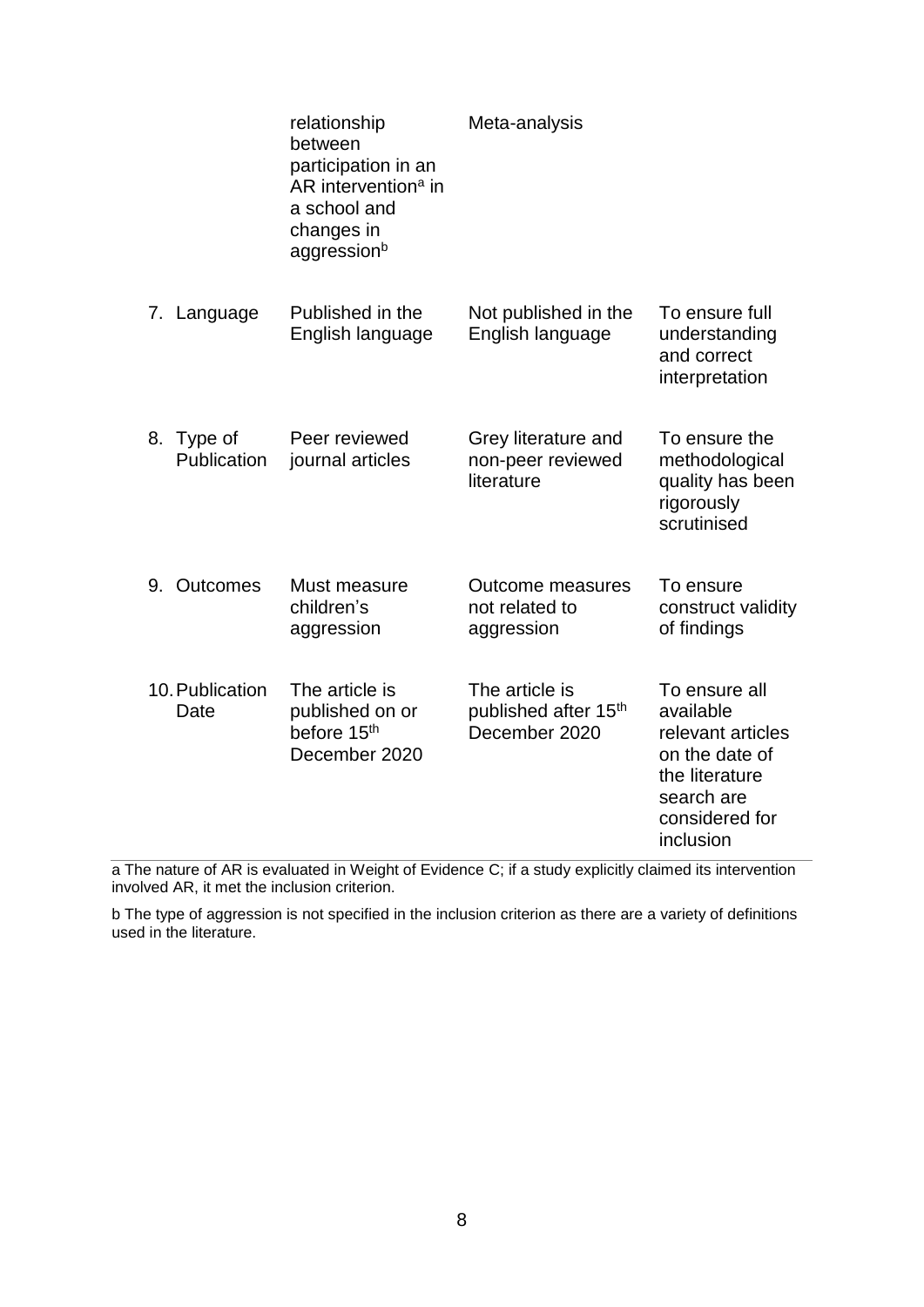## **Table 3: References of included studies**

Studies in this review

- 1 Vassilopoulos, S. P., Brouzos, A. & Andreou, E. (2015). A Multi-Session Attribution Modification Program for Children with Aggressive Behaviour: Changes in Attributions, Emotional Reaction Estimates, and Self-Reported Aggression*. Behavioural and Cognitive Psychotherapy, 43* (5), 538 – 548. <https://doi.org/10.1017/S1352465814000149>
- 2 Hudley, C., Britsch, B., Wakefield, W. D., Smith, T., Demorat, M. & Cho, S. J. (1998). An attribution retraining program to reduce aggression in elementary school students. *Psychology in the schools, 35* (3), 271-282. [https://doi.org/10.1002/\(SICI\)1520-6807\(199807\)35:3<271::AID-](https://doi.org/10.1002/(SICI)1520-6807(199807)35:3%3c271::AID-PITS7%3e3.0.CO;2-Q)[PITS7>3.0.CO;2-Q](https://doi.org/10.1002/(SICI)1520-6807(199807)35:3%3c271::AID-PITS7%3e3.0.CO;2-Q)
- 3 Van Bockstaele, B., van der Molen, M. J., van Nieuwenhuijzen, M. & Salemink, E. (2020). Modification of hostile attribution bias reduces self-reported reactive aggressive behavior in adolescents. *Journal of Experimental Child Psychology, 19* (4), 1-8. <https://doi.org/10.1016/j.jecp.2020.104811>
- 4 Hudley, C. & Graham, S. (1993). An Attributional Intervention to Reduce Peer-Directed Aggression among African-American Boys. *Child Development*, *64* (1), 124-38. <https://doi.org/10.1111/j.1467-8624.1993.tb02899.x>
- 5 Abdulmalik, J., Ani, C., Ajuwon, A. J. & Omigbodun, O. (2016). Effects of problem-solving interventions on aggressive behaviours among primary school pupils in Ibadan, Nigeria. *Child and Adolescent Psychiatry and Mental Health, 10* (31), 1-10. <https://doi.org/10.1186/s13034-016-0116-5>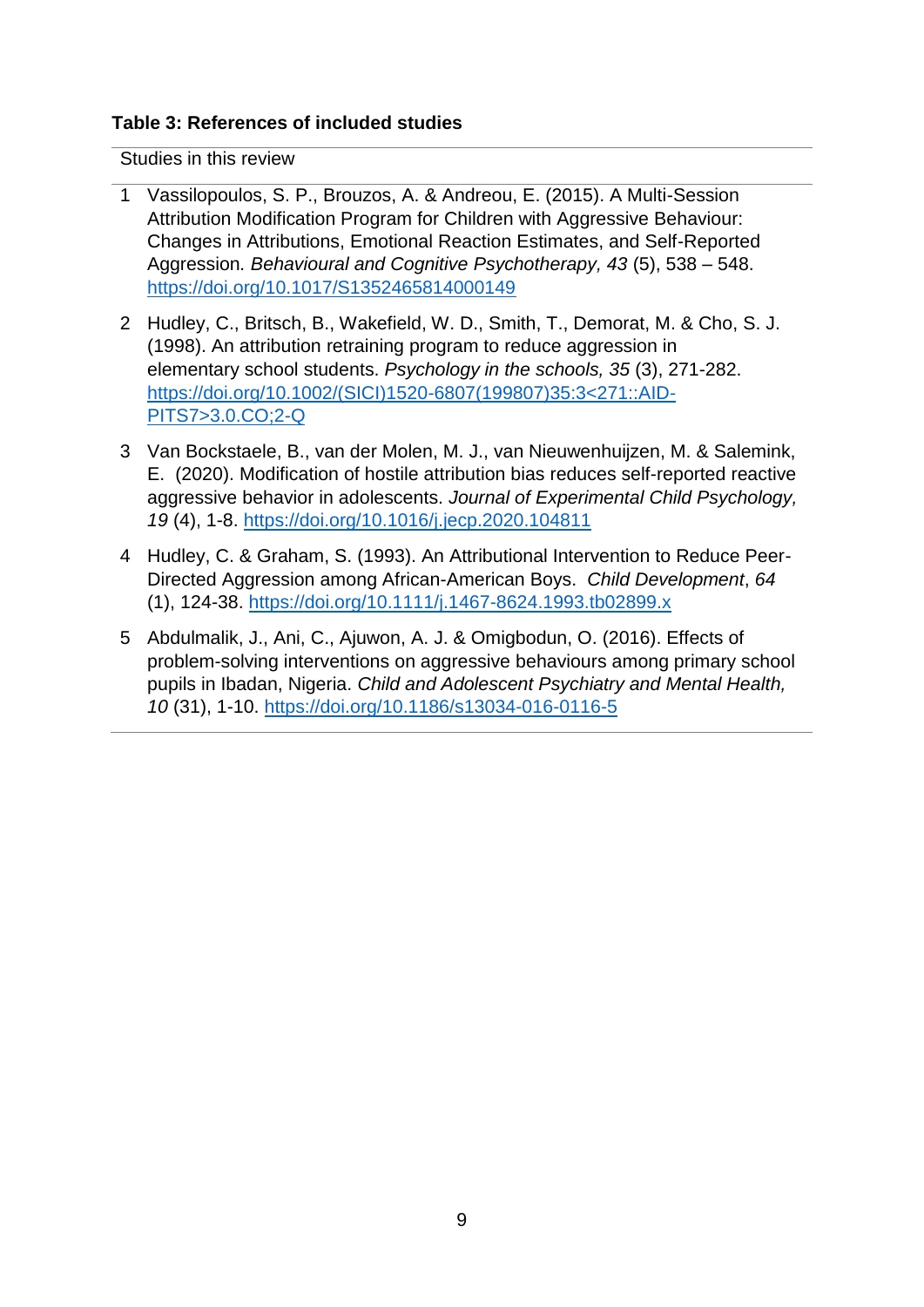### **Figure 1: Flow diagram to depict the Literature Search and Article Screening process based on PRISMA Statement Recommendations (Moher et al., 2010)**



### **Mapping the Field**

In order to be included, the reviewed studies all needed to be randomised control trials (RCTs). This is because Petticrew and Roberts (2003) stated that this was the most reliable research design for assessing the effectiveness of an intervention such as AR. Despite having similar research designs, all studies varied in relation to their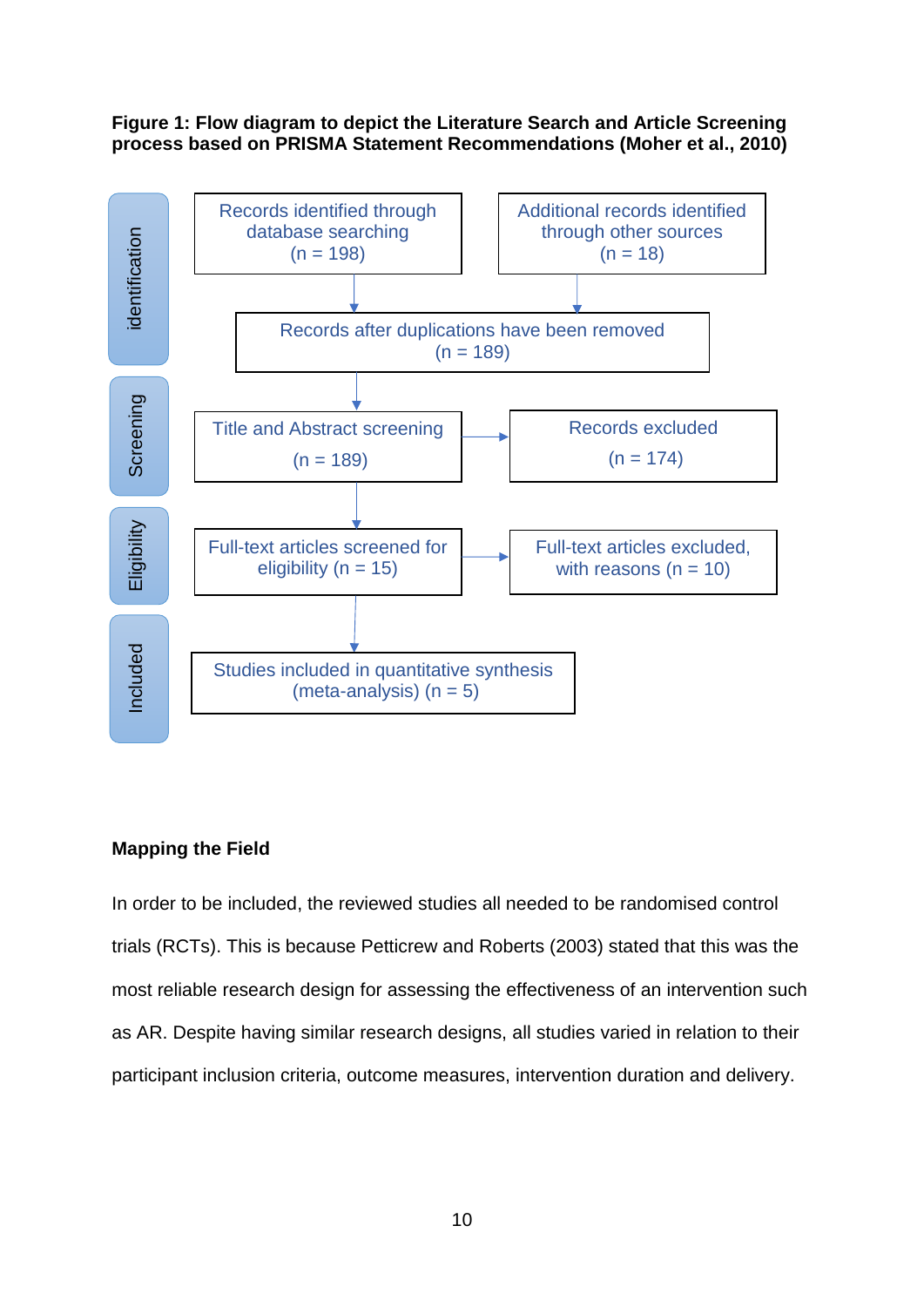### **Weight of Evidence (WoE)**

In order to effectively evaluate the quality and relevance of the studies identified, Gough's (2007) Weight of Evidence (WoE) framework was used, which considers: the methodological quality (WoE A), methodological relevance (WoE B) and topic relevance (WoE C) of each study.

An adapted version of Gersten et al.'s (2005) coding protocol was used to assess methodological quality (WoE A) as it was designed for use with studies that employ group experimental designs.

The author used Petticrew and Roberts (2003) 'typology of evidence' to develop a protocol which analysed the strengths and weaknesses of each study's methodological relevance (WOE B).

A protocol designed by the author was used for WoE C, to assess each study's topic relevance in relation to the review question. It specifically considered: the intervention focus; the outcome measures; the intervention setting; intervention implementation and the instructor used for each study.

WoE A, B and C were given equal weighting and the sum of these were averaged and rounded to the nearest whole number to give an overall Weight of Evidence D (WoE D). This indicates the strength of evidence in each study in relation to the research question posed. A summary of WoE ratings for each study is outlined in Table 4.

The criteria and rationale for all WoE ratings are outlined in Appendix B. The adapted Gersten et al.'s (2005) coding protocol is outlined in Appendix C, with rationale for changes, and completed examples of the WoE A, B and C coding protocols are given in Appendix D.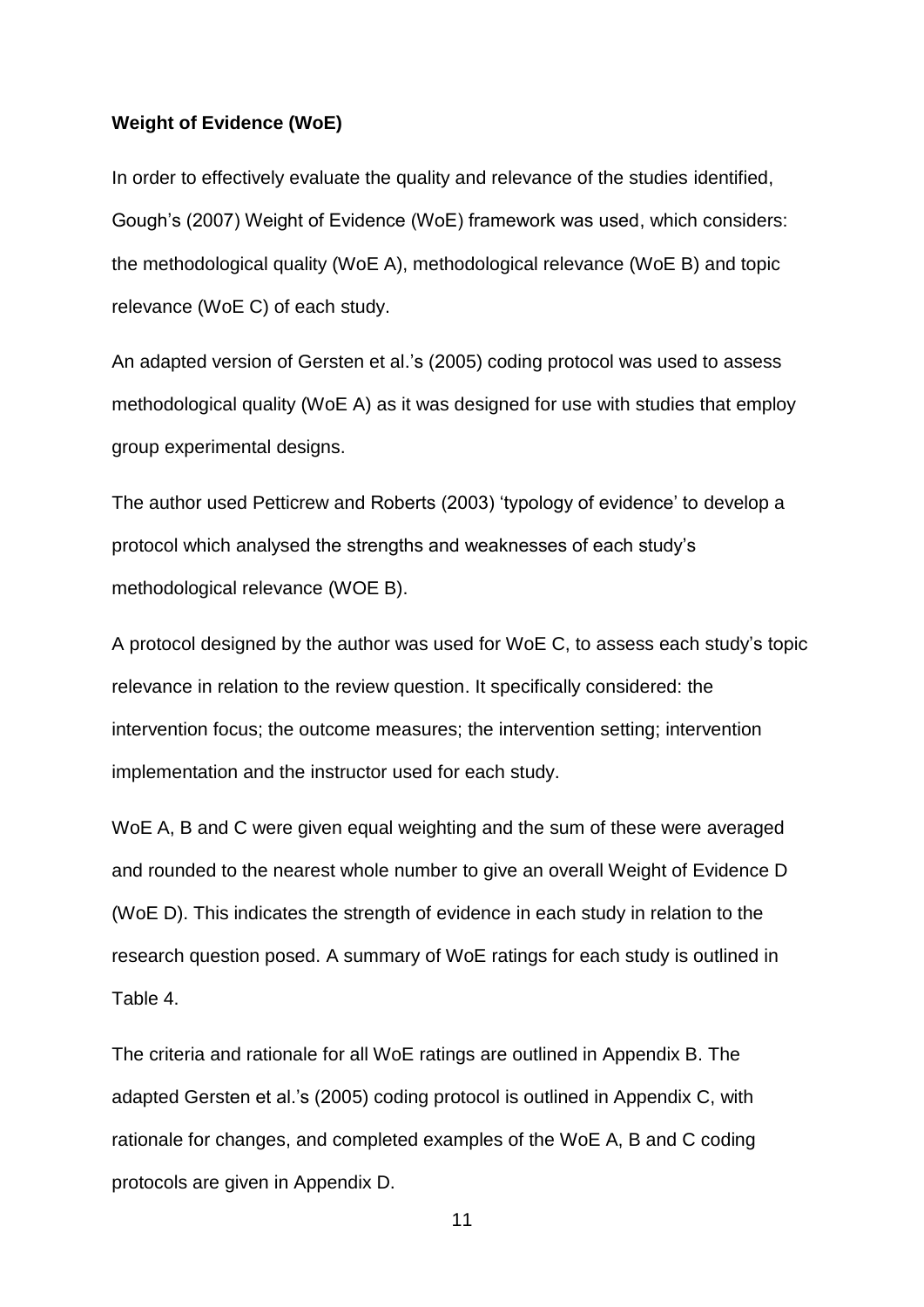| <b>Authors</b>              | WoE A:                    | WoE B:                      | WoE C:             | WoE D:                        |
|-----------------------------|---------------------------|-----------------------------|--------------------|-------------------------------|
|                             | Methodological<br>quality | Methodological<br>relevance | Topic<br>relevance | Overall weight<br>of evidence |
| Vassilopoulos               | 3                         | 3                           | $\overline{2}$     | 3                             |
| et al. (2015)               | High                      | High                        | Medium             | High                          |
| Hudley et al.               | 3                         | 3                           | 3                  | 3                             |
| (1998)                      | High                      | High                        | High               | High                          |
| Van                         | 3                         | 3                           | $\overline{2}$     | 3                             |
| Bockstaele et<br>al. (2020) | High                      | High                        | Medium             | High                          |
| Hudley &                    | 3                         | 3                           | 3                  | 3                             |
| Graham<br>(1993)            | High                      | High                        | High               | High                          |
| Abdulmalik et               | 1                         | 3                           | $\overline{2}$     | $\overline{2}$                |
| al. (2016)                  | Low                       | High                        | Medium             | Medium                        |

### **Table 4: Summary of WoE for each study**

**Note:** WoE ratings are described as: 'High' = 3; 'Medium' = 2; and 'Low' = 1. WoE A, B and C were given equal weighting and the sum of these were averaged and rounded to the nearest whole number to give an overall Weight of Evidence D (WoE D).

### **Participants**

243 participants were included across the five studies. Each study varied in sample size, ranging from 34 participants (Vassilopoulos et al., 2015) to 89 participants (Hudley et al.,1998). The age of participants also varied from 8-16, with two studies focusing on primary age students (Hudley et al., 1998; Hudley & Graham, 1993); two focusing on middle-school aged children (Vassilopoulos et al., 2015; Abdulmalik et al., 2016) and one focusing on secondary aged children (Van Bockstaele et al., 2020). Participants were male only in all but one study (Vassilopoulos et al., 2015).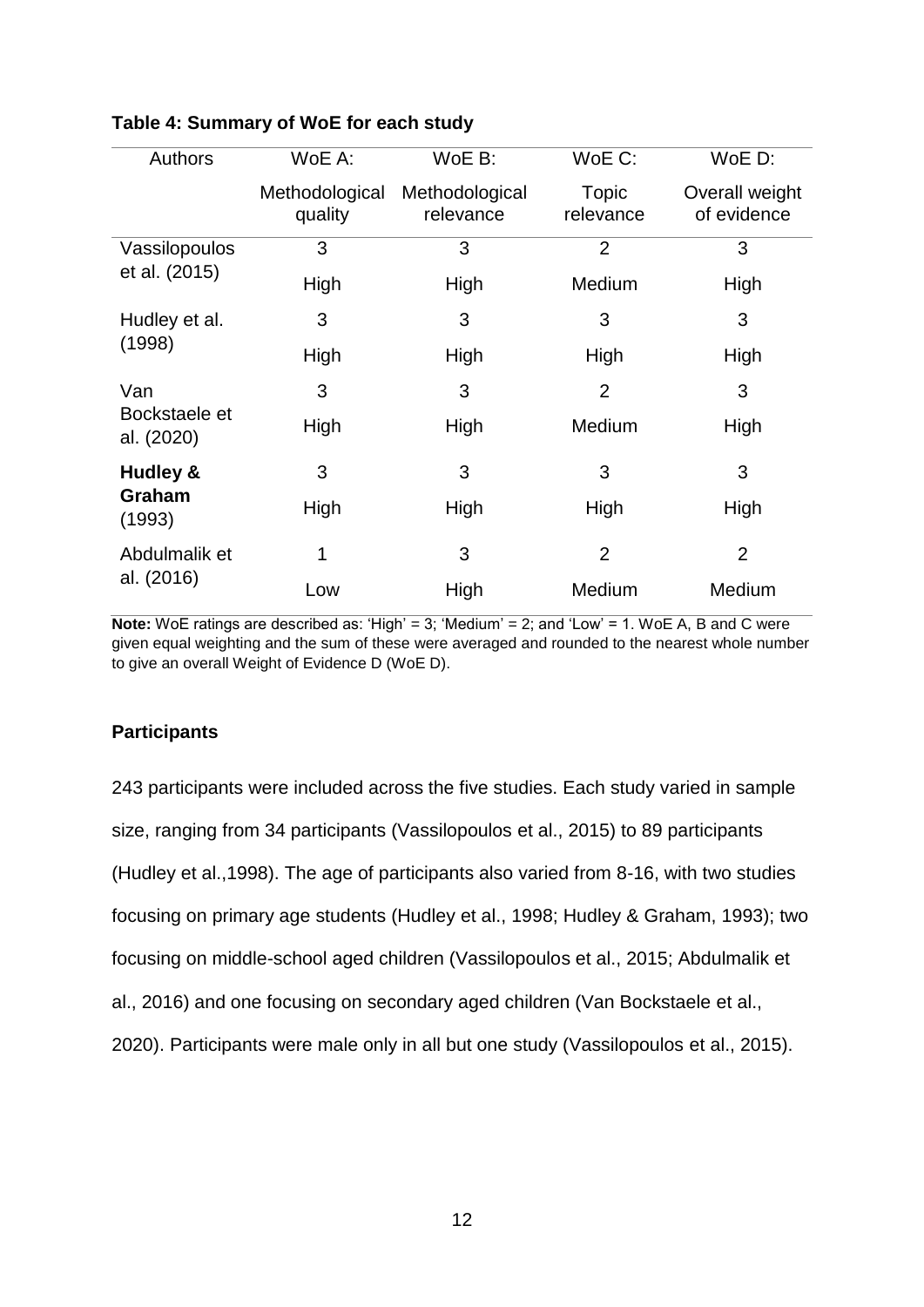Participants were identified as aggressive from a variety of peer sociometric nominations and teacher rating scales across all five studies with three studies also including non-aggressive participants (Hudley & Graham,1993; Hudley et al., 1998; Vassilopoulos et al., 2015) in order to reduce any perceived stigma from participants being involved in the intervention. In these studies, the non-aggressive participants' data was removed from subsequent analyses. All included studies reported that there were no significant differences between the intervention and control groups in relation to age, gender, or emotion reaction estimates. Participants across the five studies had a variety of ethnic backgrounds and were based in different geographical locations. These include: Greece (White European) (Vassilopoulos et al., 2015); America (African-American and Latino) (Hudley et al., 1998); Holland (White European) (Van Bockstaele et al., 2020); America (African-American) (Hudley & Graham,1993); and Nigeria (Black African) (Abdulmalik et al., 2016).

### **Setting**

In all five studies, the intervention was delivered in schools, as per the inclusion criteria. One study took place within a classroom setting (Abdulmalik et al., 2016) with the remainder carried out elsewhere in the school. This was taken into consideration in the WoE C for setting with Abdulmalik et al.'s (2016) study receiving a higher weighting compared to the other studies. This is because carrying out the intervention within the classroom better enables participants to generalise the skills they have learnt in the intervention to the wider school environment. However, because a specific subset of students had been chosen across a number of different year groups, they were unlikely to be educated within the same class. Therefore, the remaining four studies were given 'medium' weightings as withdrawing students for targeted interventions like AR is typical in a school context.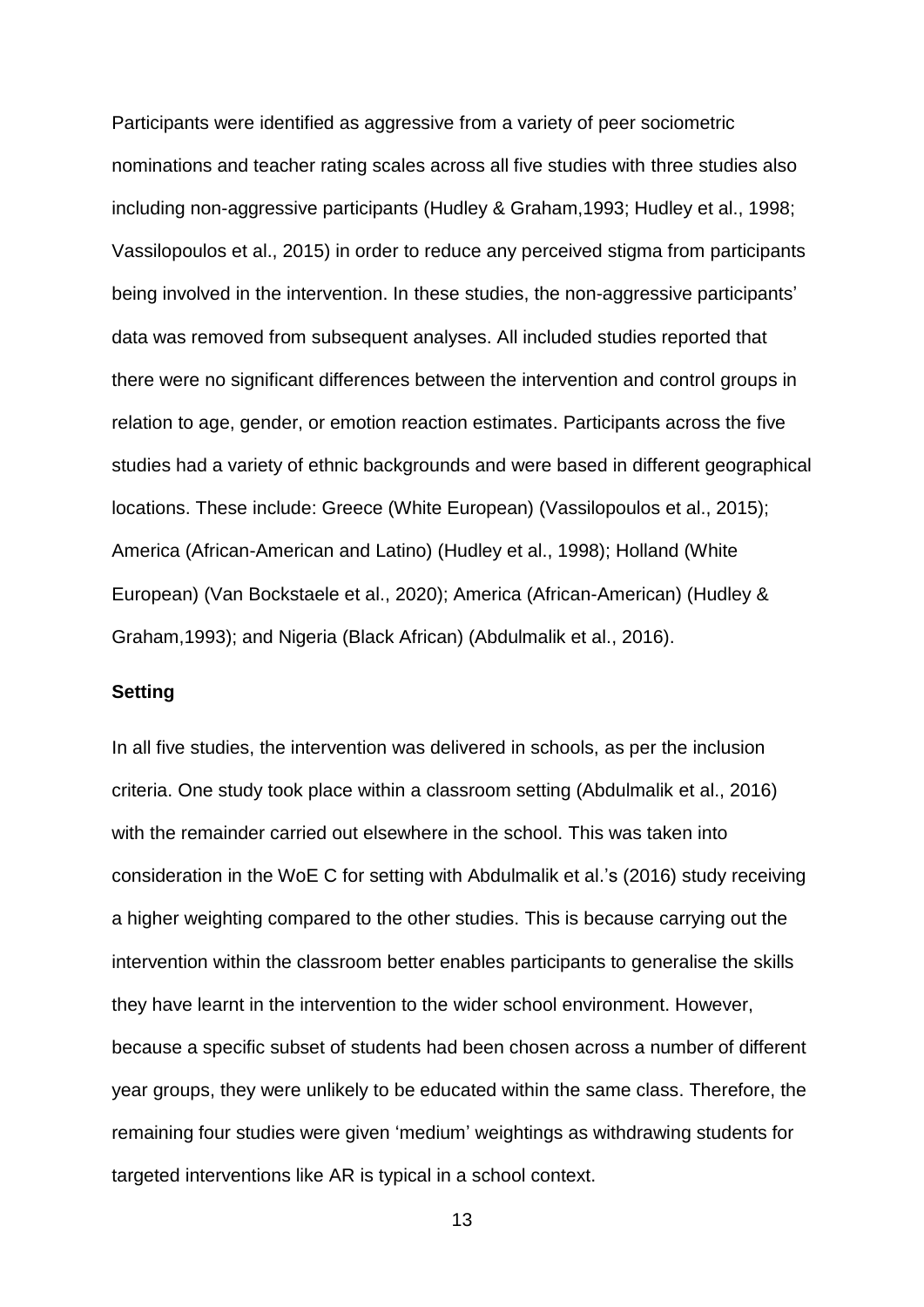### **Research Design**

Randomised controlled trials (RCTs) are considered the most appropriate research design for 'effectiveness' questions (Petticrew & Roberts, 2003) and so were in this review's inclusion criteria. The design used in each study was evaluated using the WoE A and B ratings. All of the studies were RCTs, so received a high WoE B.

All of the studies had an AR experimental group and four of the studies had a testretest control group (Hudley et al., 1998; Hudley & Graham,1993; Vassilopoulos et al., 2015; Van Bockstaele et al., 2020). The fifth study had a wait-list control group (Abdulmalik et al., 2016). The existence of a 'no-intervention' condition decreased the likelihood that the positive effects observed were due to factors external to the experimental condition (Barker et al., 2015). However, it may have been useful to have an 'active' control condition across all five studies as well so that the comparative benefits of the AR intervention could be assessed relative to other aggression-reducing interventions.

Once the sample was derived, the participants were randomly allocated to either the experimental or control group. The use of random allocation reduces the likelihood of selection bias and allows for a direct comparison to occur between conditions. It also ensures that the data demonstrates a more valid representation of how the wider population would respond to AR (Barker et al., 2015), which justifies the high WoE B rating this type of design, and the studies in this review, received.

### **Intervention Analysis**

Each study varied in terms of the number of sessions; the length of the intervention; the group size; the intervention program and the outcome measures used, as can be seen in Table 5. The content of each intervention is summarised in Table 6.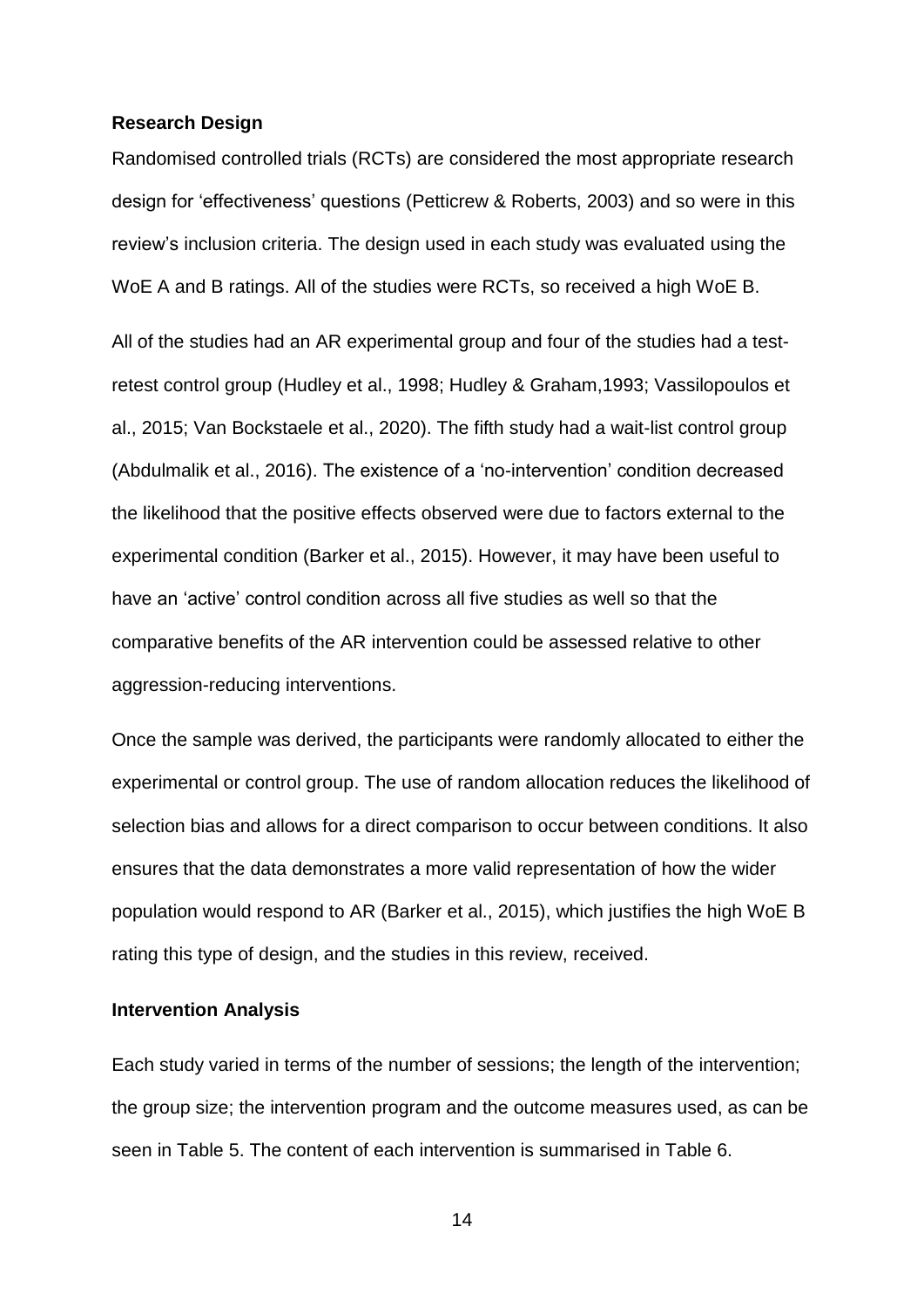The intervention content, implementation and outcome measures will be explored in more detail over the next two sections.

#### *Intervention Content and Implementation*

As can be seen in Tables 5 and 6 below, each study differed in terms of intervention content and implementation.

Three out of the five studies (Vassilopoulos et al., 2015; Hudley et al., 1998; Van Bockstaele et al., 2020) provided only the title of the instructor with no other details about their background, training or experience, which lowered their scores within both the WoE A and C ratings. The remaining two provided detailed information on the instructor and so were awarded a higher score, which improved their overall WoE A rating. However, Abdulmalik et al. (2016) did not use a teacher to implement the AR intervention therefore still received a rating of 2 for WoE C.

In addition to this, two out of the five studies (Hudley et al., 1993; Abdulmalik et al., 2016) did not provide sufficient information about the intervention content and implementation in order to enable replicability, which lowered their scores within their WoE A rating. The remaining three studies either used a recognised program, which they referenced, or provided sufficient information for replicability and so gained a higher score within the WoE A rating for intervention implementation.

In terms of WoE C, all studies, except Abdulmalik et al. (2016), used solely AR interventions and therefore received a WoE C rating of 3 for the category 'interventions'. Abdulmalik et al. (2016) received a 2 as in this study it was combined with problem-solving and calming techniques, which made it harder to identify whether it was the AR or the other aspects which led to a reduction in aggression.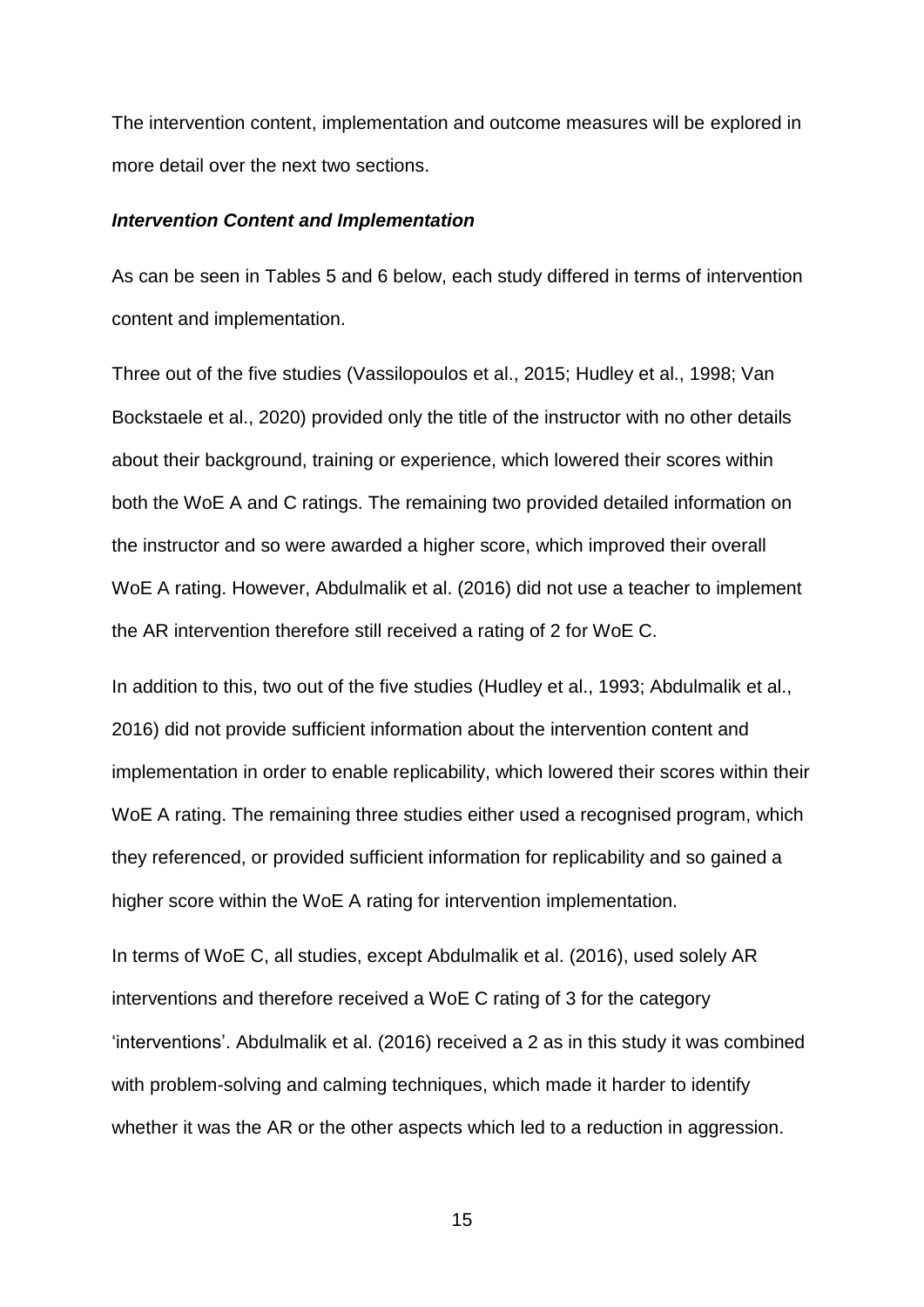The intervention took place in a school in all of the included studies, however, only Abdulmalik et al. (2016) intervention took place in a classroom therefore all of the studies received a WoE C of 2 for 'setting' except Abdulmalik et al. (2016), which received a 3. This is because it was thought generalisability would more likely to be achieved within a classroom environment.

Finally, WoE C also looked at 'implementation' of the AR intervention. In the Vassilopoulos et al. (2015); Van Bockstaele et al. (2020) and Abdulmalik et al. (2016) studies the intervention only involved direct attributional feedback and so these studies were given a WoE C rating of 2 for 'implementation'. As the Hudley and Graham (1993) and Hudley et al. (1998) studies used interventions, which included direct attributional feedback, instruction, practice and consolidation, these were given a WoE C of 3 for 'implementation' as it is felt these are more likely to be effective in reducing aggression.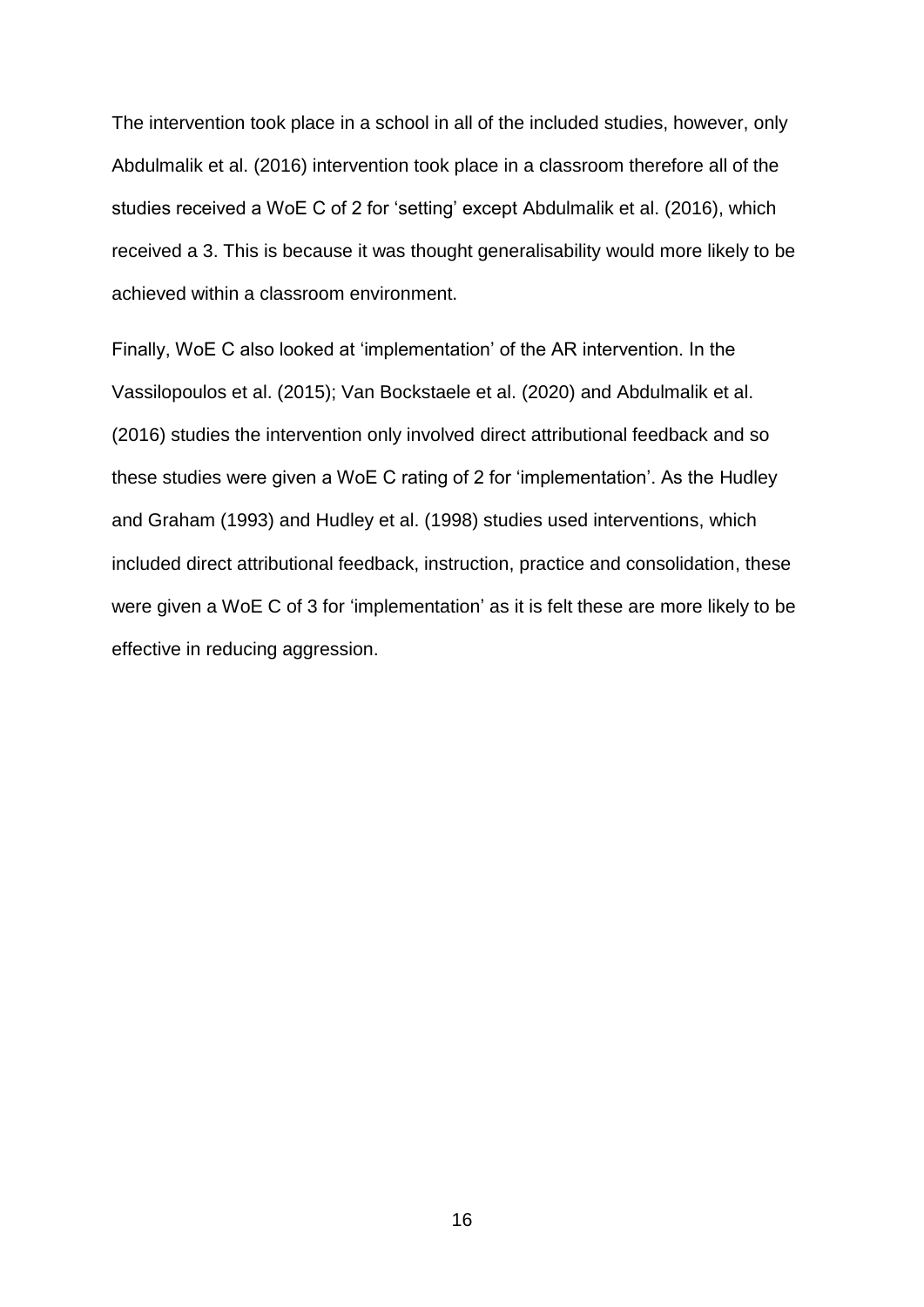| Study                              | Number<br>of | Group size                                                               | Length of<br>intervention                     | <b>Intervention Program</b>                                                                                                             | Instructor(s)           | <b>Outcome measures</b>                                                                                                                                                   |
|------------------------------------|--------------|--------------------------------------------------------------------------|-----------------------------------------------|-----------------------------------------------------------------------------------------------------------------------------------------|-------------------------|---------------------------------------------------------------------------------------------------------------------------------------------------------------------------|
|                                    | sessions     |                                                                          |                                               |                                                                                                                                         |                         |                                                                                                                                                                           |
| Vassilopoulos<br>et al. (2015)     | 3            | <b>Not</b><br>specified                                                  | A lesson<br>(duration<br>unknown)<br>One week | <b>Cognitive Bias</b><br>Modification of<br>Interpretations procedure<br>(CBM-I) (created by<br>author for the purpose of<br>the study) | 1 Research<br>Assistant | The Aggression Scale<br>(aggression) (Orpinas &<br>Frankowski, 2001)<br>An ambiguous vignette paradigm<br>(attribution) (Vassilopoulos et al.,<br>2009)                   |
| Hudley et al.<br>(1998)            | 12           | 6<br>4<br>Aggressive<br>students<br>and 2 non-<br>aggressive<br>students | 60 minutes<br>Twice weekly<br>6 weeks         | The Brain Power<br>Program (Hudley, 1994)                                                                                               | <b>Group Leaders</b>    | Social Skills Rating System<br>(SSRS-T) (aggression) (Gresham<br>& Elliot, 1990)<br>Student attribution task<br>(attribution) - designed by authors<br>for this study     |
| Van<br>Bockstaele et<br>al. (2020) | 5            | Individually                                                             | 20 minutes<br>2 weeks                         | Computer-based AR<br>intervention designed by<br>authors for this study                                                                 | Adult<br>experimenters  | <b>Adapted Reactive Proactive</b><br>Questionnaire (aggression)<br>(Dutch translation) (Cima et al.,<br>2013)<br>Adapted Interpretation<br>Recognition Task (attribution) |

# **Table 5: Table outlining the intervention content, implementation and outcome measures**

(Houtkamp et al., 2017)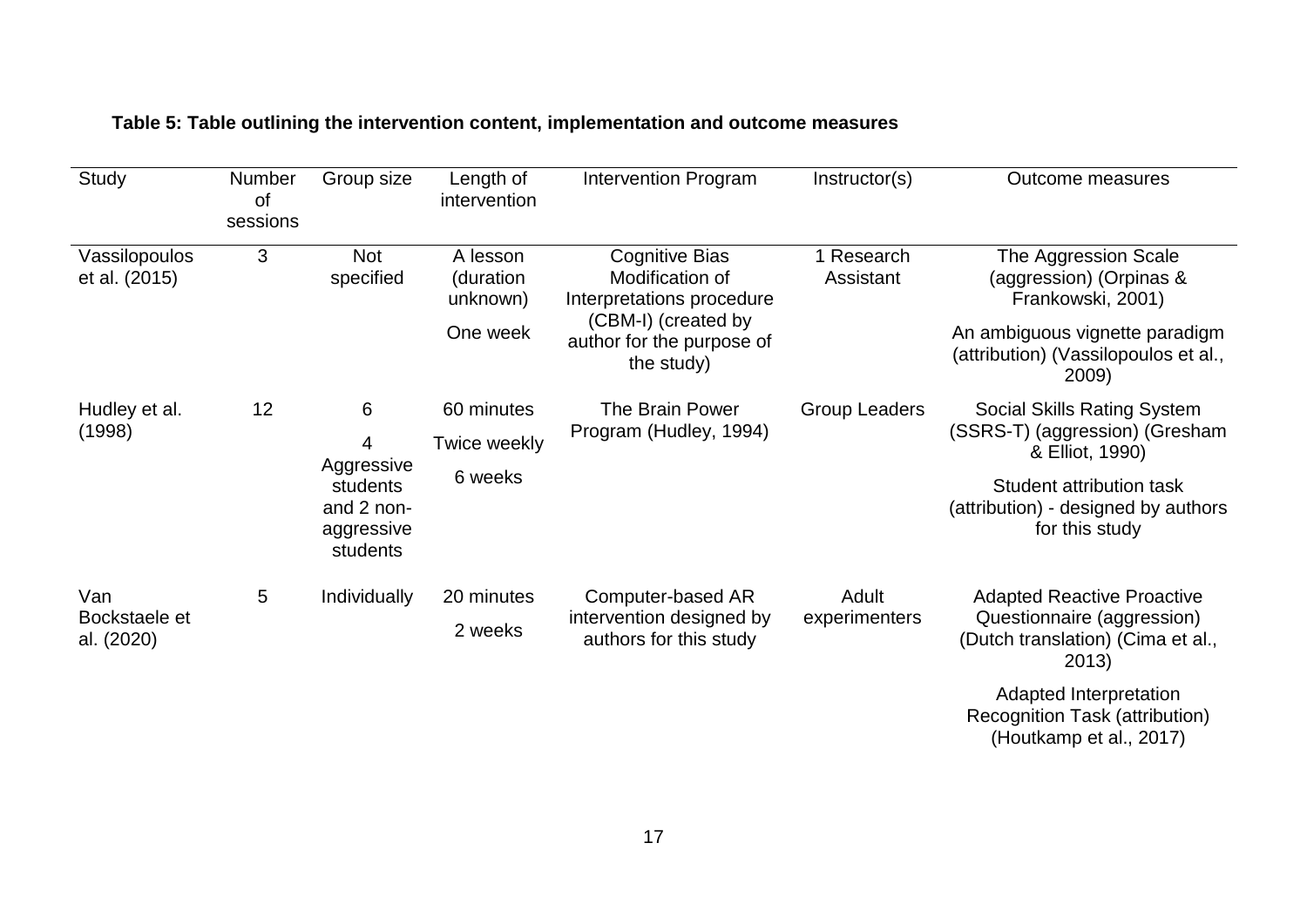| Hudley &<br>Graham<br>(1993) | 12<br>(min. of<br>10 to be<br>attended)                                                                                                                                                                                      | 6<br>4<br>Aggressive<br>students<br>and 2 non-<br>aggressive<br>students | 40-60<br>minutes<br>Twice weekly<br>6 weeks                                                                       | AR intervention designed<br>by authors for this study                                                                  | 2 African-<br>American<br>female<br>experimenters<br>(educators with<br>specific training)<br>Met with<br>curriculum<br>developer | Laboratory Analogue task<br>(aggression) - designed by<br>authors for purpose of this study<br>Teacher Checklist – aggression<br>subscale (aggression) (Coie,<br>1990)<br><b>Formal Disciplinary Referrals</b><br>(aggression) – school-based logs |
|------------------------------|------------------------------------------------------------------------------------------------------------------------------------------------------------------------------------------------------------------------------|--------------------------------------------------------------------------|-------------------------------------------------------------------------------------------------------------------|------------------------------------------------------------------------------------------------------------------------|-----------------------------------------------------------------------------------------------------------------------------------|----------------------------------------------------------------------------------------------------------------------------------------------------------------------------------------------------------------------------------------------------|
|                              |                                                                                                                                                                                                                              |                                                                          | weekly to<br>ensure<br>intervention<br>fidelity                                                                   | Hypothetical peer provocation<br>questionnaire (attribution) -<br>designed by authors for the<br>purpose of this study |                                                                                                                                   |                                                                                                                                                                                                                                                    |
| Abdulmalik et<br>al. (2016)  | 6<br>10<br>40 minutes<br><b>Adapted Brain Power</b><br>Twice weekly<br>contextualised for<br>for 3 weeks<br>Nigerian environment,<br>combined with problem-<br>solving and calming<br>techniques. Translated<br>into Yoruba. |                                                                          |                                                                                                                   | program (Hudley, 1998)                                                                                                 | Clinical<br>psychologist                                                                                                          | Teacher assessment<br>(aggression) qualitive observation                                                                                                                                                                                           |
|                              |                                                                                                                                                                                                                              |                                                                          | (fluent in<br>Yoruba)                                                                                             | Teacher-rated SDQ (aggression)<br>(Goodman, 2001)                                                                      |                                                                                                                                   |                                                                                                                                                                                                                                                    |
|                              |                                                                                                                                                                                                                              | Supervised by<br>author to ensure<br>intervention<br>fidelity            | Teacher Rating of Student's<br>Aggressive Behaviour (TRAB)<br>(aggression) -designed by<br>authors for this study |                                                                                                                        |                                                                                                                                   |                                                                                                                                                                                                                                                    |
|                              |                                                                                                                                                                                                                              |                                                                          |                                                                                                                   |                                                                                                                        | Self-rates Aggression Scale<br>(SRAS) (aggression) - designed<br>by authors for this study                                        |                                                                                                                                                                                                                                                    |
|                              |                                                                                                                                                                                                                              |                                                                          |                                                                                                                   |                                                                                                                        |                                                                                                                                   | Social Cognition and Attribution<br>Scale (SCAS) (attribution) -<br>designed by authors for this study                                                                                                                                             |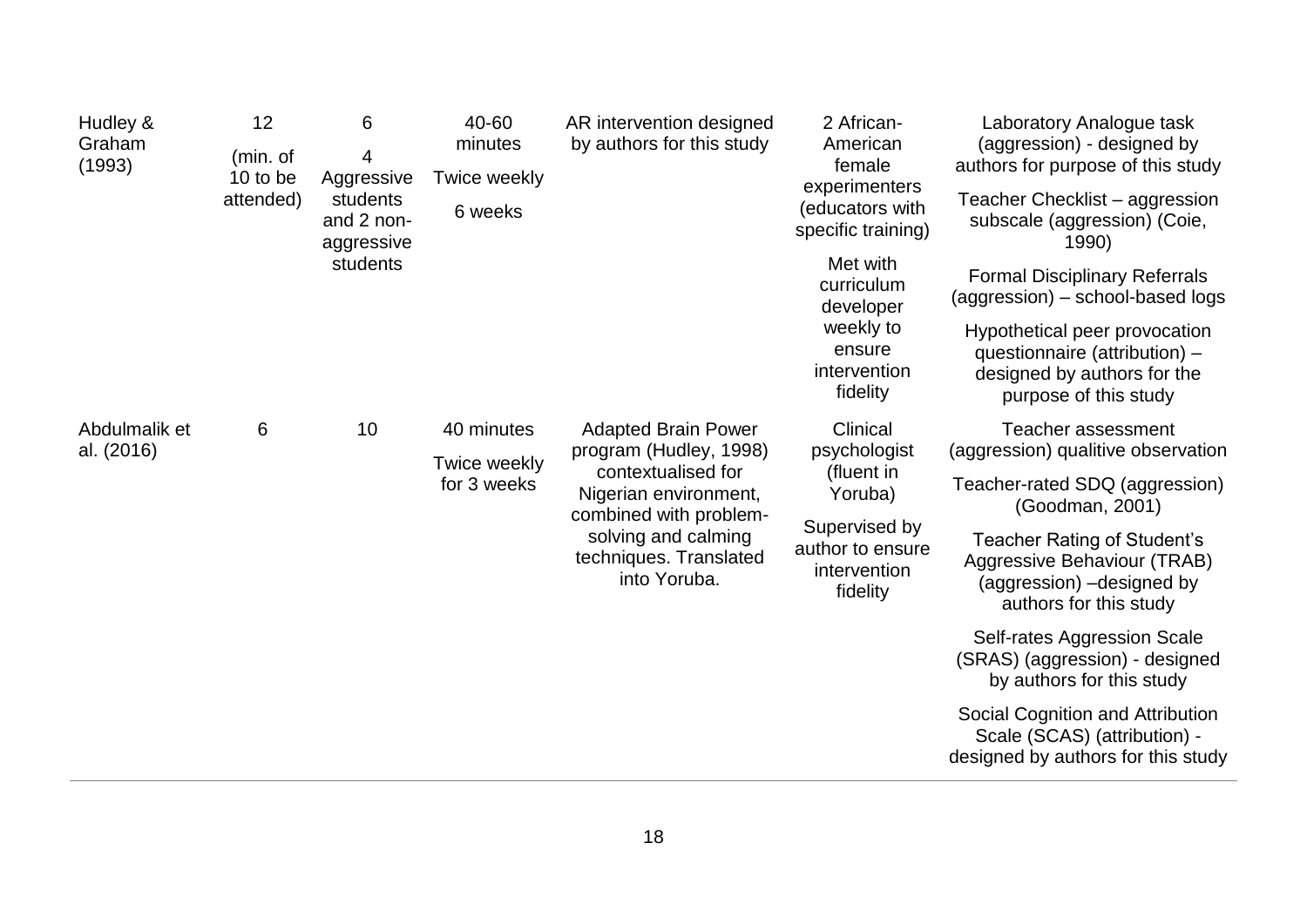# **Table 6: Intervention content for each study**

| Study                           | Intervention                                                                          | Content                                                                                                                                                                                                                                                                                                                                                                                                                                                                                                                                                                                                                                                                                                       |  |  |  |
|---------------------------------|---------------------------------------------------------------------------------------|---------------------------------------------------------------------------------------------------------------------------------------------------------------------------------------------------------------------------------------------------------------------------------------------------------------------------------------------------------------------------------------------------------------------------------------------------------------------------------------------------------------------------------------------------------------------------------------------------------------------------------------------------------------------------------------------------------------|--|--|--|
| Vassilopoulos et<br>al. (2015)  | <b>Cognitive Bias</b><br>Modification of<br>Interpretations<br>procedure<br>$(CBM-I)$ | Each session involved the following activity:<br>1. Given 15 cards with descriptions of hypothetical social events and questions about<br>their interpretation of peer intent in the scenario<br>2. Turn card over to check their response with correct response (a benign<br>interpretation) without comment or feedback<br>3. Given a moment to think about the differences/similarities in their response<br>compared to correct answer, before moving on to next card                                                                                                                                                                                                                                     |  |  |  |
|                                 |                                                                                       | Repeated for three sessions.                                                                                                                                                                                                                                                                                                                                                                                                                                                                                                                                                                                                                                                                                  |  |  |  |
| Hudley et al.                   | The Brain                                                                             | Lesson 1: introduction to the program                                                                                                                                                                                                                                                                                                                                                                                                                                                                                                                                                                                                                                                                         |  |  |  |
| (1998)                          | Power Program                                                                         | Lessons 2-6: strengthen ability to accurately detect others' intentions (variety of activities)                                                                                                                                                                                                                                                                                                                                                                                                                                                                                                                                                                                                               |  |  |  |
|                                 |                                                                                       | Lessons 7-9: students taught to associate causally ambiguous situations as accidental                                                                                                                                                                                                                                                                                                                                                                                                                                                                                                                                                                                                                         |  |  |  |
|                                 |                                                                                       | Lessons 10-11: activity linking non-aggressive behavioural responses to ambiguously<br>caused, negative social outcomes                                                                                                                                                                                                                                                                                                                                                                                                                                                                                                                                                                                       |  |  |  |
|                                 |                                                                                       | Lesson 12: review of concepts covered                                                                                                                                                                                                                                                                                                                                                                                                                                                                                                                                                                                                                                                                         |  |  |  |
| Van Bockstaele<br>et al. (2020) | Computer-<br>based AR<br>intervention<br>designed by<br>authors for this<br>study     | 1. Presented ambiguous scenarios, on a computer screen, one sentence at a time<br>2. Content of the scenarios were based on the Novaco Anger Scale and Provocation<br>Inventory (Novaco, 2003) and used by Hawkins and Cougie (2013). They were<br>adapted for adolescents through the use of shorter sentences and simpler language<br>3. Last sentence had parts of the word missing e.g. inexp-rienc-d. The word always<br>facilitated interpretation of the scenario in a positive or harmless manner.<br>4. Participants then answered a yes/no comprehension question, which focused on the<br>positive outcome of the scenario. Correct answer was then presented and then next<br>scenario presented. |  |  |  |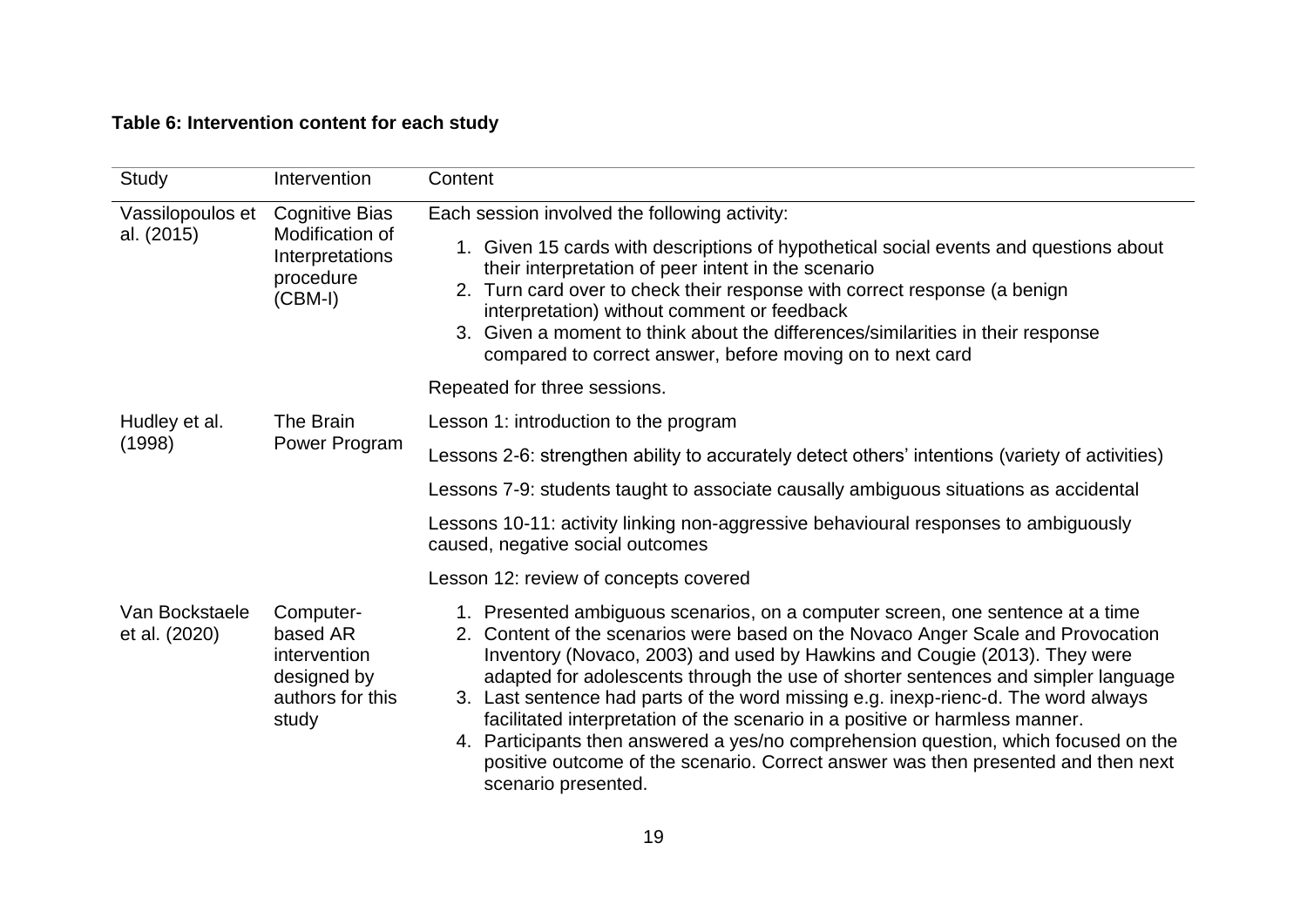|                             |                                                                                                                                                                            | 10 scenarios were presented in each of the 5 sessions (50 scenarios in total). The 10<br>scenarios consisted of: 7 scenarios presented in writing and aurally; 2 scenarios also<br>accompanied by pictures and one was presented as a video fragment. Adaptations were<br>made to assist participants understanding. After the 10 scenarios were presented, a self-<br>paced break was given. |
|-----------------------------|----------------------------------------------------------------------------------------------------------------------------------------------------------------------------|-----------------------------------------------------------------------------------------------------------------------------------------------------------------------------------------------------------------------------------------------------------------------------------------------------------------------------------------------------------------------------------------------|
| Hudley &                    | AR intervention                                                                                                                                                            | Lesson 1: Not specified                                                                                                                                                                                                                                                                                                                                                                       |
| Graham (1993)               | designed by<br>authors for this                                                                                                                                            | Lessons 2-6: Strengthen ability to accurately detect others' intentions (variety of activities)                                                                                                                                                                                                                                                                                               |
|                             | study                                                                                                                                                                      | Lessons 7-9: Students taught to associate causally ambiguous situations as accidental                                                                                                                                                                                                                                                                                                         |
|                             |                                                                                                                                                                            | Lessons 10-11: Activity linking non-aggressive behavioural responses to ambiguously<br>caused, negative social outcomes                                                                                                                                                                                                                                                                       |
|                             |                                                                                                                                                                            | Lesson 12: Not specified                                                                                                                                                                                                                                                                                                                                                                      |
|                             |                                                                                                                                                                            | Focused on peer-directed social behaviour and used familiar playground situations<br>appropriate for age of participants.                                                                                                                                                                                                                                                                     |
| Abdulmalik et al.<br>(2016) | <b>Adapted Brain</b><br>Power program<br>(Hudley, 1998)<br>contextualised<br>for Nigerian<br>environment,<br>combined with<br>problem-solving<br>and calming<br>techniques | Session 1: Introduction to programme and worked on motivational strategies to support<br>engagement                                                                                                                                                                                                                                                                                           |
|                             |                                                                                                                                                                            | Session 2: Taught students calming techniques                                                                                                                                                                                                                                                                                                                                                 |
|                             |                                                                                                                                                                            | Session 3: Covered problem-solving strategies                                                                                                                                                                                                                                                                                                                                                 |
|                             |                                                                                                                                                                            | Session 4 and 5: Attribution retraining: specifically focusing on distinguishing between wilful<br>and accidental intent, and recognising ambiguity in interpersonal interactions                                                                                                                                                                                                             |
|                             |                                                                                                                                                                            | Session 6: Recap salient points                                                                                                                                                                                                                                                                                                                                                               |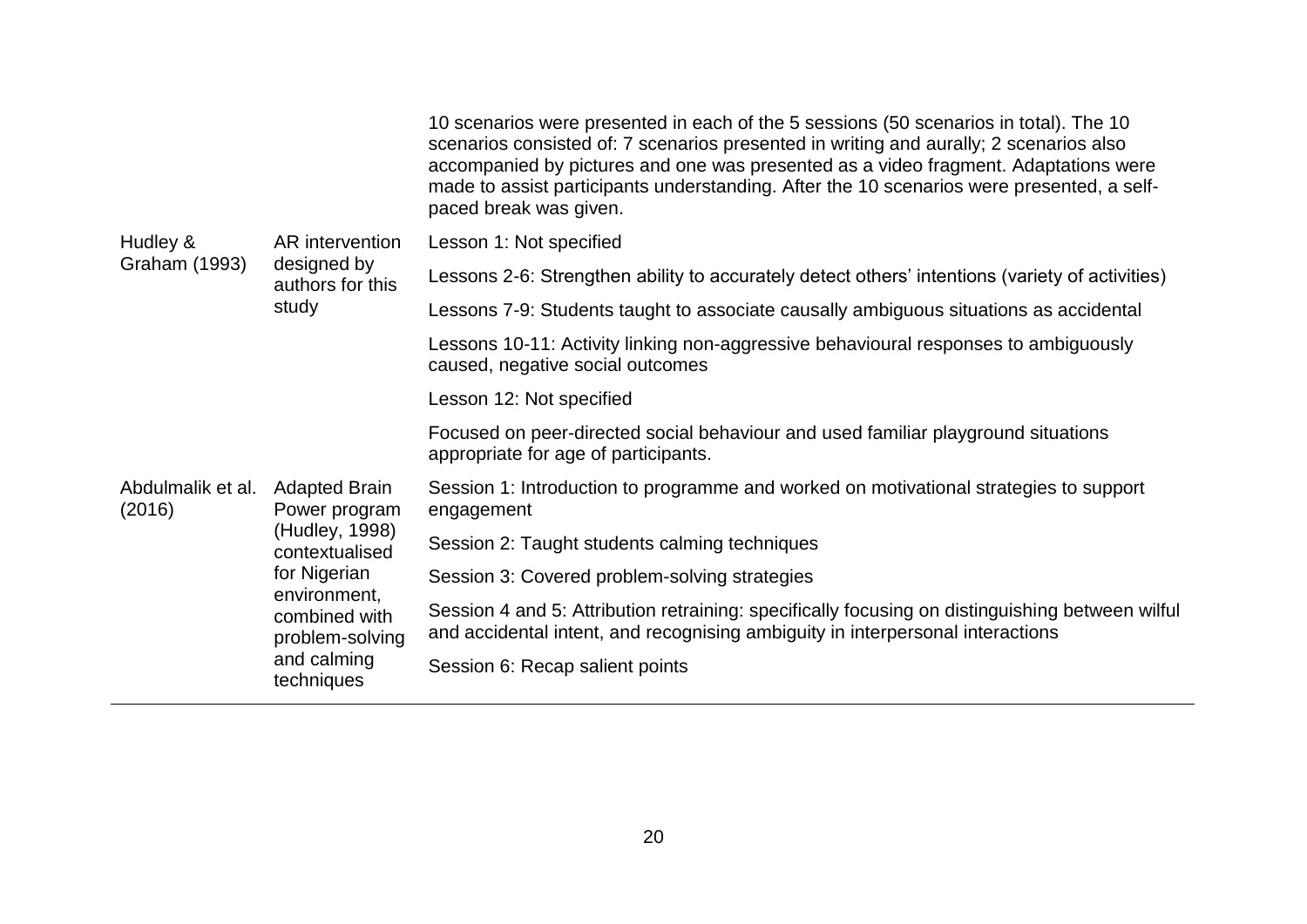#### *Outcome Measures*

As can be seen in Table 5, each study assessed attribution and aggression, using different outcome measures, both pre- and post-assessment, with only one study carrying out a follow-up assessment at 12 months (Hudley et al., 1998). Vassilopoulos et al. (2015) used The Aggression Scale (Orpinas & Frankowski, 2001) to measure the degree to which participants engage in overt aggression. It has good psychometric characteristics (Cronbach's alpha = .83 and .88 pre- and postassessment) and correlated with teacher ratings r=.33 p<.001 and standardised peer nominations of aggressive behaviour r=0.4 p<0.001. The attribution measure was created by the author for the purpose of the study and had moderate to high internal consistency pre- and post- intervention. Use of standardised measures contributed to this study's high WoE A and C for outcome measures.

Teachers rated students' aggression using the teacher version of the Social Skills Rating System (Gresham & Elliot, 1990) in Hudley et al.'s (1998) study. The psychometric properties for this scale are very good. The coefficient reliability for the self-control subscale is .91, and the test-retest reliability coefficient is .80. A student attribution task was created by the authors for the purpose of this study, based on research by Graham et al. (1992), which showed that this was a reliable method of discriminating between aggressive and non-aggressive people. As a result, this study had a high WoE A and C score for outcome measures.

A Dutch translation of the Reactive Proactive Questionnaire (RPQ) (Cima et al., 2013) was used in Van Bockstaele et al.'s (2020) study and this was adapted to a four-point Likert scale, as opposed to the five-point Likert scale that is typical, due to experimenter error. They also included a hostile attribution bias assessment, which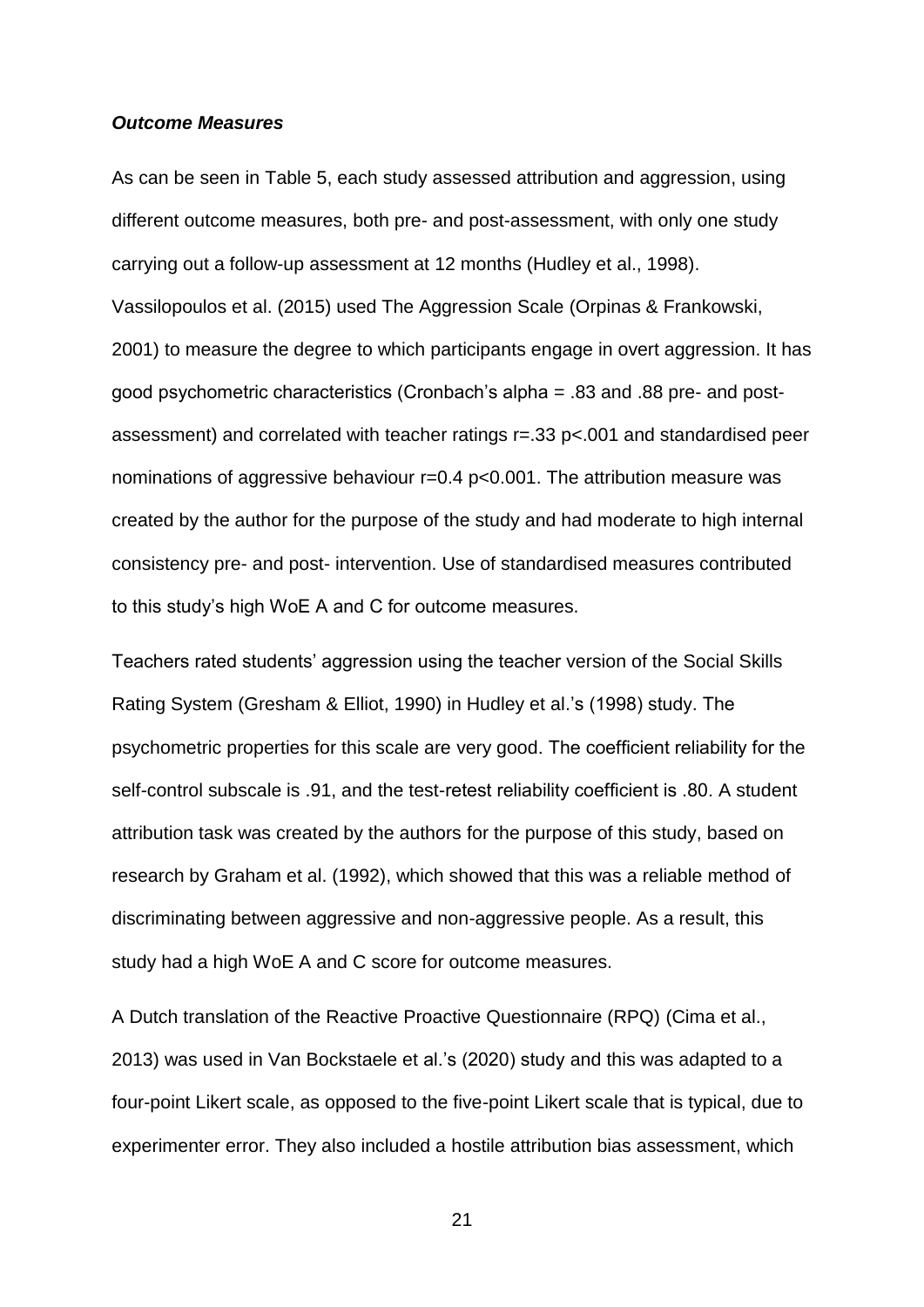is a variant of the interpretation recognition task (Houtkamp, et al., 2017). The weaknesses associated with the outcome measures used in this study were balanced by other strengths in relation to the intervention content and delivery (outlined above), which led to an overall high WoE A and C for outcomes.

Hudley et al. (1993) used a variety of measures to assess aggression (see Table 5), and, whilst none of the outcome measures in this study had been standardised, the use of multiple measures allowed for triangulation of data, which gave this study a high WoE A rating. As standardised measures were not used in this study, this lowered the WOE C rating for outcomes to 2.

In Abdulmalik et al.'s (2016) study, the author created the following outcome measures for the purpose of the study: a teacher assessment of aggression (qualitive observation); the teacher rating of students' aggressive behaviour (TRAB); a self-rated aggression scale (SRAS); and a social cognition and attribution scale (SCAS). Abdulmalik et al. (2016) also asked teachers to complete the Strengths and Difficulties questionnaire (SDQ) (Goodman, 2001). The use of multiple measures allowed for triangulation of data, however, insufficient information was provided on intervention content and implementation therefore this study achieved a low WoE A rating. Despite this, as a standardised measure was used in this study and triangulation of data was possible, the study was given a WOE C rating of 3 for outcomes.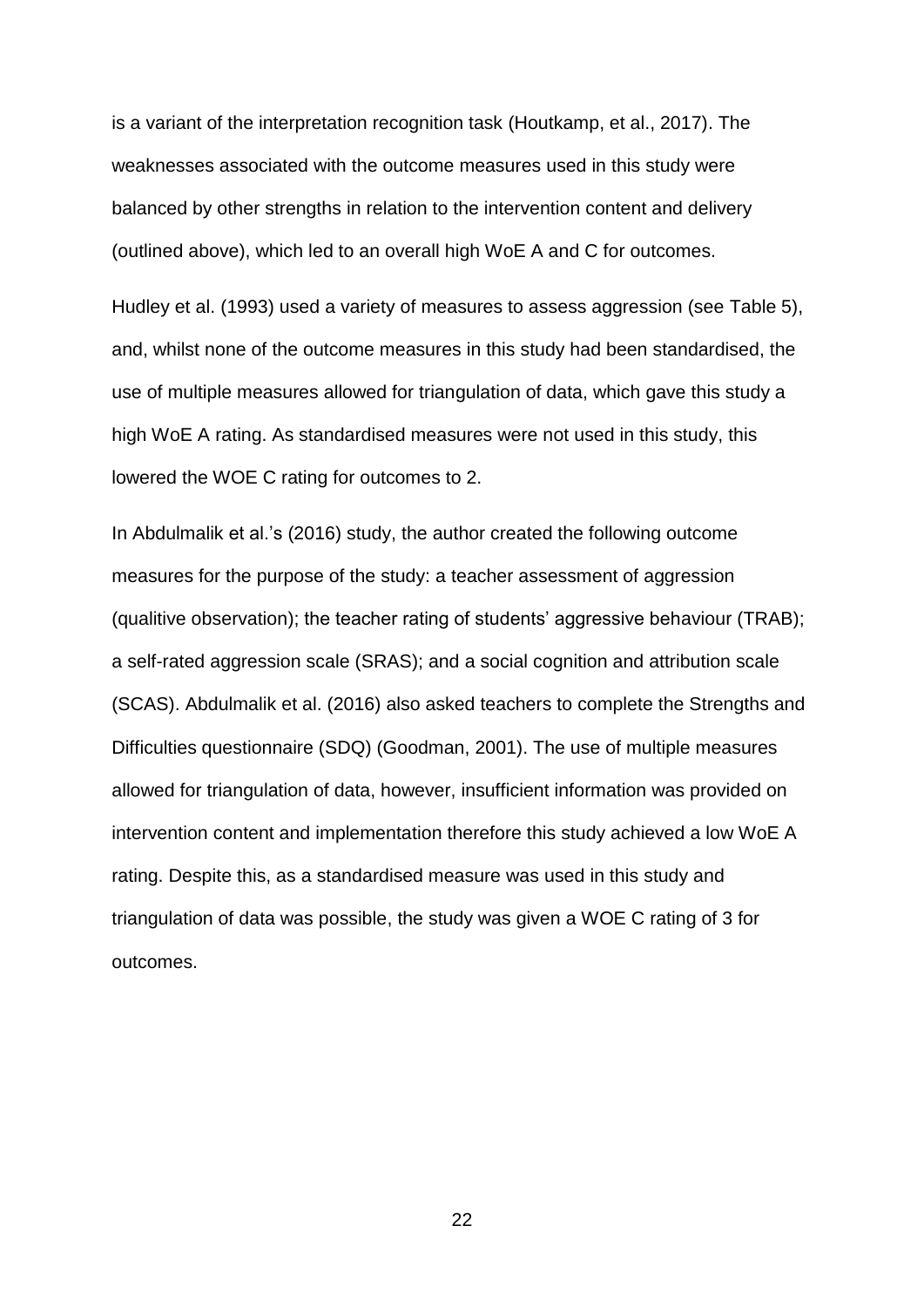### **Findings**

### **Outcome and Effect Size**

As the focus of this review was on the effects of AR on aggression, only effect sizes on general measures of aggression were reported. A summary of each study's effect sizes along with their main findings are summarised in Table 7 with the effect size descriptors outlined in Table 8. Cohen's d was extracted from one study (Van Bockstaele et al., 2020), whilst partial eta squared was extracted from a further study (Vassilopoulos at al., 2015) and converted into Cohen's d using the Psychometrica calculator (Lenhard & Lenhard, 2016) to enable comparison. The effect size was not quoted in the remaining studies so it was calculated using the F-statistic of the interaction between pre- and post- scores and the AR intervention and control groups using the Campbell Collaboration Online calculator (Wilson, n.d.).

All studies reported a large effect size, suggesting school-based AR interventions reduce aggression in school-age populations. This is in line with previous research that demonstrated the positive effect of AR on aggression (Graham, 1997). As all five studies reported no significant differences between groups, and all of the studies presented with methodologically sound effect sizes for the specified population, a meta-analysis was carried out to assess the overall effect of AR on aggression.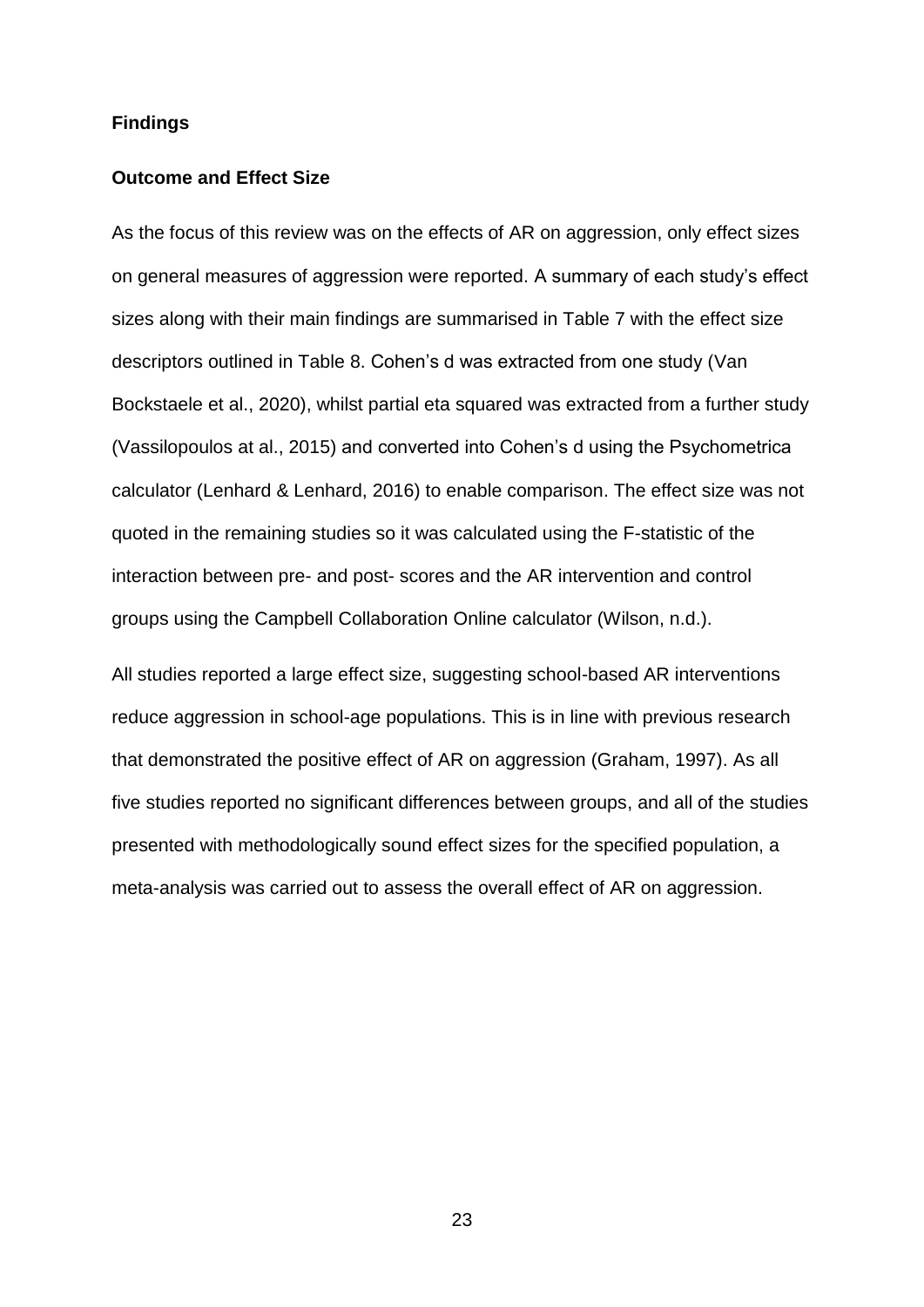| Study                              | Main Findings                                                                                                                                                                                                                                                                                                                                                                                                                                                                          | Outcome measures                                                                                              | Sample<br><b>Size</b> | Effect<br><b>Size</b><br>(ES) | WoE D     |
|------------------------------------|----------------------------------------------------------------------------------------------------------------------------------------------------------------------------------------------------------------------------------------------------------------------------------------------------------------------------------------------------------------------------------------------------------------------------------------------------------------------------------------|---------------------------------------------------------------------------------------------------------------|-----------------------|-------------------------------|-----------|
| Vassilopoulos<br>at al. (2015)     | Participants receiving CBM-I were more likely to<br>have benign attributions in response to<br>ambiguous social scenarios. In addition,<br>aggressive behaviour scores reduced more in<br>the AR intervention group than in the control<br>group. Children who received AR also reported<br>less anger and reported showing more self-<br>control than those in the control group. The<br>authors did not carry out follow-up assessments<br>so the long-term effect of AR is unclear. | The Aggression Scale<br>(aggression) (Orpinas &<br>Frankowski, 2001)                                          | 34                    | 0.94<br>Large                 | 3<br>High |
| Hudley et al.<br>(1998)            | Participants receiving the Brain Power Program<br>showed improvements in behaviour which were<br>related to changes in their attributions.<br>Improvements in aggression were twice that of<br>those in the control group from pre- to post-<br>intervention. Further treatment effects<br>diminished over time but this was less for the<br>AR group than the control group.                                                                                                          | Social Skills Rating System<br>(SSRS-T) (aggression) (Gresham<br>& Elliot, 1990)                              | 89                    | 1.19<br>Large                 | 3<br>High |
| Van<br>Bockstaele et<br>al. (2020) | The AR intervention led to a reduction in hostile<br>attribution bias, which decreased reactive<br>aggression but not proactive aggression when<br>compared with the control group. No follow-up                                                                                                                                                                                                                                                                                       | <b>Adapted Reactive Proactive</b><br>Questionnaire (aggression)<br>(Dutch translation) (Cima et al.,<br>2013) | 39                    | 0.85<br>Large                 | 3<br>High |

# **Table 7: Summary of the effect size for each study**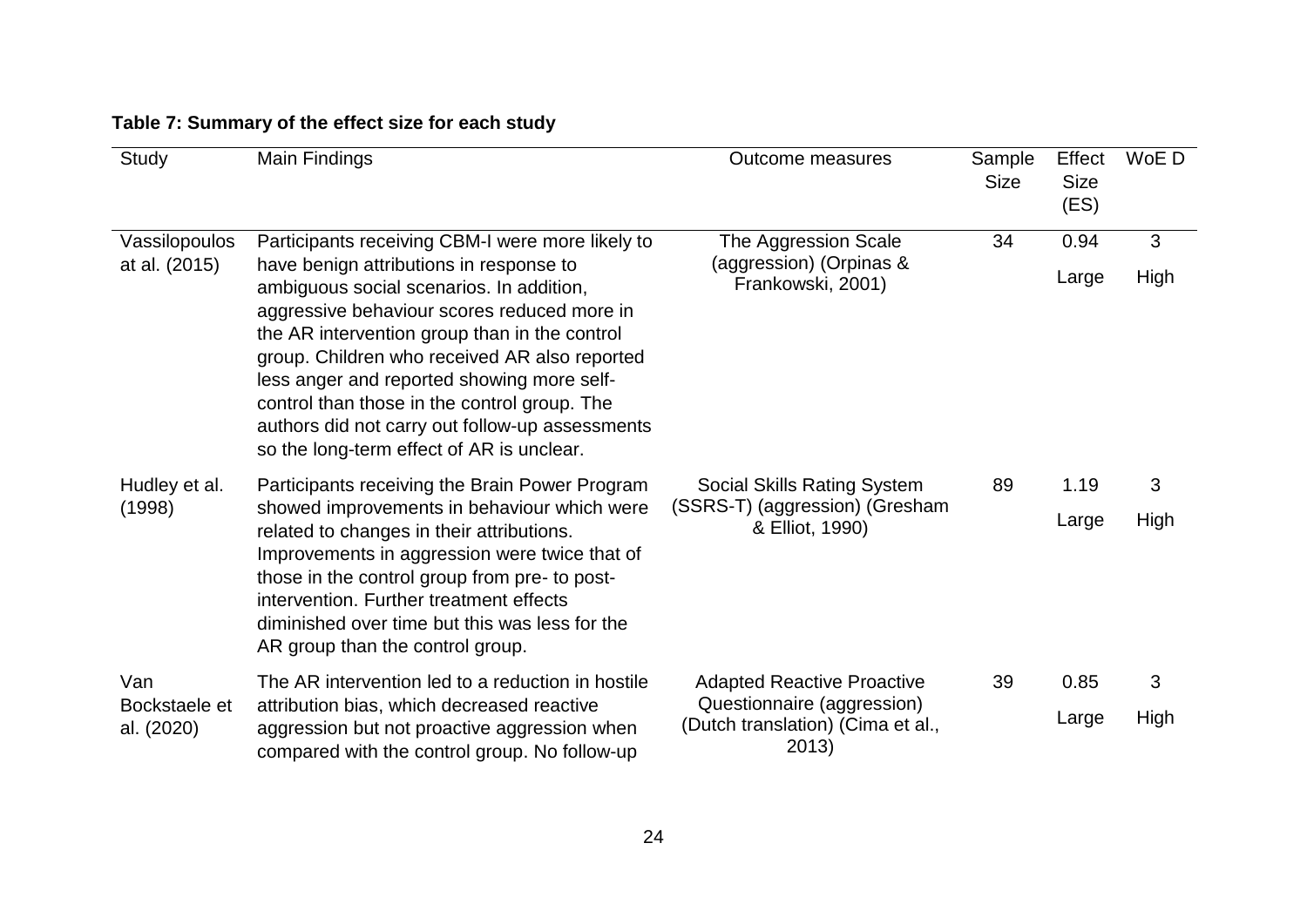assessments were carried out so the long-term effect of AR is unclear.

Hudley & Graham (1993) Aggressive participants in the AR intervention group were less likely to presume hostile intent from peers in hypothetical and lab-based simulations of ambiguous provocation postintervention. Further to this, participants were rated as less aggressive in teacher feedback following the interventions completion. The authors did not carry out any follow-up assessments so the long-term effect of AR is unclear.

Abdulmalik et al. (2016)

The AR intervention group had significantly lower teacher rating of aggressive behaviour and lower ratings on the self-rated aggression scale, 1-week post intervention. The authors reported that this demonstrated that the incidence of aggressive behaviours in the AR group had decreased relative to the control group. The authors did not carry out any followup assessments so the long-term effect of AR is unclear.

Laboratory Analogue task (aggression) - designed by authors for purpose of this study Teacher Checklist – aggression subscale (aggression) (Coie, 1990) Formal Disciplinary Referrals (aggression) – school-based logs 44 0.80 Large 3 High Teacher assessment (aggression) qualitive observation Teacher-rated SDQ (aggression) (Goodman, 2001) Teacher Rating of Student's Aggressive Behaviour (TRAB) (aggression) –designed by authors for this study Self-rates Aggression Scale (SRAS) (aggression) - designed by authors for this study Social Cognition and Attribution 37 1.11 Large 2 Medium

Scale (SCAS) (attribution) designed by authors for this study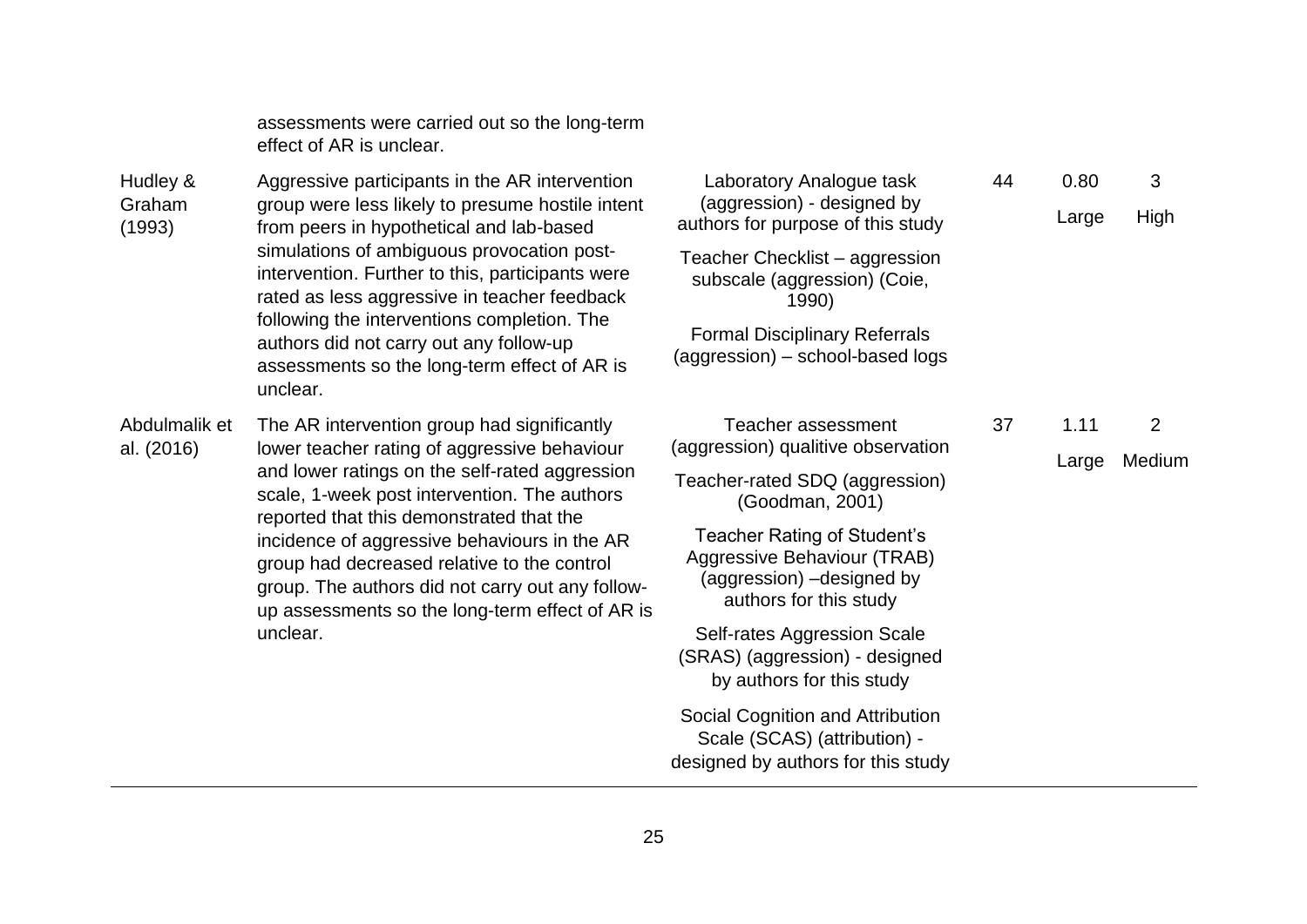| <b>Effect Size</b> | Descriptor |
|--------------------|------------|
| 0.8                | Large      |
| 0.5                | Medium     |
| 0.2                | Small      |

**Table 8: Descriptors for Cohen's d and Hedge's g (Cohen, 1992)**

### **Meta-analysis**

The meta-analysis was conducted using a random-effects model in Meta-Essentials software (Suurmond et al., 2017). A random-effects model was used due to the heterogeneity across studies in terms of the participants and intervention, meaning that there may be a range of 'true' effect-sizes (Borenstein et al., 2010). The comparison group in the meta-analysis was the control group in each study. The control groups in each study did not experience any intervention and so provide a useful contrast to the intervention group. A summary of effect sizes and metaanalysis parameters is provided in Table 9 with a Forest plot included in Figure 2.

For the purposes of the meta-analysis, Cohen's d was calculated using the pooled standard deviation from both groups and corrected for small sample upward-bias, yielding an overall effect across all studies of g=1.01 (95% Cl<sub>lower</sub>=0.79, Cl<sub>upper</sub>=1.23). This represents a large overall effect in favour of AR interventions, according to Cohen's criteria. This is indicative of the large effect size that each study had. These correspond with high WoE D ratings in four of the studies with the exception being Abdulmalik et al. (2016), which received a medium WoE D. This means that more caution should be given when reporting the accuracy of this study's results.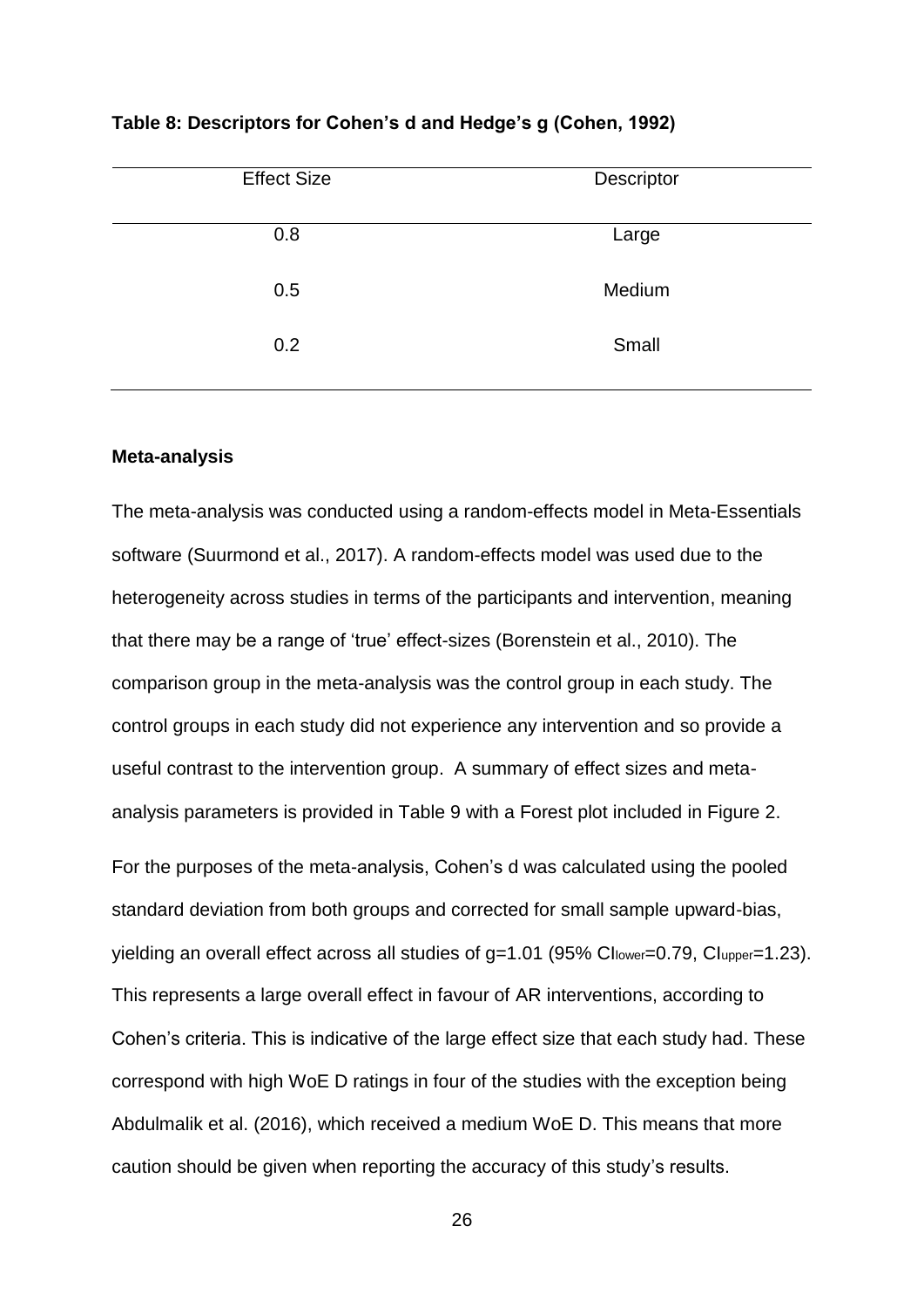| Study                           | Treatment (N) | Control (N) | ES (SE)    | 95% CI     | Weight |
|---------------------------------|---------------|-------------|------------|------------|--------|
| Vassilopoulos at al.<br>(2015)  | 16            | 18          | 0.94(0.36) | 0.23; 1.65 | 14.23% |
| Hudley et al. (1998)            | 66            | 23          | 1.19(0.23) | 1.64; 0.74 | 35.26% |
| Van Bockstaele et<br>al. (2020) | 19            | 20          | 0.85(0.34) | 0.19; 1.50 | 16.62% |
| Hudley & Graham<br>(1993)       | 20            | 24          | 0.80(0.31) | 0.18; 1.41 | 18.92% |
| Abdulmalik et al.<br>(2016)     | 18            | 19          | 1.11(0.35) | 0.41; 1.80 | 14.97% |
| Combined                        | 243           |             | 1.01(0.32) | 0.79; 1.23 |        |

# **Table 9: Summary of effect sizes and meta-analysis parameters of the five studies included in this Meta-Analysis**

**Note:** ES – Effect Size; SE – Standard Error; CI – Confidence Intervals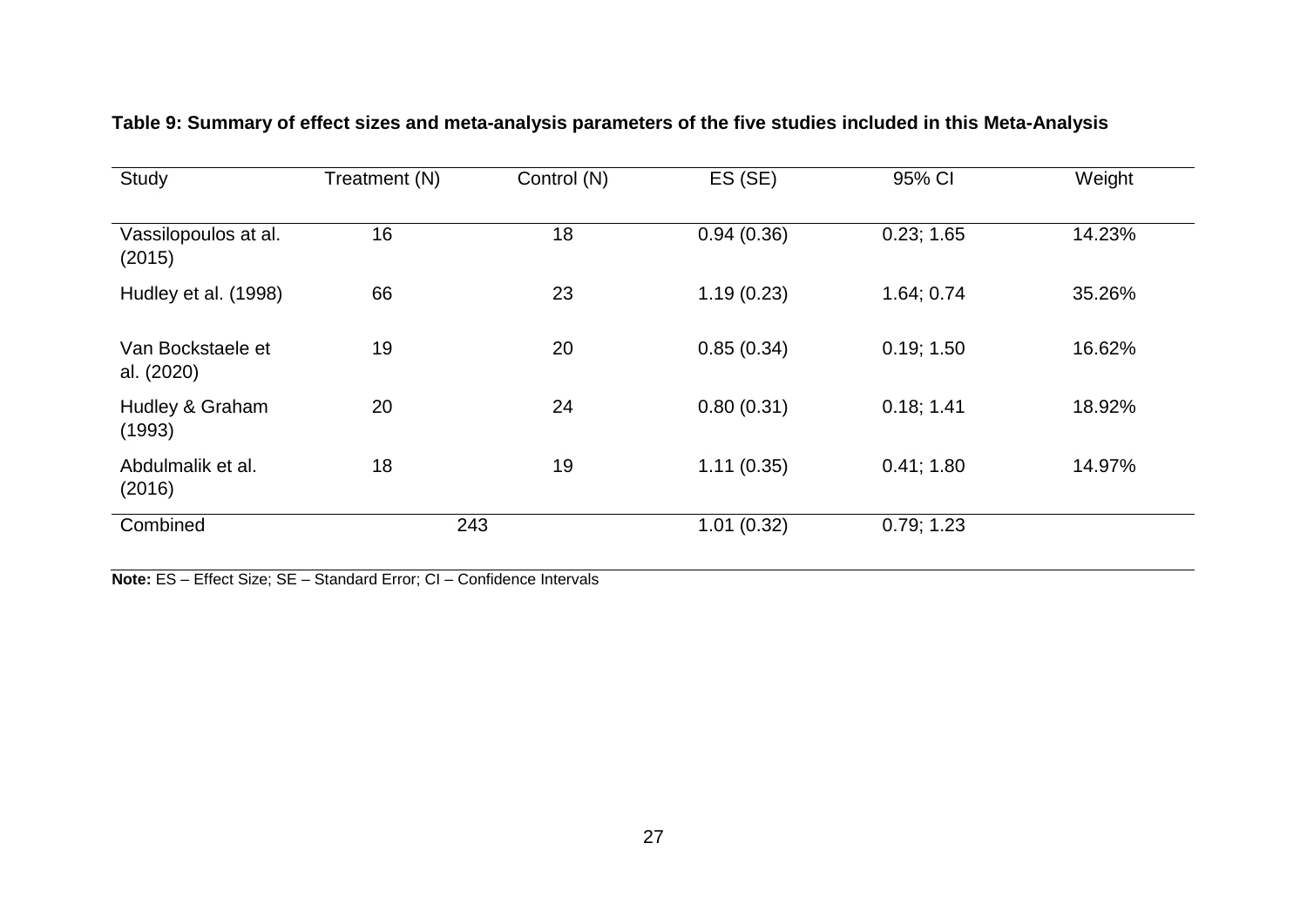

**Figure 2 Forest Plot of Effect Sizes (95% CI) of the Five Included Studies and the Combined Effect Size from the Meta-Analysis**

**Effect Size (Hedge's g)**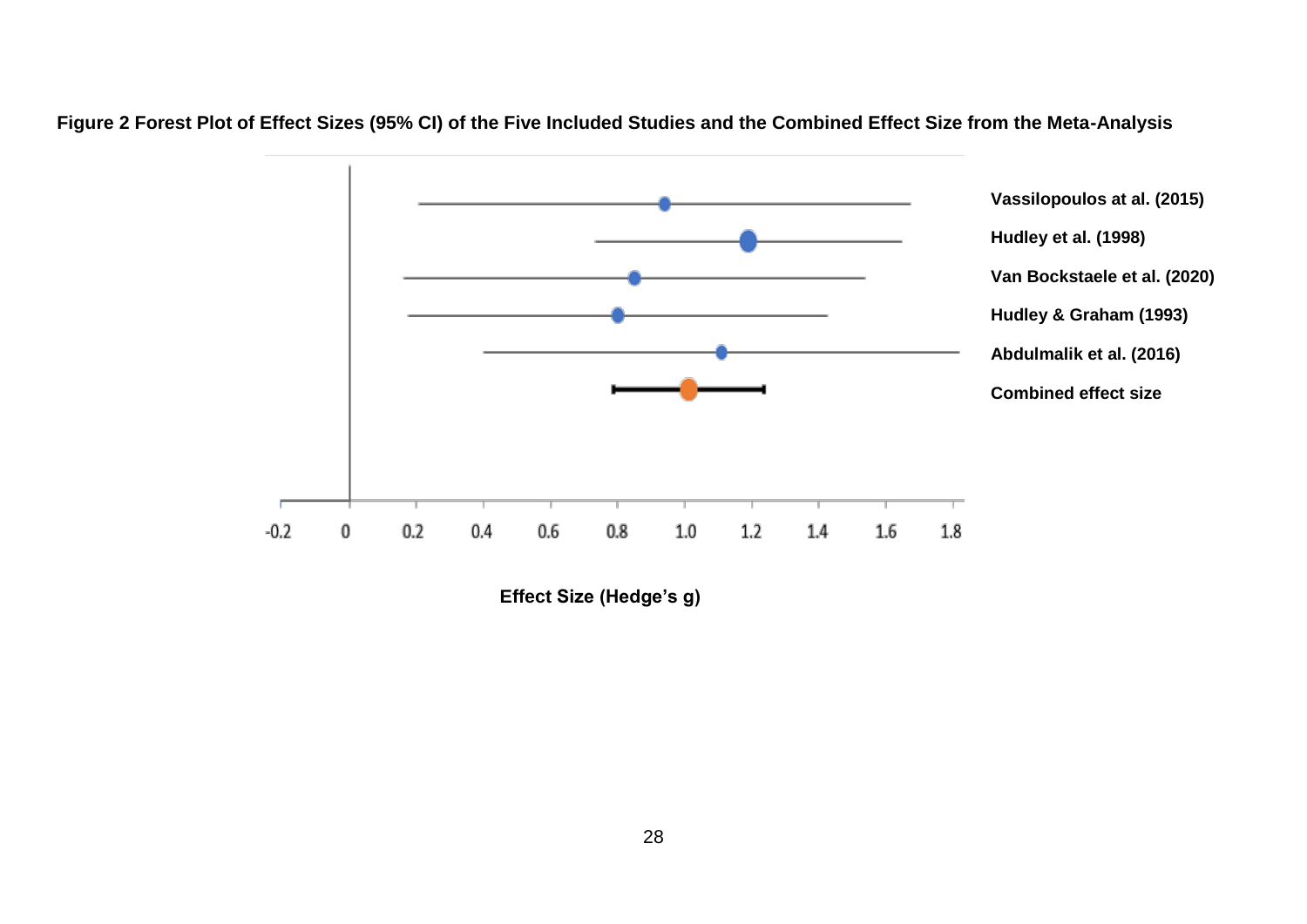As well as having a significantly large overall effect size, there was low heterogeneity in the findings (Cochran's Q=1.41, p=0.842,  $l^2=0.00\%$ ,  $t^2=0$ ). Accordingly, this indicates that the effect of the intervention is not highly variable between studies and so recommendations can be made based on the findings of this review.

### **Conclusions and Recommendations**

### **Discussion of Findings**

This review evaluated the effectiveness of school-based AR interventions in reducing peer-directed aggressive behaviour in children. Five studies met the inclusion criteria, with four receiving a high WoE D rating and one receiving a medium WoE D rating.

Combining the evidence of statistical effect, methodological quality, and methodological and topical relevance, it can be concluded that school-based AR interventions had a large effect on reducing peer-related aggression in aggressive children. Gersten et al. (2005) proposes that there needs to be at least two studies with high WoE A and a combined effect size significantly greater than zero for an intervention to be classified as 'evidence-based practice'. As four of the studies within this review had high WoE A ratings and the combined effect size was q=1.01, this review demonstrates an evidence base for the effectiveness of school-based AR interventions in reducing aggression in school aged populations.

It cannot, however, be concluded that the effects of AR are long-term as only one study assessed effectiveness 12 months post-intervention and the treatment effects had significantly reduced during this time, though to a lesser degree in the experimental group than the control group (Hudley et al. 1998). In addition, it cannot be concluded that this is the most effective intervention for reducing aggression. This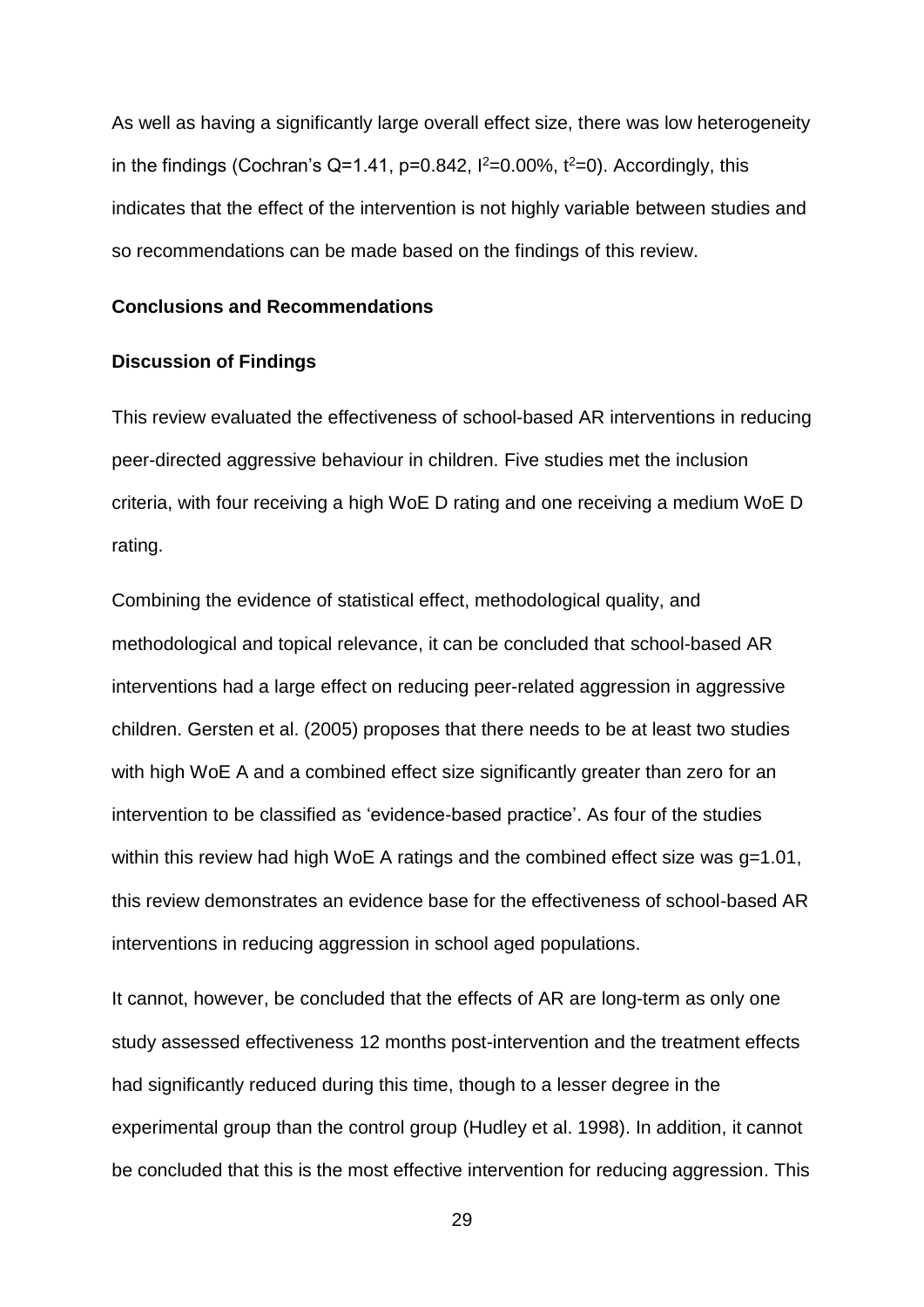is because all of the studies had a no-intervention comparison group, meaning comparison between AR and other interventions was not possible.

### **Limitations of the Review**

It could be argued that this review's inclusion criteria included studies which implemented AR interventions in a wide variety of formats, alongside utilising various outcome measures, which may have impacted the comparability of these studies. However, this was taken into consideration in WoE C and a random-effects metaanalysis was carried out in order to try to mitigate the impact of this.

The author of this review also developed their own protocol for WoE C, which was necessary due to the specificity of the review question and lack of existing protocols in this field. However, this could be questioned as it was not possible to test it for construct or inter-rater reliability prior to review submission.

### **Recommendations for Future Research**

Given, the lack of UK-based research on the effectiveness of AR interventions on aggression in school-aged children, the extent to which this approach could be modified for the UK education system could be an area for future research.

In addition, the long-term benefits of AR interventions are unclear and were only investigated by one study. Therefore, further studies could include follow-up measures to evaluate maintenance and generalisability of effect.

### **Recommendations for Practice**

EPs have an ethical responsibility to ensure that any interventions they recommend have a current and sound evidence base (BPS, 2018). As this review demonstrates an evidence base for school-based AR interventions, EPs may consider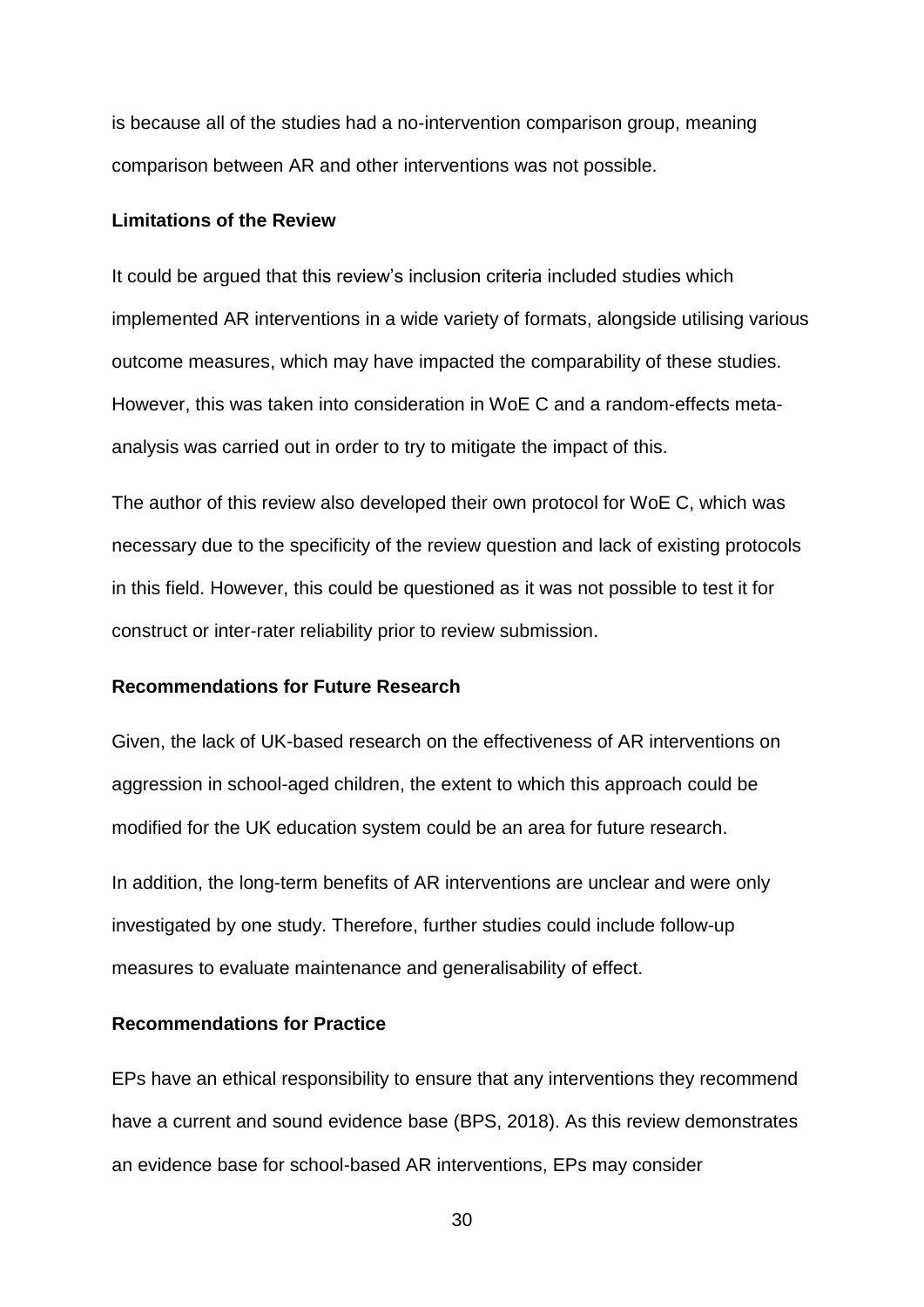recommending it to schools where there is a concern about aggressive behaviour. This is important given the damaging effect aggressive behaviour can have on the long- and short-term outcomes for children.

Despite this, none of the studies were carried out in the UK and therefore, it is unclear whether the results are generalisable to the UK school population, given its cultural disparity and the different schooling systems. This may impact upon EPs' confidence in recommending AR, without further UK-based evidence. In addition, the findings of this review suggest that the effectiveness of AR interventions decreased over time, which may give EPs further reservations.

Despite this, within the current review, results did replicate between different countries, languages and school systems. Therefore, it may be inferred that similar results would be found within a UK sample. In addition, only one study in this review conducted follow-up assessments and therefore it is not possible to make robust conclusions without further research on long-term impact.

Overall, given the benefits of school-based AR interventions for aggressive school children, it should be seriously considered for use by EPs, with a view that further research could be carried out to explore the UK context and longer-term effects.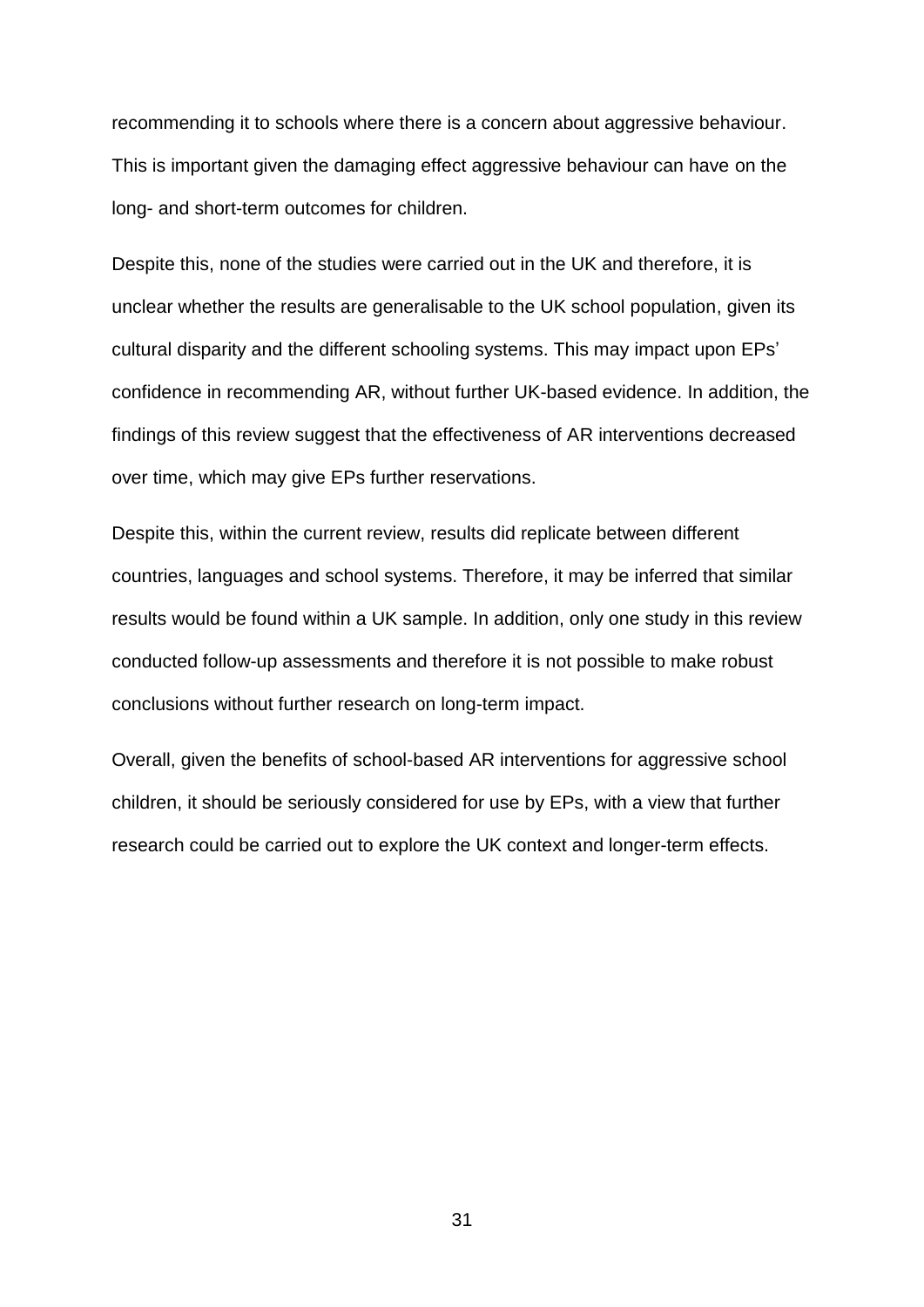### **References**

- Abdulmalik, J., Ani, C., Ajuwon, A. J. & Omigbodun, O. (2016). Effects of problemsolving interventions on aggressive behaviours among primary school pupils in Ibadan, Nigeria. *Child and Adolescent Psychiatry and Mental Health, 10* (31), 1-10. <https://doi.org/10.1186/s13034-016-0116-5>
- Barker, C., Pistrang, N. & Elliott, R. (2015). *Research Methods in Clinical Psychology: An Introduction for Students and Practitioners*. Wiley-Blackwell.
- Borenstein, M., Hedges, L. V., Higgins, J. P. T., & Rothstein, H. R. (2010). A basic introduction to fixed-effect and random-effects models for meta-analysis. *Research Synthesis Methods*, *1*(2), 97–111.<https://doi.org/10.1002/jrsm.12>
- BPS. (2018). *Code of Ethics and Conduct (2018) | BPS*. The British Psychological Society. Retrieved on 6<sup>th</sup> January 2021 from: [https://www.bps.org.uk/news](https://www.bps.org.uk/news-and-policy/bps-code-ethics-and-conduct)[and-policy/bps-code-ethics-and-conduct](https://www.bps.org.uk/news-and-policy/bps-code-ethics-and-conduct)
- Chodkiewicz, A. R. & Boyle, C. A. I. (2016). Promoting positive learning in Australian students aged 10 to 12 years old using attribution retraining and cognitive behavioral therapy: A pilot study. *School Psychology International*, *37*(5), 519–535.<https://doi.org/10.1177/0143034316667114>
- Cima, M., Raine, A., C. Meesters, C. & Popma, A. (2013). Validation of the Dutch Reactive Proactive Questionnaire (RPQ): Differential correlates of reactive and proactive aggression from childhood to adulthood. *Aggressive Behavior*, *39*, 99-113.
- Cohen, J. (1992). A power primer. *Psychological Bulletin, 112* (1), 155–159. <https://doi.org/10.1037/0033-2909.112.1.155>
- Coie, J. (1990). *Teacher Checklist*. Unpublished manuscript.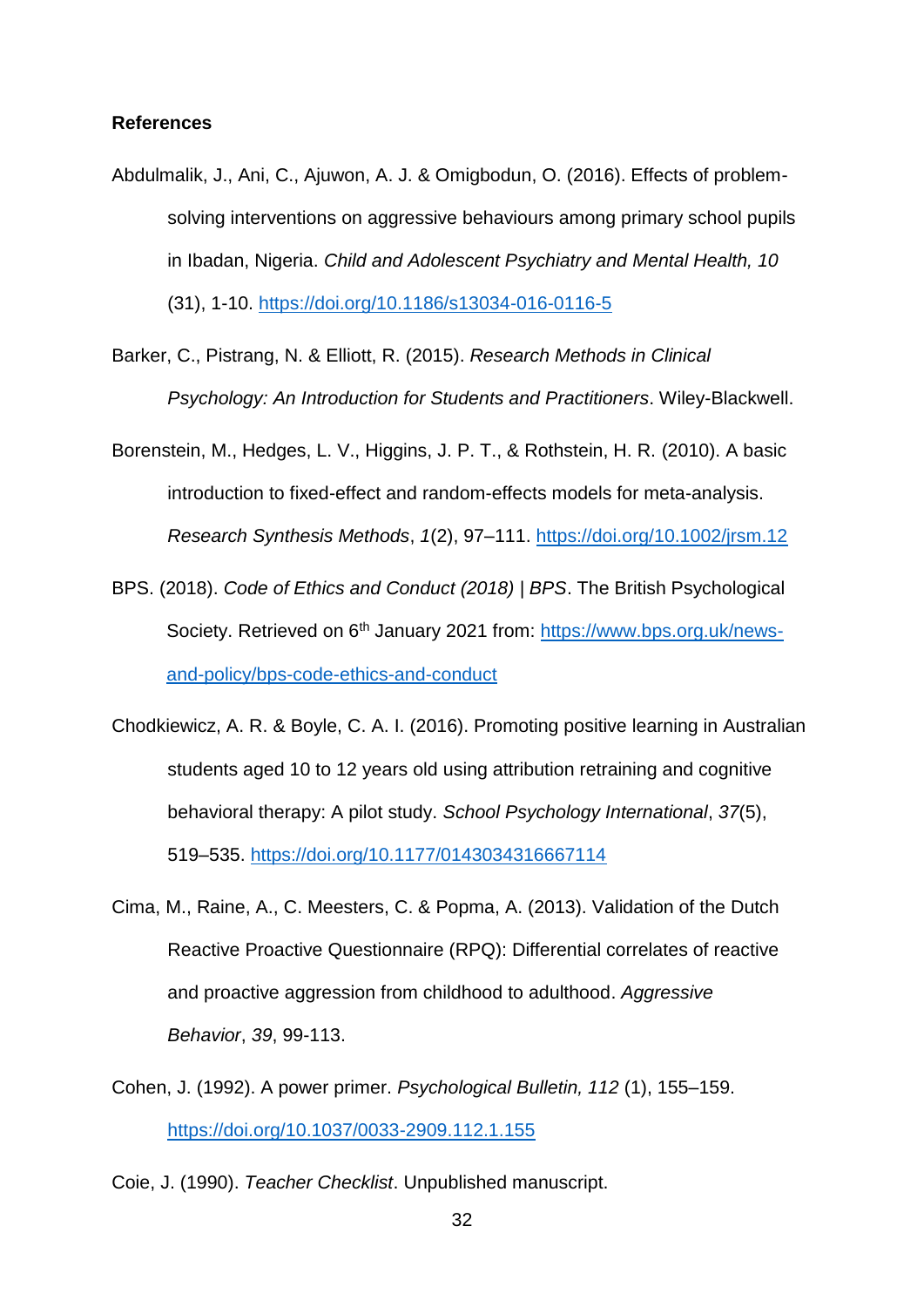- Crick, N. R. & Dodge, K. (1994). A review and reformulation of social information processing mechanism in children's social adjustment. *Psychological Bulletin*, *115* (1), 74-101.
- Dodge, K. & Coie, J. (1987). Social information processing factors in reactive and proactive aggression in children's peer groups*. Journal of Personality and Social Psychology, 53*, 1146-1158.
- Dodge, K. (1980). Social Cognition and children's aggressive behavior. *Child Development, 51*, 167-170.

<https://doi.org/10.1111/j.1467-8624.1980.tb02522.x>

- Dodge, K. A., Pettit, G. S., McClaskey, C. L., Brown, M. M. & Gottman, J. M. (1986). Social Competence in Children. *Monographs of the Society for Research in Child Development, 51,* 1-85. <http://dx.doi.org/10.2307/1165906>
- Dodge, K. (2006). Translational science in action: Hostile attribution style and the development of aggressive behaviour problems. *Development and Psychopharmacology, 18*, 791-814.
- Frederickson, N. & Cline, T. (2007). *Special Educational Needs, Inclusion and Diversity: A Textbook.* Open University press: London

Gersten, R., Fuchs, L. S., Compton, D., Coyne, M., Greenwood, C. & Innocenti, M. (2005). Quality indicators for group experimental and quasi-experimental research in special education. *Exceptional Children, 71,* 149–164. <https://doi.org/10.1177/001440290507100202>

Goodman, R. (2001). Psychometric properties of the Strengths and Difficulties Questionnaire. *Journal of the American Academy of Child and Adolescent Psychiatry, 40,* 1337–1345.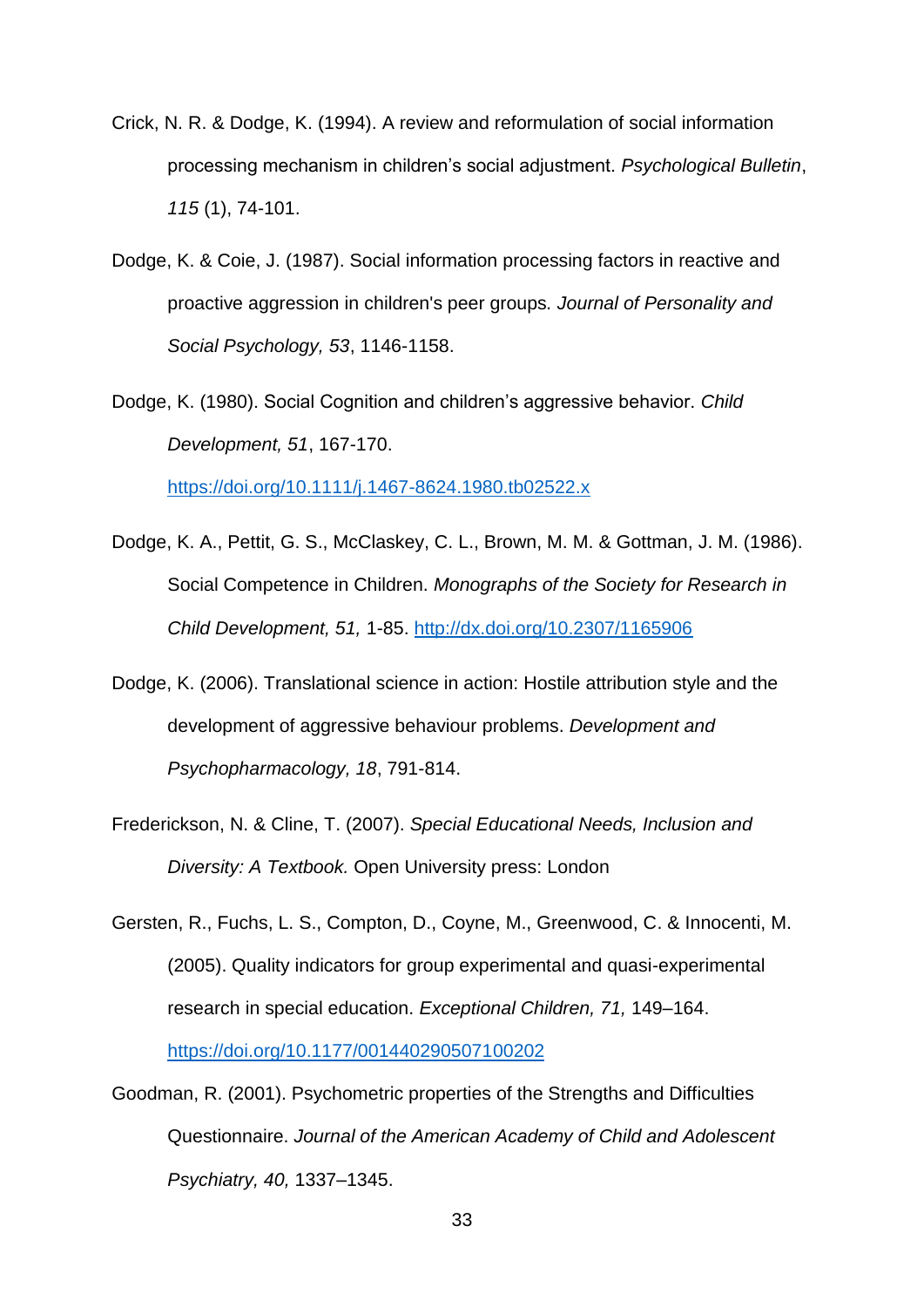- Gough, D. (2007). Weight of evidence: A framework for the appraisal of the quality and relevance of evidence. *Research Papers in Education, 22* (2), 213–228. <https://doi.org/10.1080/02671520701296189>
- Graham, S., Hudley, C. & Williams, E. (1992). Attributional and emotional determinants of aggression among African-American and Latino young adolescents. *Developmental Psychology, 28*, 731-74.
- Graham, S. (1997). Using attribution theory to understand social and academic motivation in African American Youth. *Educational Psychologist, 32*(1), 21-34.
- Gresham, F. M. & Elliott, S. N. (1990). *Social Skills Rating Scale.* Circle Pines: MN: American Guidance Service
- Harris M. B. & Huang, L. C. (1974). Aggression and the Attribution Process. *The Journal of Social Psychology, 92* (2), 209-216. <https://doi.org/10.1080/00224545.1974.9923100>
- Hawkins, K. A. and Cougle, J.R. (2013). Effects of interpretation training on hostile attribution bias and reactivity to interpersonal insult. *Behavior Therapy, 44*, 479-488.
- Heider, F. (1958). *The psychology of interpersonal relations*. New York: Wiley
- Hilt, L. M. (2004) Attribution Retraining for Therapeutic Change: Theory, Practice, and Future Directions. *Imagination, Cognition and Personality, 23* (4), 289- 307. <https://doi.org/10.2190/WC91-VXQK-N665-2J2Y>
- Houtkamp, E. S., van der Molen, M. J., Salemink, E., de Voogd E. L. & Klein A. M. (2017). Interpretation biases in socially anxious adolescents with a mild intellectual disability. *Research in Developmental Disabilities, 67*, 94-98.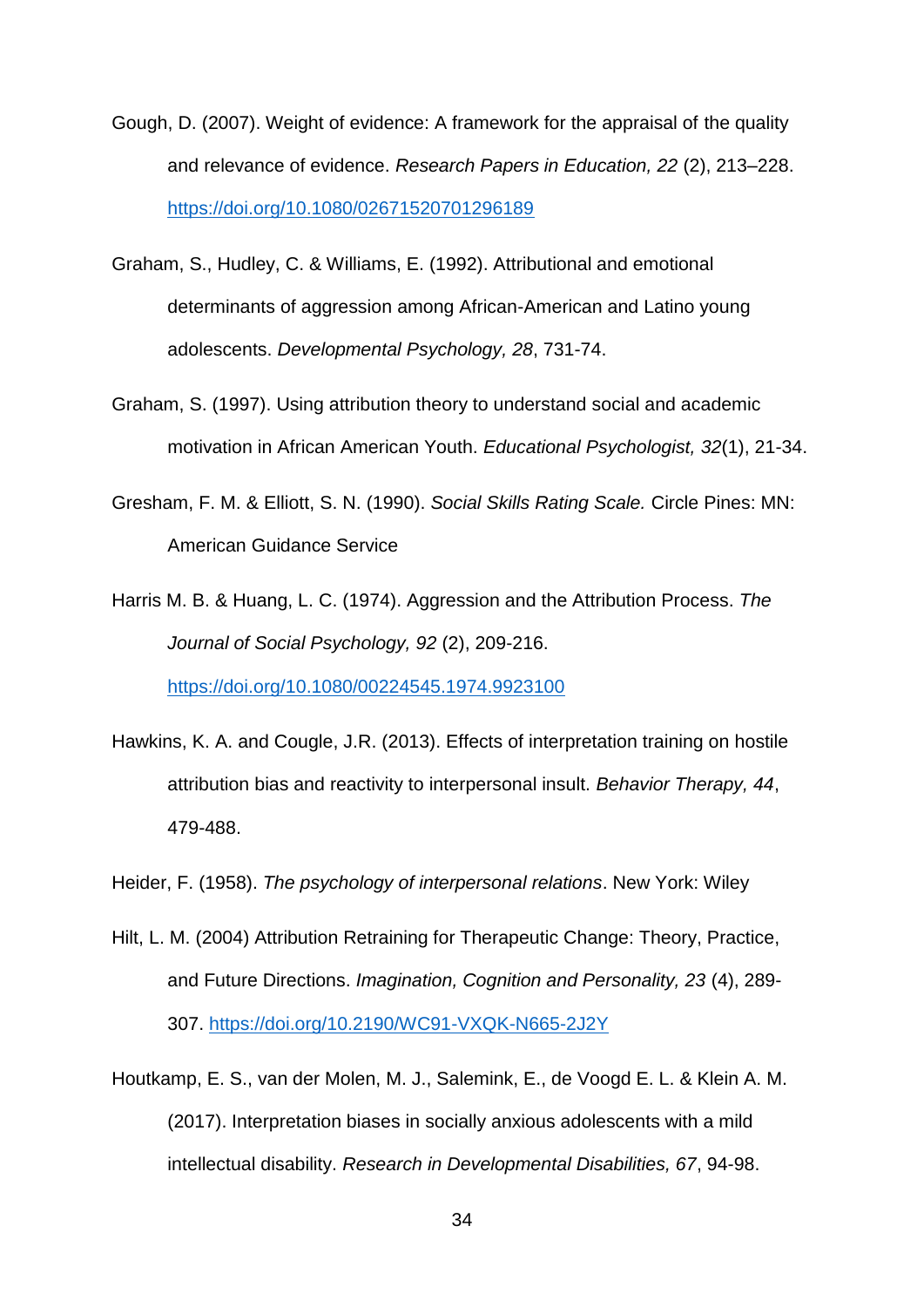- Hudley, C. & Graham, S. (1993). An Attributional Intervention to Reduce Peer-Directed Aggression among African-American Boys. *Child Development, 64* (1), 124-38.
- Hudley, C. (1994). The reduction of childhood aggression using The Brain Power Program. In M. Furlong & D. Smith (Eds.) *Anger, hostility and aggression: assessment, prevention and intervention strategies for youth* (pp. 313-344). New York: Wiley.
- Hudley, C., Britsch, B., Wakefield, W. D., Smith, T., Demorat, M. & Cho, S. J. (1998). An attribution retraining program to reduce aggression in elementary school students. *Psychology in the schools, 35* (3), 271-282.
- Lapointe, J. M. & Legault, F. (2004). Solving Group Discipline Problems without Coercion: An Approach Based on Attribution Retraining. *Journal of Classroom Interaction, 39* (1), 1-10.
- Lansford, J. E., Malone, P. S., Dodge, K. A., Pettit, G. S. & Bates, J. E. (2010). Developmental cascades of peer rejection, social information processing biases, and aggression during middle childhood. *Development and Psychopathology, 22*, 593–602.<https://doi.org/10.1017/s0954579410000301>
- Lenhard, W. & Lenhard, A. (2016). Calculation of Effect Sizes. Retrieved on 11th February from: https://www.psychometrica.de/effect\_size.html. Dettelbach (Germany): Psychometrica.<https://doi.org/10.13140/RG.2.2.17823.92329>
- Lochman, J. E. & Dodge, K. A. (1998). Distorted perceptions in dyadic interactions of aggressive and nonaggressive boys: Effects of prior expectations, context, and boys' age. *Development and Psychopathology, 10*, 495–512. [https://doi.org/10.1017/S0954579498001710.](https://doi.org/10.1017/S0954579498001710)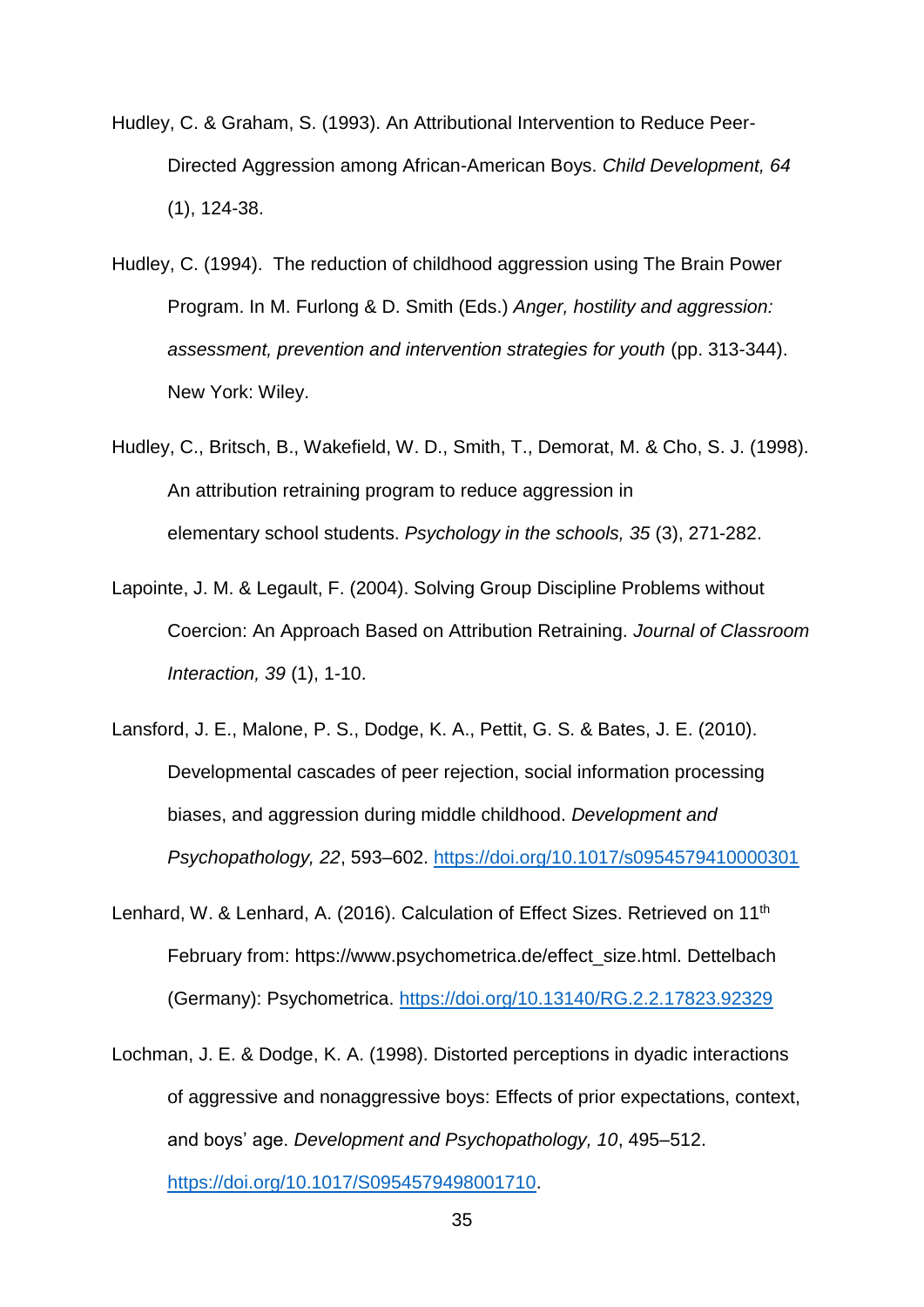- Lochman, J. E. & Wells, K. C. (2002). Contextual social cognitive mediators and child outcome: A test of the theoretical model in the Coping Power Program. *Development and Psychopathology, 14,* 945–967. <https://doi.org/10.1017/s0954579402004157>
- Moher, D., Liberati, A., Tetzlaff, J. & Altman, D. G. (2010). Preferred reporting items for systematic reviews and meta-analyses: the PRISMA statement. *British Medical Journal, 339.* <https://doi.org/10.1136/bmj.b2535>
- Morris, S. B. (2008). Estimating effect sizes from pretest-posttest-control group designs. *Organizational Research Methods, 11* (2), 364–386. <https://doi.org/10.1177/1094428106291059>
- Nasby, W., Hayden B. & Depaulo B. M. (1980). Attributional bias among aggressive boys to interpret unambiguous social-stimuli as displays of hostility. *Journal of Abnormal Psychology, 89*, 459-468.
- Novaco, R.W. (2003). *The Novaco Anger Scale and Provocation Inventory: Manual.* Western Psychological Services, Los Angeles.
- Orpinas, P. & Frankowski, R. (2001). The aggression scale: a self-report measure of aggressive behavior for young adolescents. *The Journal of Early Adolescence, 21*, 50–67.
- Petticrew, M. & Roberts, H. (2003). Evidence, hierarchies, and typologies: Horses for courses. *Journal of Epidemiology and Community Health, 57*, 527–529.
- Reed, R. (1988). Education and achievement of young, black males. In J. Gibbs (Ed.), *Young, black, and male in America: An endangered species* (pp. 37- 96). Dover, MA: Auburn House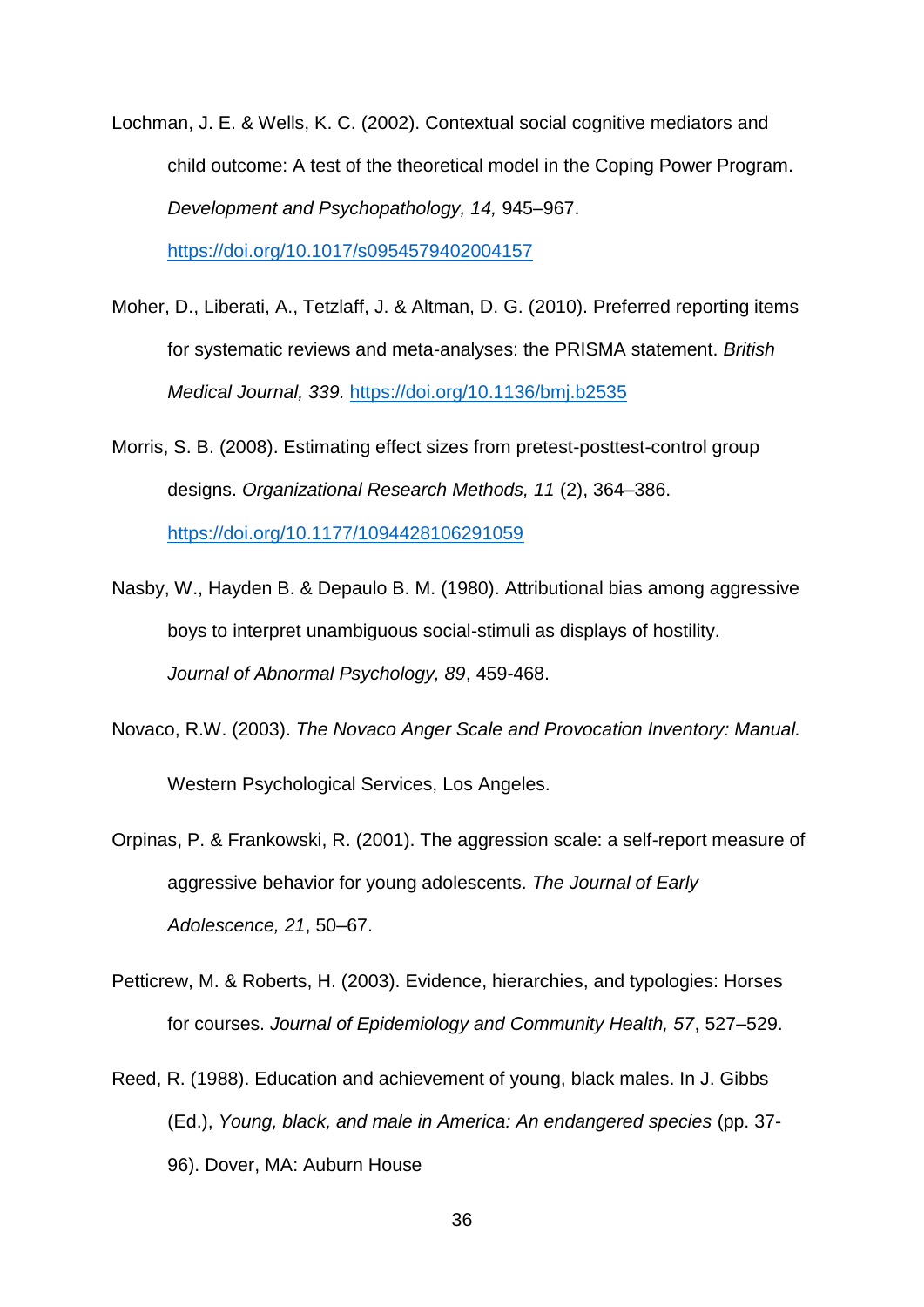Reef, J., Diamantopoulou, S., Vanmeurs, I., Verhulst, F. & vander Ende, J. (2011). Developmental trajectories of child to adolescent externalizing behaviour and adult DSM-IV disorder: results of a 24-year longitudinal study. *Social Psychiatry Psychiatric Epidemiology, 46* (12), 1233–41. <https://doi.org/10.1007/s00127-010-0297-9>

Robertson, J. S. (2000). Is attribution training a worthwhile classroom intervention for K–12 students with learning difficulties? *Educational Psychology Review, 12* (1), 111-134.

Suurmond, R., van Rhee, H., & Hak, T. (2017). Introduction, comparison, and validation of Meta-Essentials: A free and simple tool for meta-analysis. *Research Synthesis Methods, 8* (4), 537–553. [https://doi.org/10.1002/jrsm.1260.](https://doi.org/10.1002/jrsm.1260)

Van Bockstaele, B., van der Molen, M. J., van Nieuwenhuijzen, M. & Salemink, E. (2020). Modification of hostile attribution bias reduces self-reported reactive aggressive behavior in adolescents. *Journal of Experimental Child Psychology, 194.*

Vassilopoulos, S. P., Banerjee, R. & Prantzalou, C. (2009). Experimental modification of interpretation bias in socially anxious children: changes in interpretation, anticipated interpersonal anxiety, and social anxiety symptoms. *Behaviour Research and Therapy, 47,* 1085–1089.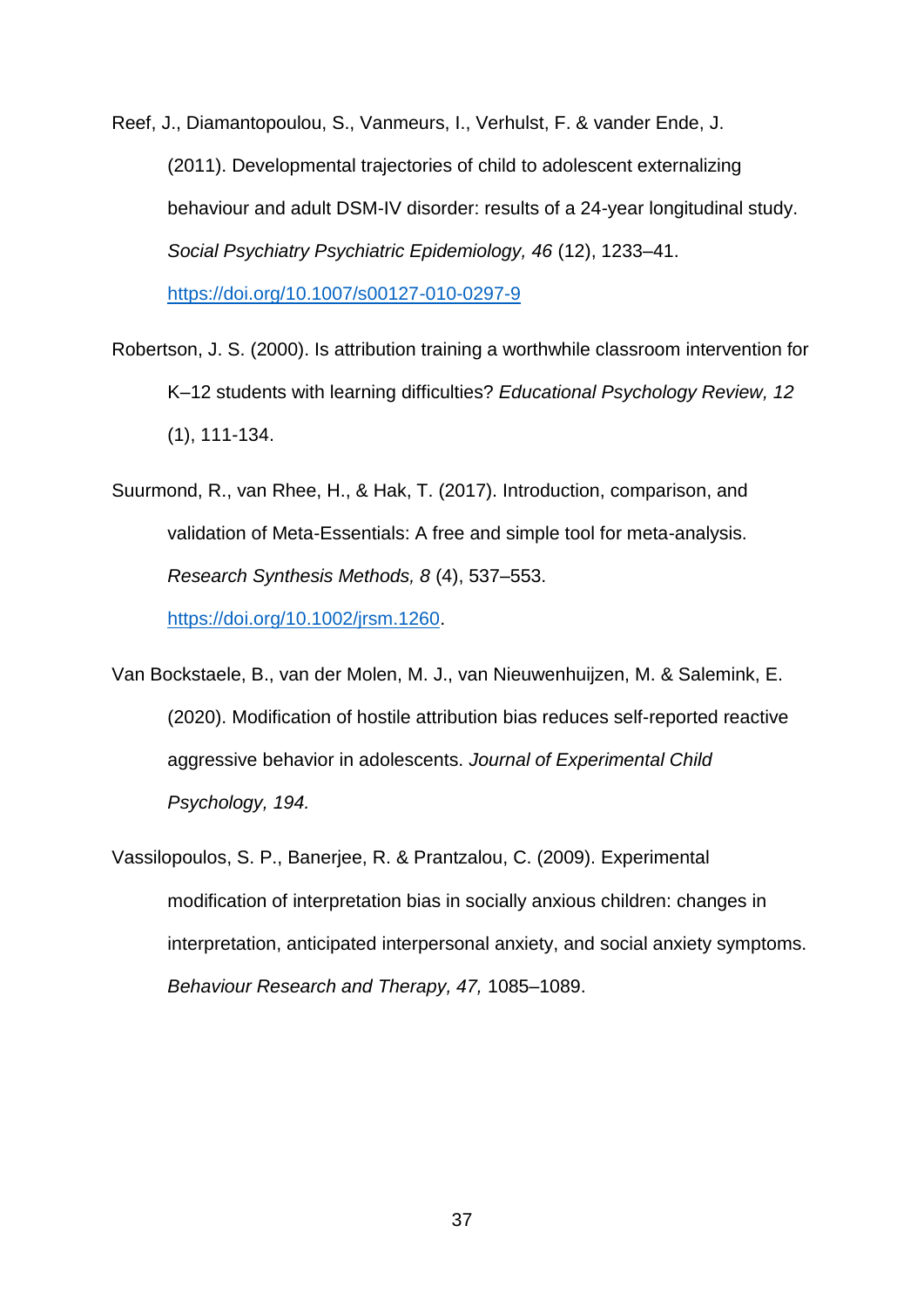- Vassilopoulos, S. P., Andreas Brouzos, A. & Andreou, E. (2015). A Multi-Session Attribution Modification Program for Children with Aggressive Behaviour: Changes in Attributions, Emotional Reaction Estimates, and Self-Reported Aggression. *Behavioural and Cognitive Psychotherapy, 43* (5), 538 – 548. <https://doi.org/10.1017/S1352465814000149>
- Verhoef, R. E. J., Alsem, S. C., Verhulp, E. E. & De Castro, B. O. (2019). Hostile Intent Attribution and Aggressive Behavior in Children revisited: A Meta-Analysis. *Child Development, 90* (5), 525-547.
- Weiner, B. (1985). An attributional theory of achievement motivation and emotion. *Psychological review, 92* (4), 548-573.
- Wilmshurst, L. (2009). *Abnormal child psychology: A developmental perspective.* Routledge/Taylor & Francis Group.
- Wilson, D. B. (n.d.). *Campbell Collaboration Effect Size Calculator*. Retrieved January 5, 2021, from

<http://www.campbellcollaboration.org/escalc/html/EffectSizeCalculatorSMD3.php>

Ziegler, A. & Heller, K. A. (2000). Effects of an attribution retraining with female students gifted in physics. *Journal for the Education of the Gifted, 23* (2), 217– 243.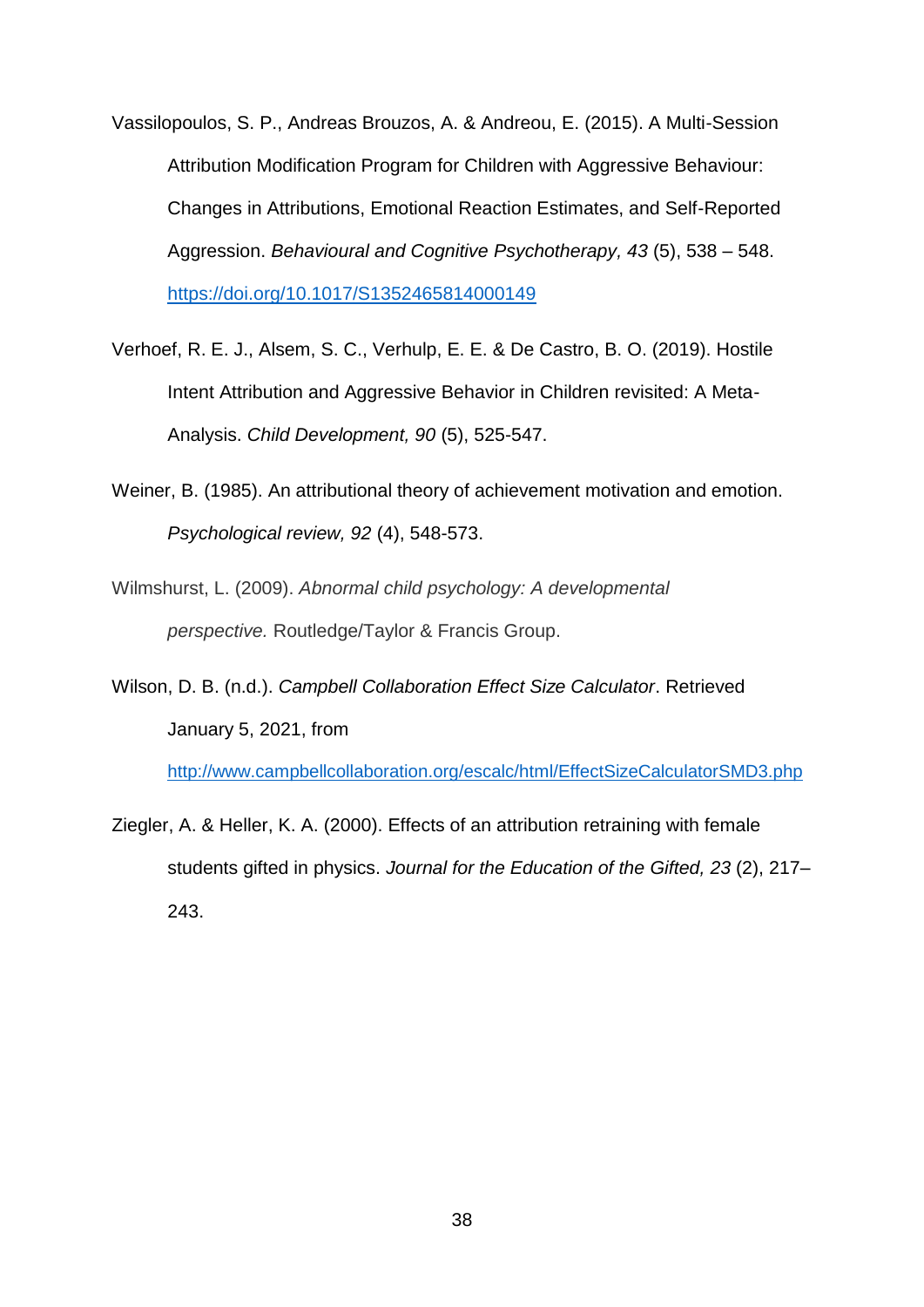# **Appendix A**

A list of the references for the studies, which were excluded at full text screening is provided in Table A. References are not provided for studies excluded at title and abstract screening but the total number of studies excluded is shown in Figure 1.

| <b>Excluded Study</b>                                                                                                                                                                                                                                                                                           | Rationale for<br>exclusion                                                                                                                                     | Exclusion<br>criteria<br>(Table 2) |
|-----------------------------------------------------------------------------------------------------------------------------------------------------------------------------------------------------------------------------------------------------------------------------------------------------------------|----------------------------------------------------------------------------------------------------------------------------------------------------------------|------------------------------------|
| Sukhodolsky, D. G., Golub, A., Stone, E. C. &<br>Orban, L. (2005). Dismantling Anger Control<br>Training for Children: A Randomized Pilot Study<br>of Social Problem-Solving Versus Social Skills<br>Training Components. Behavior Therapy, 36 (1),<br>15-23. https://doi.org/10.1016/S0005-<br>7894(05)80050-4 | Attribution<br>Retraining (AR) is<br>not a separate<br>invention<br>therefore it cannot<br>be assessed<br>whether AR leads<br>to a reduction in<br>aggression. | 4                                  |
| Hudley, C. & Friday, J. (1996). Attributional bias<br>and reactive aggression. American Journal of<br>Preventive Medicine, 12 (5), 75-81.                                                                                                                                                                       | There are no<br>results recorded<br>in this study                                                                                                              | 9                                  |
| Lapointe, J. M. & Legault, F. (2004). Solving<br>Group Discipline Problems without Coercion: An<br>Approach Based on Attribution Retraining.<br>Journal of Classroom Interaction, 39(1), 1-10.                                                                                                                  | This study aimed<br>to reduce group<br>discipline issues<br>not aggression<br>and involved<br>teacher-student<br>relationships not<br>peer relationships       | 9                                  |
| Hudley, C., Graham, S. & Taylor, A. (2007).<br>Reducing Aggressive Behavior and Increasing<br>Motivation in School: The Evolution of an<br>Intervention to Strengthen School Adjustment.<br>Educational Psychologist, 42, 251-260.<br>https://doi.org/10.1080/00461520701621095                                 | This is a report<br>outlining how the<br><b>Brainpower AR</b><br>intervention came<br>in to being                                                              | 5                                  |

## **Table A: Articles excluded after full-text screening**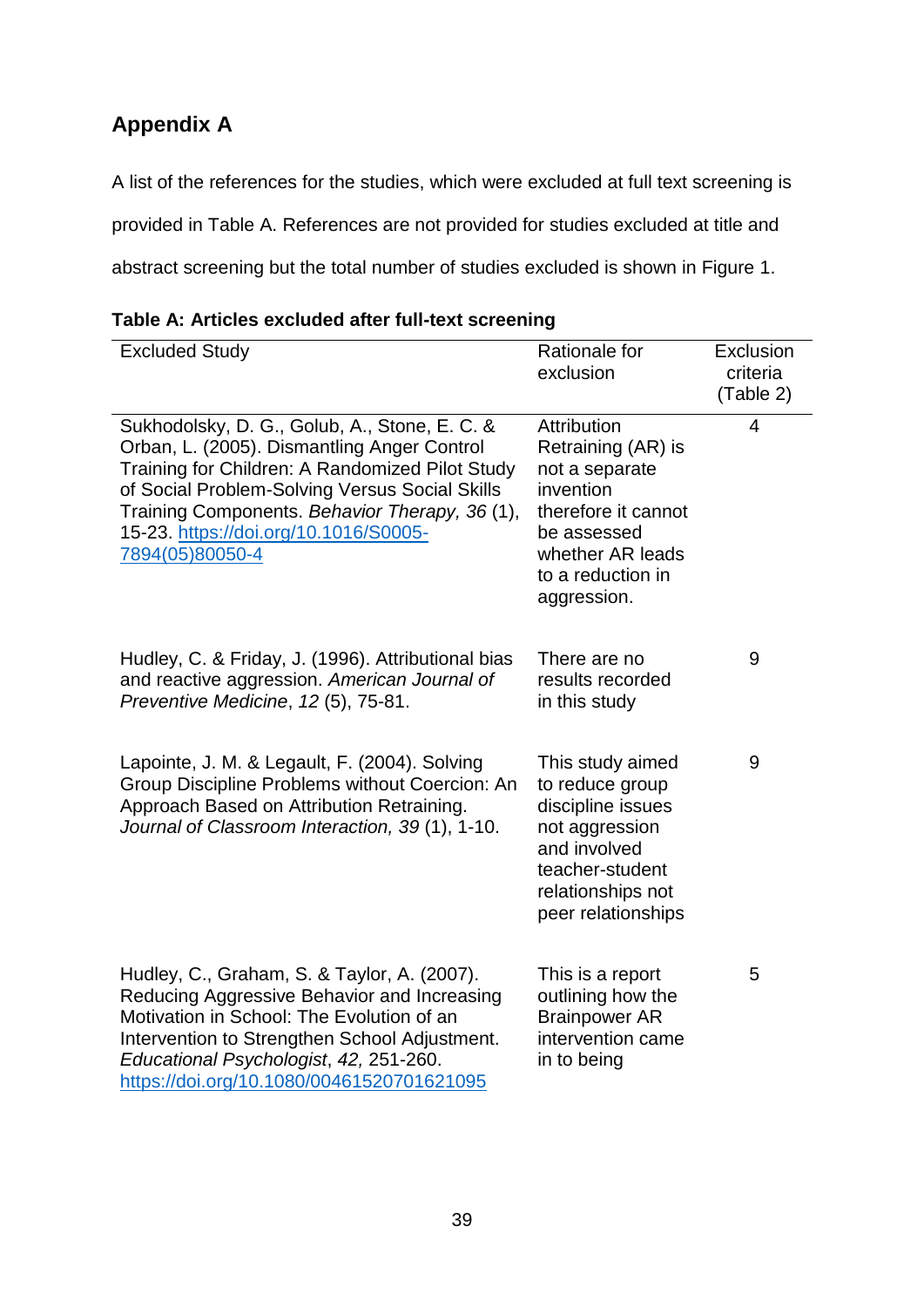| Hudley, C. A. (1992, April 20-24). The Reduction<br>of Peer Directed Aggression among Highly<br>Aggressive African-American Boys [Paper<br>presentation]. American Educational Research<br>Association, San Francisco, California, USA.<br>https://eric.ed.gov/?id=ED346204          | Not a peer-<br>reviewed journal<br>article                                                                                                                  | 8 |
|--------------------------------------------------------------------------------------------------------------------------------------------------------------------------------------------------------------------------------------------------------------------------------------|-------------------------------------------------------------------------------------------------------------------------------------------------------------|---|
| Hudley, C. A. (1994, April 4-6).<br><b>Attribution Retraining and Behavior Change</b><br>among Highly Aggressive and Nonaggressive<br>African-American Boys [Paper presentation].<br>American Educational Research Association,<br>New Orleans, LA, USA.                             | Not a peer-<br>reviewed journal<br>article                                                                                                                  | 8 |
| Hudley, C. A. (1995, March 30-April 2).<br>Reducing Peer Directed Aggression in the<br><b>Elementary Grades: The Effects of</b><br>an Attribution Retraining Program [Paper<br>presentation]. Meeting of the Society for<br>Research in Child Development. Indianapolis,<br>IN, USA. | Not a peer-<br>reviewed journal<br>article                                                                                                                  | 8 |
| Jon Hobbs, L., & Yan, Z. (2008). Cracking the<br>walnut: Using a computer game to impact<br>cognition, emotion, and behavior of highly<br>aggressive fifth grade students. Computers in<br>Human Behavior, 24 (2), 421-438.<br>https://doi.org/10.1016/j.chb.2007.01.031             | Attribution<br>Retraining (AR) is<br>not a separate<br>invention                                                                                            | 4 |
| van Dijk, A., Thomaes, S., Poorthuis, A. M. G. &<br>de Castro, B. (2019). Can self-persuasion<br>reduce hostile attribution bias in young children?<br>Journal of Abnormal Child Psychology, 47 (6),<br>989-1000. https://doi.org/10.1007/s10802-018-<br>0499-2                      | This study did not<br>research if AR<br>leads to a<br>reduction in<br>aggression<br>directly. It looked<br>at it indirectly<br>through self-<br>persuasion. | 9 |
| Vassilopoulos S.P., Brouzos A. & Rentzios C.<br>(2014). Evaluation of a universal social<br>information-processing group program aimed at<br>preventing anger and aggressive behaviour in<br>primary school children. Hellenic Journal of<br>Psychology, 11 (4), 208-222.            | A quasi-<br>experimental<br>design.                                                                                                                         | 5 |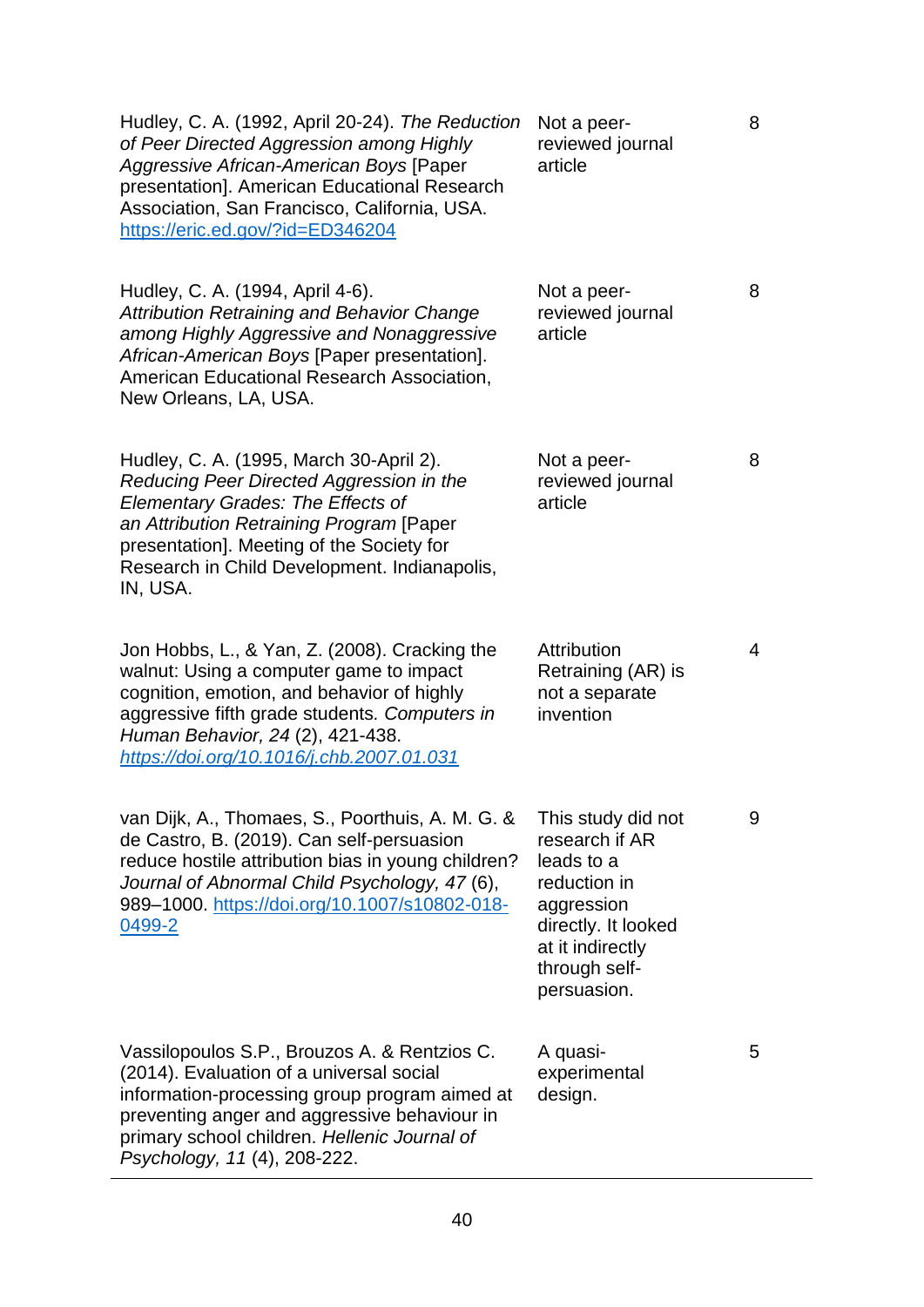# **Appendix B**

## **Criteria and rationale for all Weight of Evidence (WoE) Ratings**

## **WoE A: Methodological Quality**

WoE A enables the user to judge whether a study has been well executed (Gough,

2007). The Gersten et al. (2005) coding protocol was used to analyse all five studies

as it is designed to evaluate group experimental designs, such as the RCTs in this

review. This coding protocol includes both essential and desirable criteria.

Adjustments were made to some of the questions within this protocol and are

outlined in Appendix C with rationale. The criteria weighting for each WoE A rating is

provided in Table B1 below. A summary of scores for each study is provided in Table

B2. A completed example of a WoE A protocol is provided in Appendix D.

| WoE A Rating | Criteria                                                           |
|--------------|--------------------------------------------------------------------|
| 3            | Study meets at least 9 essential criteria and at least 5 desirable |
| High         | criteria                                                           |
| 2            | Study meets at least 9 essential criteria and at least 1 desirable |
| Medium       | criteria                                                           |
| 1            | Study meets at least 6 but fewer than 9 essential criteria or does |
| l ow         | not meet any desirable criteria                                    |

**Note**: 'no evidence' would have been quantified by a zero rating but this did not apply to any studies in this review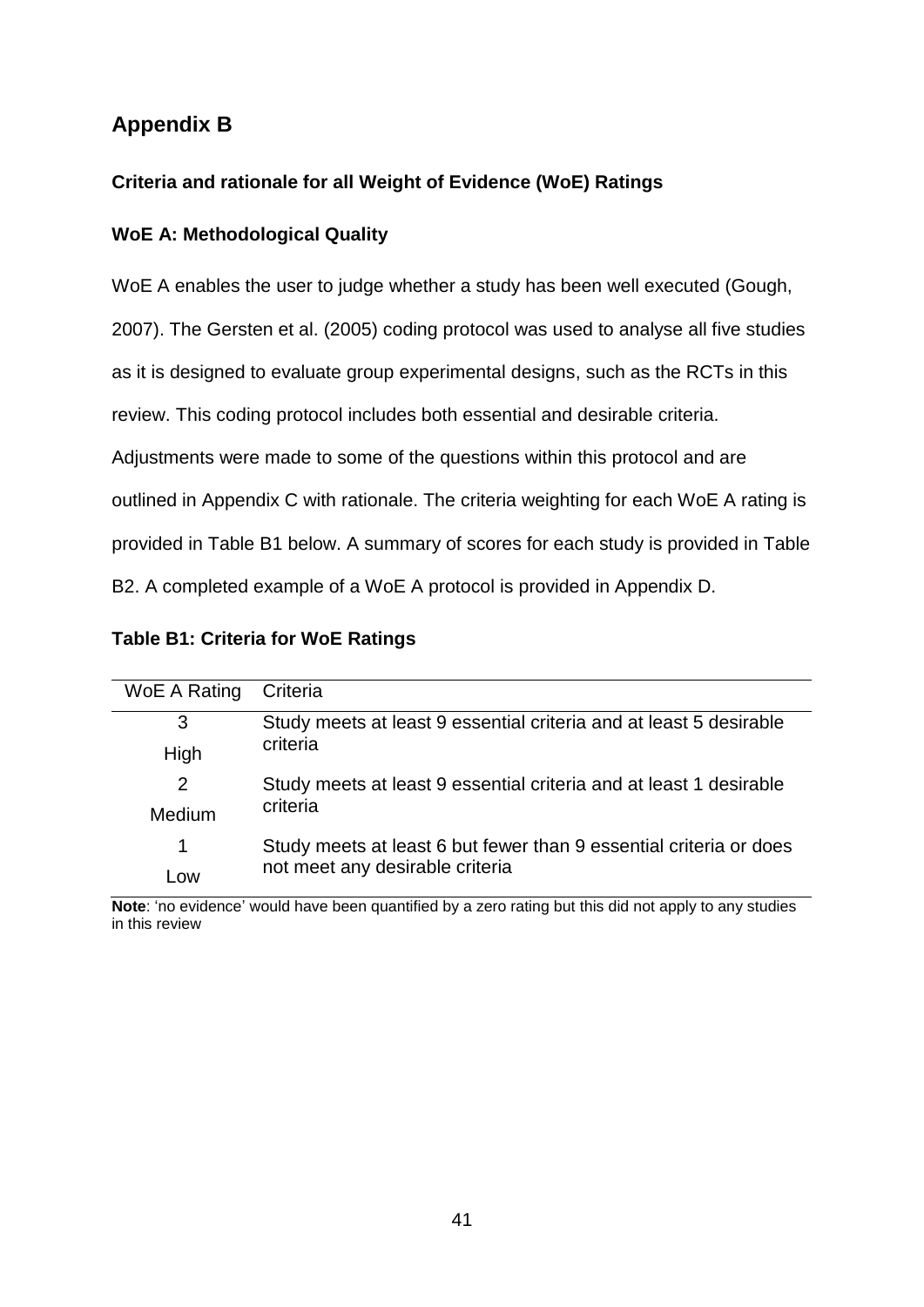| <b>Essential Criteria (/10)</b>    |                   |                                                                                |                          |                    |                                              |                                                 |
|------------------------------------|-------------------|--------------------------------------------------------------------------------|--------------------------|--------------------|----------------------------------------------|-------------------------------------------------|
|                                    | Participants (/3) | comparison conditions<br>implementation and<br>Intervention<br>$\widetilde{S}$ | measures (/2)<br>Outcome | Data analysis (/2) | <b>Desirable</b><br><b>Criteria</b><br>(110) | <b>Overall</b><br><b>WoE A</b><br><b>Rating</b> |
| Vassilopoulos<br>at al. (2015)     | $\overline{2}$    | 3                                                                              | $\overline{2}$           | $\overline{2}$     | 6                                            | 3<br>High                                       |
| Hudley et al.<br>(1998)            | 3                 | 3                                                                              | $\overline{2}$           | $\overline{2}$     | $\overline{\mathcal{A}}$                     | 3<br>High                                       |
| Van<br>Bockstaele et<br>al. (2020) | $\overline{2}$    | 3                                                                              | $\overline{2}$           | $\overline{2}$     | 6                                            | 3<br>High                                       |
| Hudley &<br>Graham<br>(1993)       | 3                 | 3                                                                              | $\overline{2}$           | 1                  | 8                                            | 3<br>High                                       |
| Abdulmalik et<br>al. (2016)        | $\overline{2}$    | $\overline{2}$                                                                 | $\overline{2}$           | $\overline{2}$     | 5                                            | 1<br>Low                                        |

# **Table B2: Each studies' summary of scores for WoE A**

**Note:** WoE ratings are described as: 'High' = 3; 'Medium' = 2; and 'Low' = 1.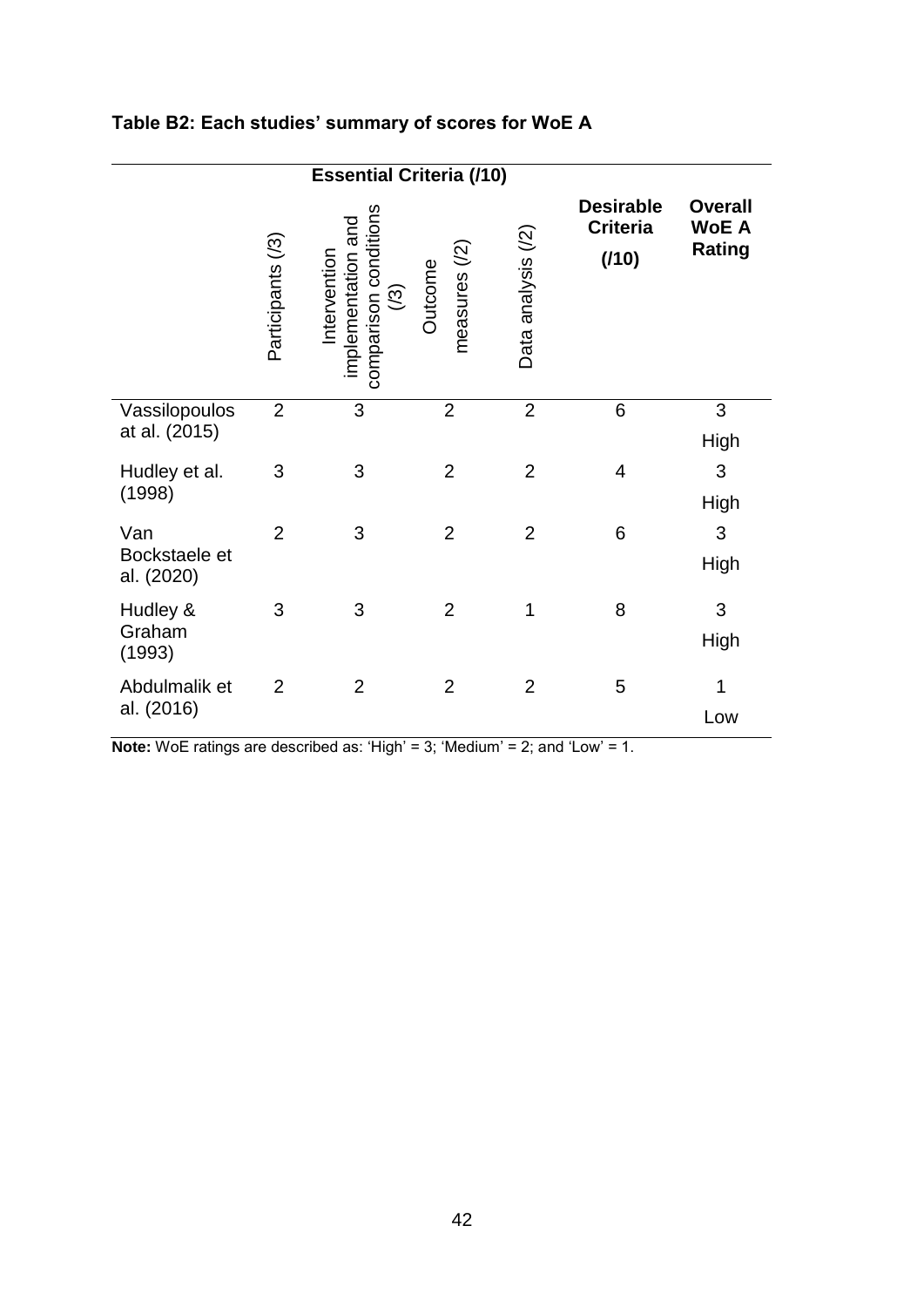### **WoE B: Methodological Relevance**

WoE B enables the quality and relevance of the research design of the studies in this review to be judged relative to the review question (Gough, 2007). For this review, WoE B considered the relevance of the methodology for evaluating the effectiveness of AR interventions in reducing peer-related aggression in school-based settings.

The coding protocol for WoE B was developed by the author and based on Petticrew and Roberts (2003) 'typology of evidence'. This enabled the author to analyse the strengths and weaknesses of each study's methodological approach relative to the question of 'effectiveness' in this review. Petticrew and Robert's (2003) findings on the type of studies most suited for 'effectiveness' questions and the criteria allocated for 'low (1), 'medium' (2) and 'high' (3) ratings are outlined in table B3 below along with the rating for each study. A completed example of a WoE B protocol is provided in Appendix D.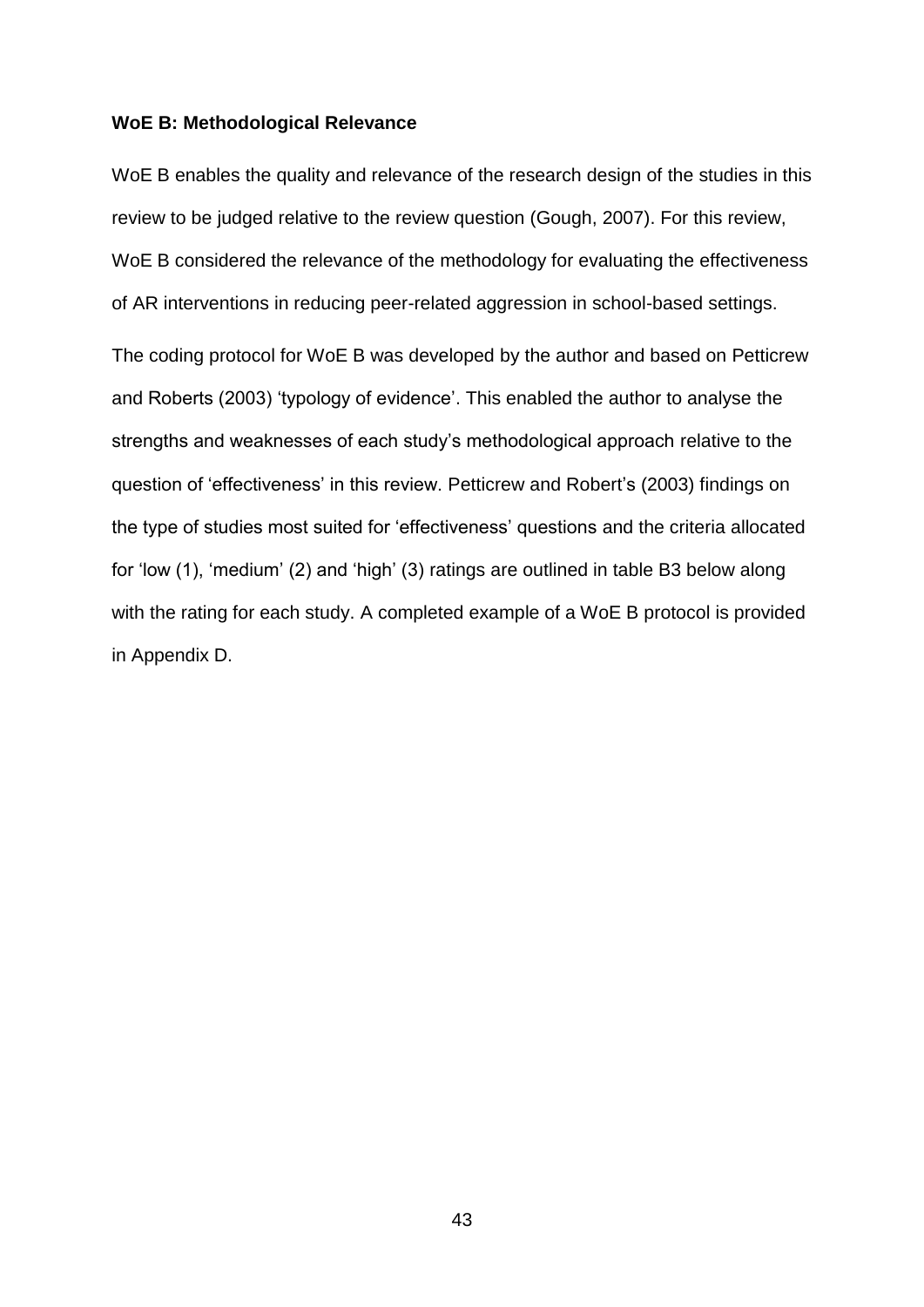# **Table B3: Each studies WoE B Rating**

|                                             | Vassilopoulos at<br>al. (2015) | Hudley et al.<br>(1998) | Van Bockstaele<br>et al. (2020) | Graham (1993)<br>Hudley & | Abdulmalik et al.<br>(2016) |
|---------------------------------------------|--------------------------------|-------------------------|---------------------------------|---------------------------|-----------------------------|
| 3 (High)                                    |                                |                         |                                 |                           |                             |
| Randomised Controlled trials (RCTs)         | 3                              | 3                       | 3                               | 3                         | 3                           |
| At least one control/comparison group       |                                |                         |                                 |                           |                             |
|                                             |                                |                         |                                 |                           |                             |
| 2 (Medium)                                  |                                |                         |                                 |                           |                             |
| <b>Cohort studies or Quasi-experimental</b> |                                |                         |                                 |                           |                             |
| studies (non-random assignment)             |                                |                         |                                 |                           |                             |
| At least one control/comparison group       |                                |                         |                                 |                           |                             |
|                                             |                                |                         |                                 |                           |                             |
| $1$ (Low)                                   |                                |                         |                                 |                           |                             |
| Research that collects qualitative data,    |                                |                         |                                 |                           |                             |
| surveys, non-experimental studies           |                                |                         |                                 |                           |                             |
| No control/comparison group                 |                                |                         |                                 |                           |                             |

**Note:** WoE ratings are described as: 'High' = 3; 'Medium' = 2; and 'Low' = 1.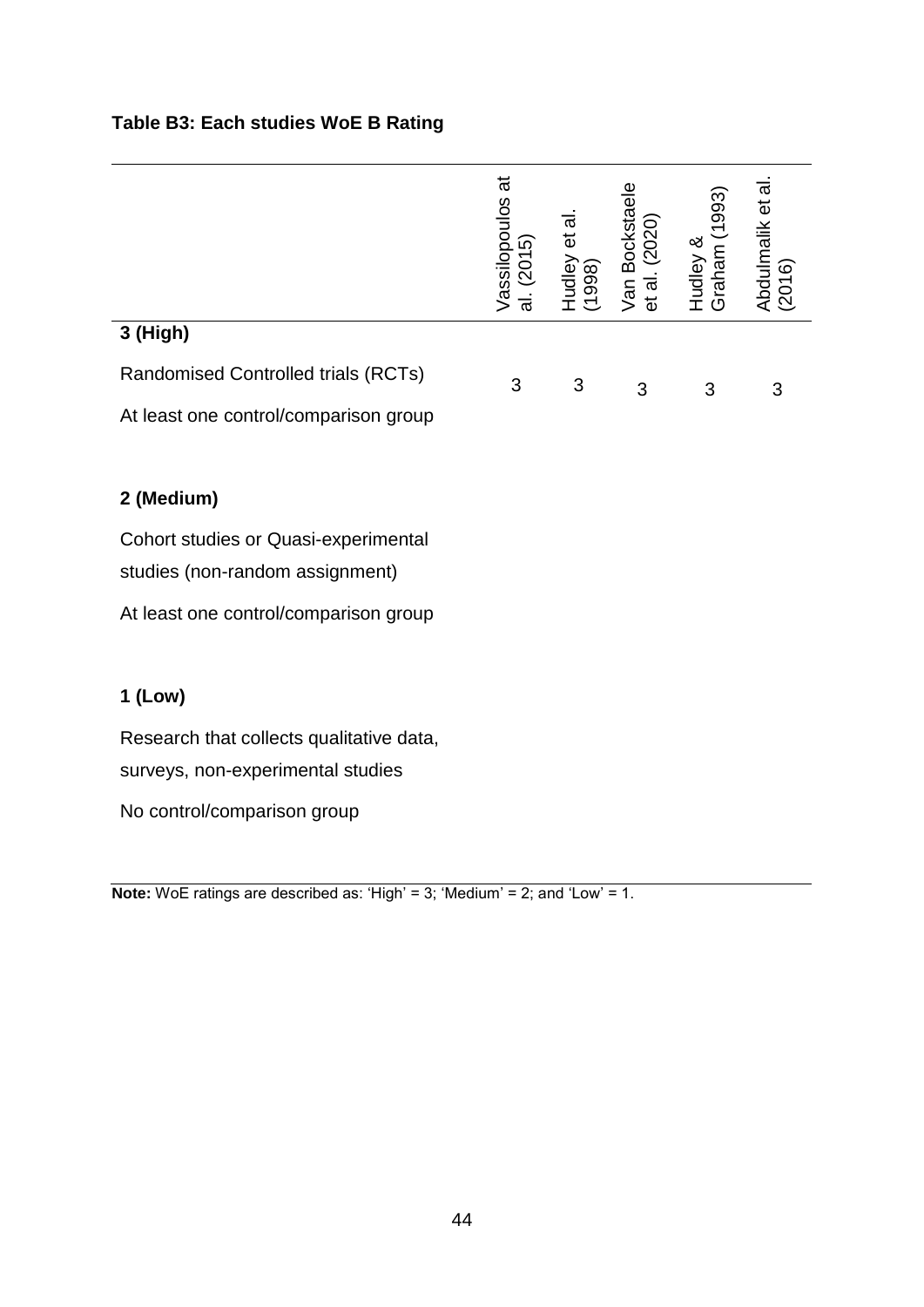## **WoE C: Topic Relevance**

Weight of Evidence C (WoE C) evaluates the relevance of the focus of the study relative to the review question. Studies were rated on five areas: intervention, outcomes, setting, implementation and instructors, and the criteria are outlined in more detail below along with the rationale (see Table B4). The WoE C ratings for each study are outlined in Table B5 and a completed example of a WoE C protocol is provided in Appendix D.

| Criteria           | Rating                                                                                                                                                                        | Rationale                                                                                                       |
|--------------------|-------------------------------------------------------------------------------------------------------------------------------------------------------------------------------|-----------------------------------------------------------------------------------------------------------------|
| A. Intervention    | 3- AR is the sole intervention or<br>the primary feature of the main<br>intervention.                                                                                         | It is important to understand<br>how effective AR was in the<br>intervention condition. As a                    |
|                    | 2- AR is combined with another<br>intervention or adapted in a minor<br>way, which does not impact the<br>fidelity of the AR aspect of the<br>intervention being carried out. | result, any studies which do<br>not have AR as the main<br>component will be<br>excluded.                       |
|                    | 1- Attribution retraining is not a<br>core feature of the intervention.                                                                                                       |                                                                                                                 |
| <b>B.</b> Outcomes | 3- Outcomes measured using a<br>standardised assessment of<br>aggression                                                                                                      | Outcome measures must<br>accurately assess the effect<br>AR has on aggression.                                  |
|                    | 2- Outcomes are not measured<br>using a standardised assessment<br>of aggression.                                                                                             | <b>Standardised measures</b><br>can provide a more<br>accurate portrayal but use<br>of multiple measures allows |
|                    | 2- Multiple non-standardised<br>measures such as an instructor<br>constructed assessment of<br>aggression and/or peer rating<br>scale(s) have been used                       | for triangulation which can<br>improve the accuracy of<br>results.                                              |

## **Table B4 Criteria and Rationale for WoE C Ratings**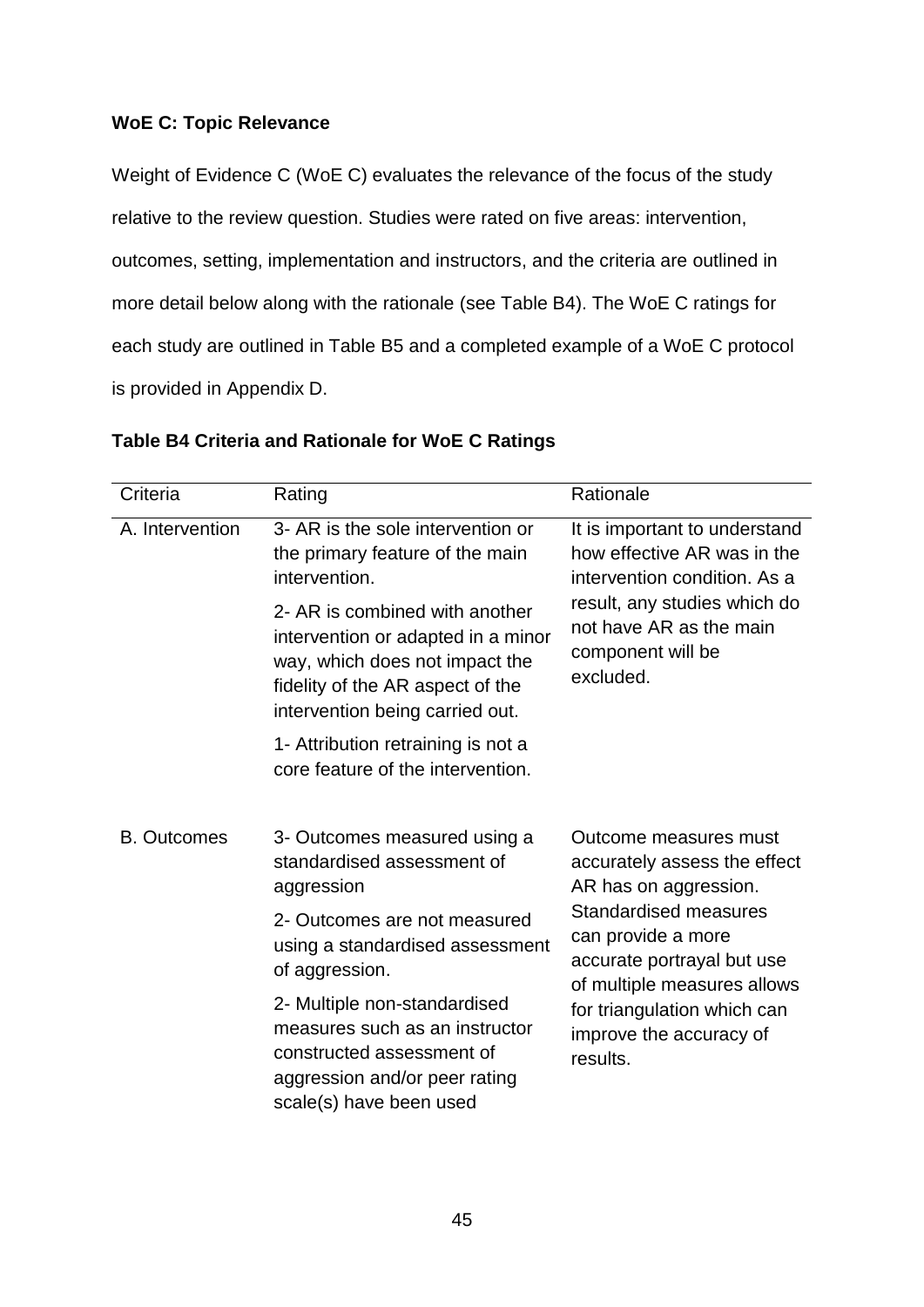|                      | 1- Outcomes measures indirectly<br>assess aggression e.g. hostile<br>attribution bias, anger.                                                              |                                                                                                                                                                                                           |  |  |
|----------------------|------------------------------------------------------------------------------------------------------------------------------------------------------------|-----------------------------------------------------------------------------------------------------------------------------------------------------------------------------------------------------------|--|--|
| C. Setting           | 3 The intervention was conducted<br>in a classroom setting within the<br>school the participant is attending                                               | In order for results to be<br>generalisable, the ideal<br>location for the intervention<br>would be in the classroom.<br>However, within the same<br>school could still be<br>beneficial in this respect. |  |  |
|                      | 2- The intervention was carried<br>out in a separate location within<br>the school the participant is<br>attending                                         |                                                                                                                                                                                                           |  |  |
|                      | 1- The intervention was carried<br>out in a non-school setting e.g.<br>clinic                                                                              | Studies which conducted<br>AR interventions outside of<br>school have been excluded<br>as this review is looking at<br>school-based interventions.                                                        |  |  |
| D.<br>Implementation | 3- The intervention is multi-<br>faceted and involves a variation<br>of instruction, practice, direct<br>attributional feedback and<br>consolidation work. | AR interventions can vary<br>in terms of their<br>implementation, however,<br>the more rigorous and<br>multi-faceted the approach                                                                         |  |  |
|                      | 2- The intervention provides<br>direct attributional feedback only.                                                                                        | the more likely it is to be<br>effective.                                                                                                                                                                 |  |  |
|                      | 1- The intervention provides<br>indirect attributional feedback.                                                                                           |                                                                                                                                                                                                           |  |  |
| E. Instructor        | 3- The intervention is delivered by<br>an AR-trained member of staff at<br>the school the participant is<br>attending                                      | It is thought the more<br>familiar the instructor the<br>more successful and<br>generalisable the                                                                                                         |  |  |
|                      | 2- The intervention is delivered by<br>an AR-trained researcher                                                                                            | intervention is likely to be.<br>In addition, it is thought that<br>the more rigorous the                                                                                                                 |  |  |
|                      | 1- The intervention is delivered by<br>an individual with minimal AR-<br>training                                                                          | training of the instructor, the<br>greater the fidelity of the<br>intervention<br>implementation. If the<br>instructor is untrained, the<br>intervention is less likely to<br>be effective in AR.         |  |  |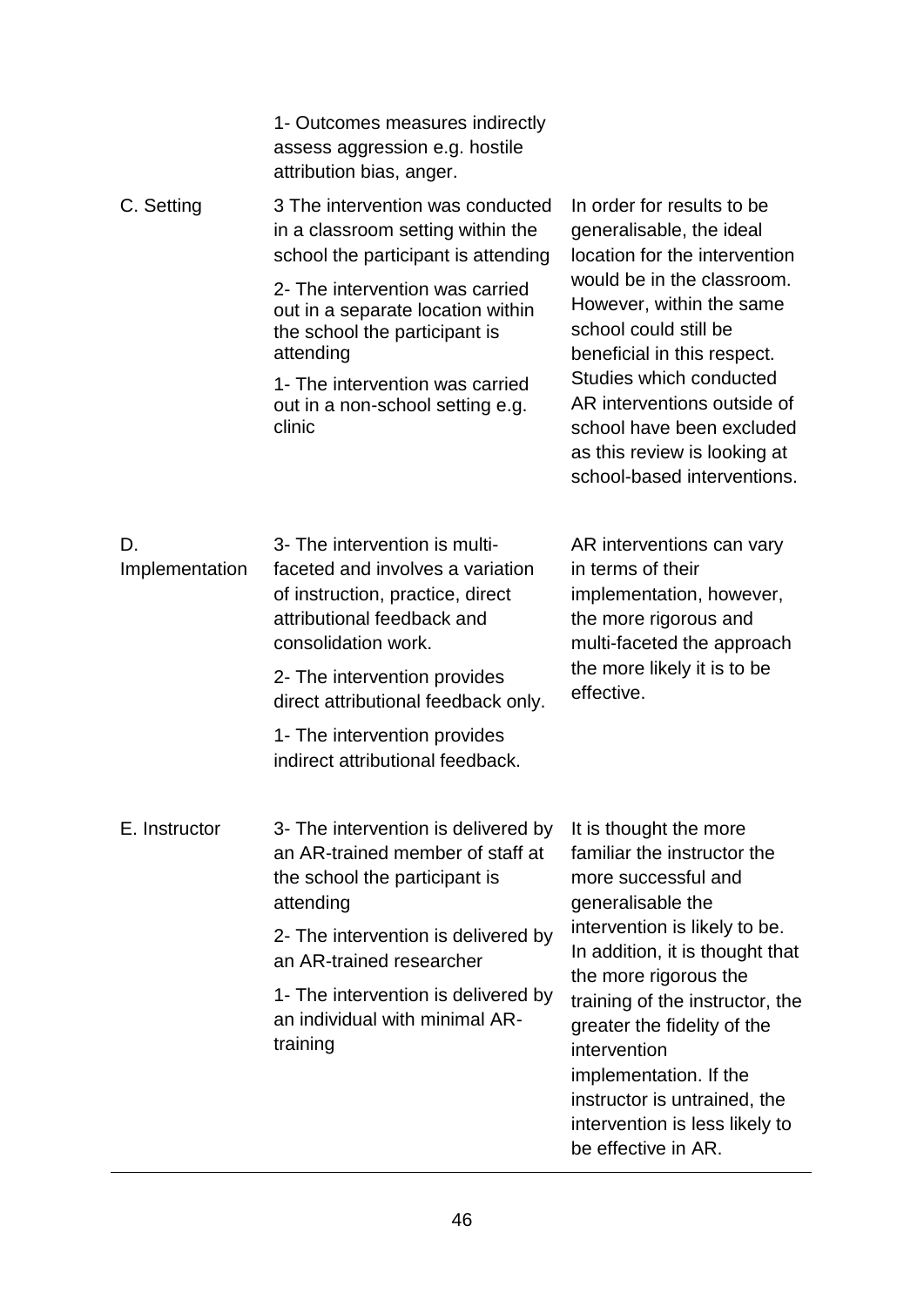| <b>Study</b>                |                | Average        |                |                |                |                |
|-----------------------------|----------------|----------------|----------------|----------------|----------------|----------------|
|                             | A              | B              | С              | D              | E              | <b>WoEC</b>    |
| Vassilopoulos               | 3              | 3              | $\overline{2}$ | $\overline{2}$ | $\overline{2}$ | $\overline{2}$ |
| at al. (2015)               | High           | High           | Medium         | Medium         | Medium         | Medium         |
| Hudley et al.               | 3              | 3              | $\overline{2}$ | 3              | $\overline{2}$ | 3              |
| (1998)                      | High           | High           | Medium         | High           | Medium         | High           |
| Van                         | 3              | 3              | $\overline{2}$ | $\overline{2}$ | 2              | $\overline{2}$ |
| Bockstaele et<br>al. (2020) | High           | High           | Medium         | Medium         | Medium         | Medium         |
| Hudley &                    | 3              | $\overline{2}$ | $\overline{2}$ | 3              | 3              | 3              |
| Graham<br>(1993)            | High           | Medium         | Medium         | High           | High           | High           |
| Abdulmalik et               | $\overline{2}$ | 3              | 3              | $\overline{2}$ | $\overline{2}$ | $\overline{2}$ |
| al. (2016)                  | Medium         | High           | High           | Medium         | Medium         | Medium         |

# **Table B5: Each studies' summary of scores for WoE C**

**Note:** WoE ratings are described as: 'High' = 3; 'Medium' = 2; and 'Low' = 1. Each Criteria Rating were given equal weighting and the sum of these were averaged and rounded to the nearest whole number to give an overall Weight of Evidence C (WoE C)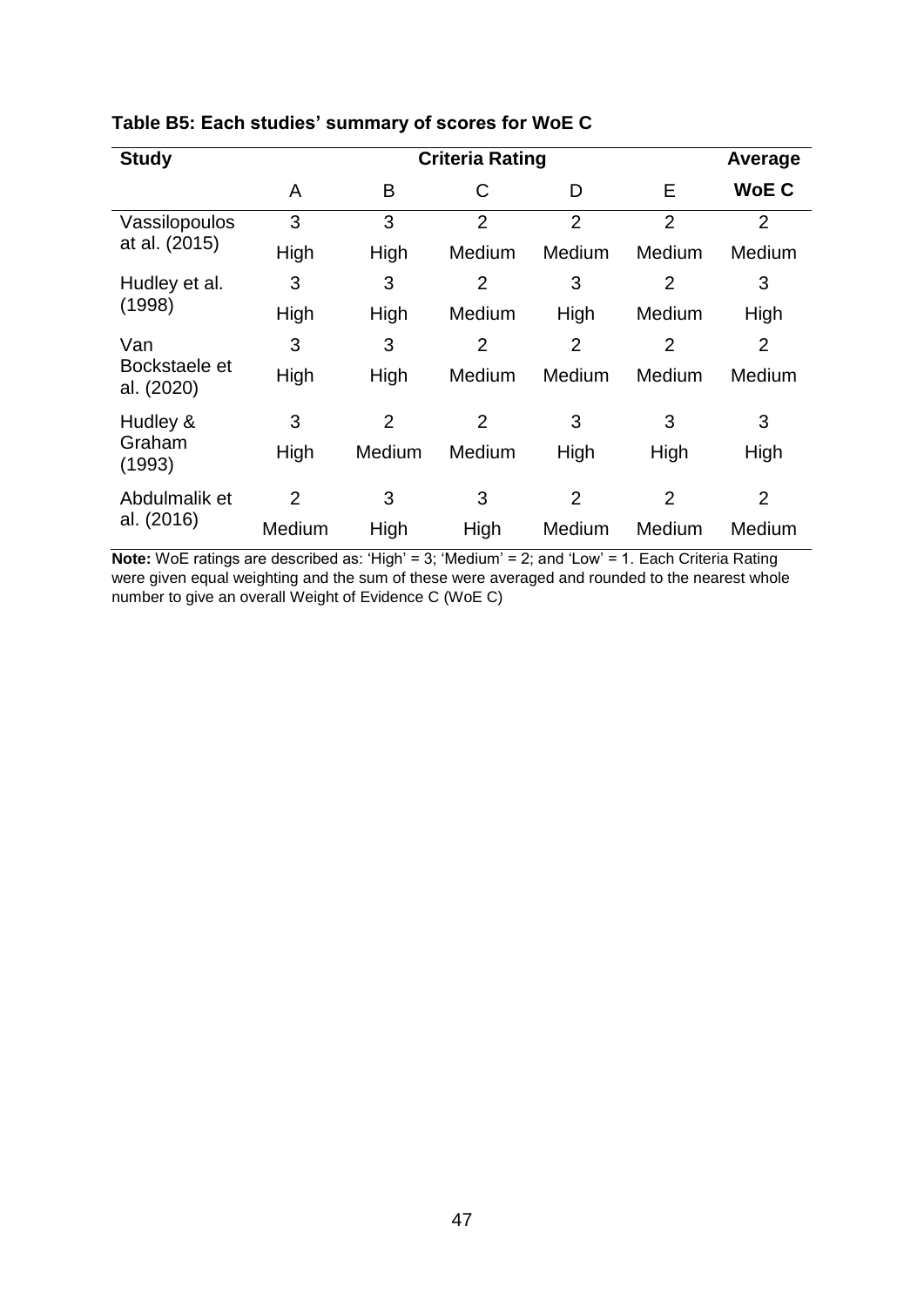## **Weight of Evidence D (WoE D): Overall Weight of Evidence**

WoE D provides a judgement of the overall weight of evidence for each study and is calculated by averaging the ratings from WoE A, B and C for each study. This overall rating is important as it specifies the extent to which each study has contributed evidence towards the review question. The WoE D for each study is outlined in Table B6.

| Study                       | WoE A | WoE B | WoE C          | WoE D          |
|-----------------------------|-------|-------|----------------|----------------|
| Vassilopoulos               | 3     | 3     | $\overline{2}$ | 3              |
| at al. (2015)               | High  | High  | Medium         | High           |
| Hudley et al.               | 3     | 3     | 3              | 3              |
| (1998)                      | High  | High  | High           | High           |
| Van                         | 3     | 3     | $\overline{2}$ | 3              |
| Bockstaele et<br>al. (2020) | High  | High  | Medium         | High           |
| Hudley &                    | 3     | 3     | 3              | 3              |
| Graham<br>(1993)            | High  | High  | High           | High           |
| Abdulmalik et               | 1     | 3     | $\overline{2}$ | $\overline{2}$ |
| al. (2016)                  | Low   | High  | Medium         | Medium         |

## **Table B6: Weight of Evidence D for included studies**

**Note:** WoE ratings are described as: 'High' = 3; 'Medium' = 2; and 'Low' = 1. WoE A, B and C were given equal weighting and the sum of these were averaged and rounded to the nearest whole number to give an overall Weight of Evidence D (WoE D).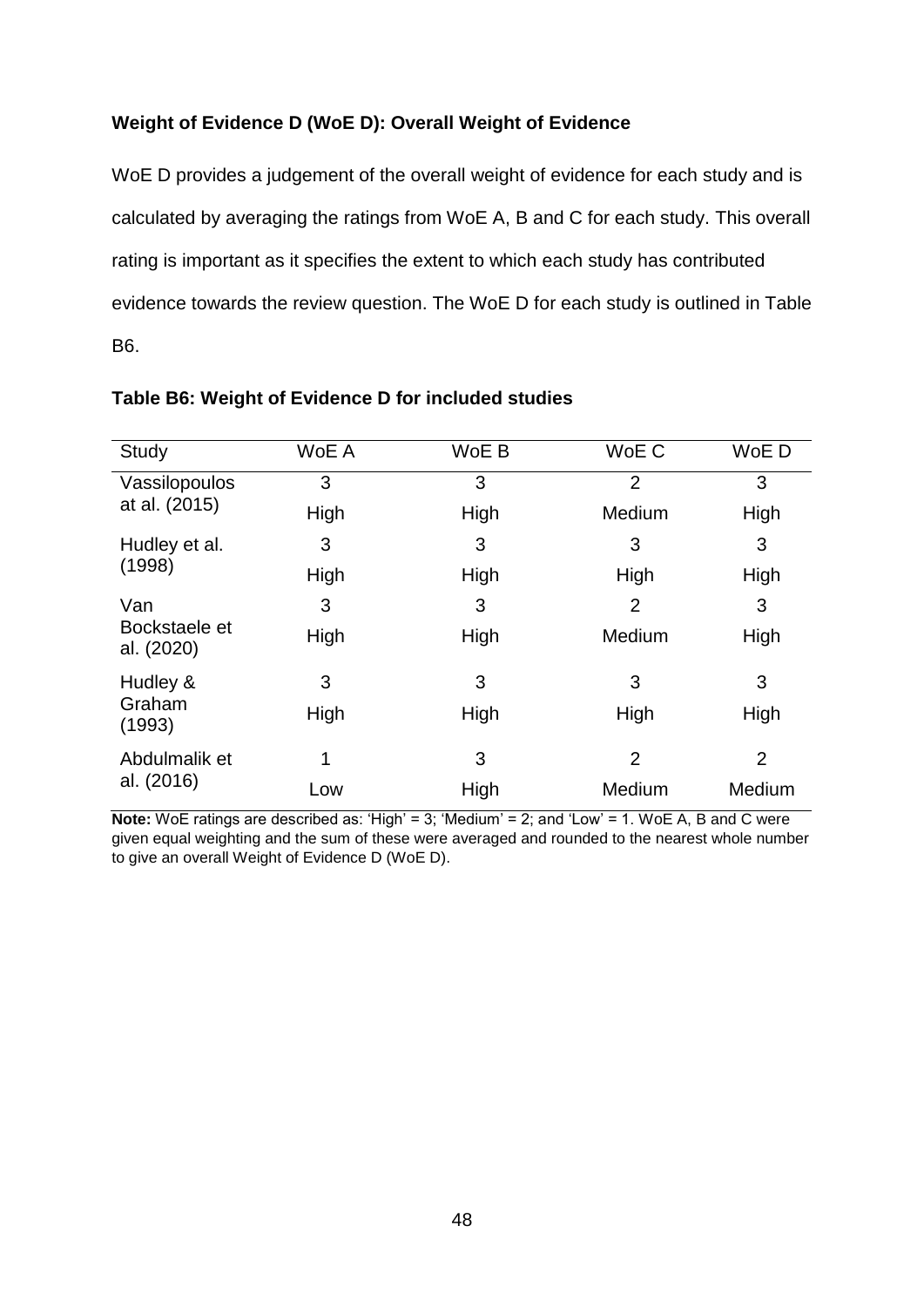### **Appendix C**

### **Adaptations made to the WoE A coding protocol (Gersten et al., 2005)**

Changes were made to Gersten et al.'s (2005) coding protocol to improve the clarity of the text and ensure it was appropriate for the review question posed. Deletions are shown by strikes through the text, additional text is in {curly brackets}, and the rationale for the changes are written in [square brackets]. All other text is the same as the original. As a result of these changes, there were ten desirable criteria rather than the original 8. The criteria of Gersten et al. (2005) for a 'high' quality study were altered to require 5, rather than 4, desirable criteria and this is shown in Table B1 above.

### **Essential Quality Indicators**

### *Quality indicators for describing participants*

Was sufficient information provided to determine/confirm whether the participants demonstrated the disability (ies) or difficulties presented?

[Rationale: 'difficulties' is more appropriate terminology than 'disabilities' in relation to the concept of aggression]

Were appropriate procedures used to increase the likelihood that relevant characteristics of participants in the sample were comparable across conditions?

Was sufficient information given characterizing the interventionists {instructors} or teachers provided? Did it indicate whether they were comparable across conditions?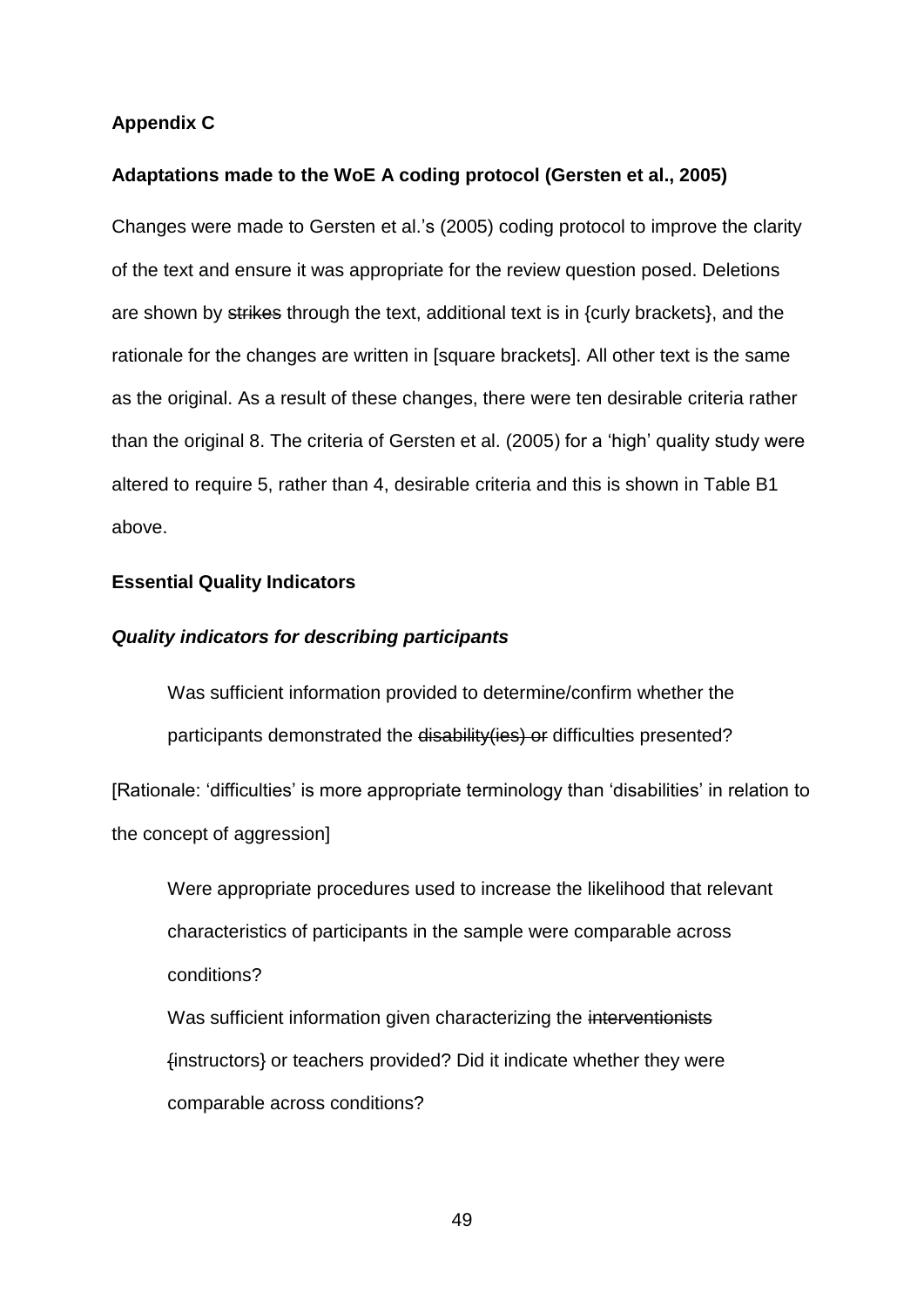[Rationale: change of 'interventionists' to 'instructors' to ensure consistency in the language used throughout this review]

# *Quality indicators for implementation of the intervention and description of comparison* **conditions**

Was the intervention clearly described and specified?

Was the fidelity of implementation described and assessed?

Was the nature of services provided in comparison conditions described?

### *Quality indicators for outcome measures*

Were multiple measures used to provide an appropriate balance between measures closely aligned with the intervention and measures of generalised performance? Were outcomes for capturing the intervention's effect measured at the

appropriate times?

### *Quality indicators for data analysis*

Were the data analysis techniques appropriately linked to key research questions and hypotheses? Were they appropriately linked to the unit of analysis in the study?

Did the research report include not only inferential statistics but also effect size calculations?

### **Desirable Quality Indicators**

Was data available on attrition rates among intervention samples? Was severe overall attrition documented? If so, is attrition comparable across samples? Is overall attrition less than 30%?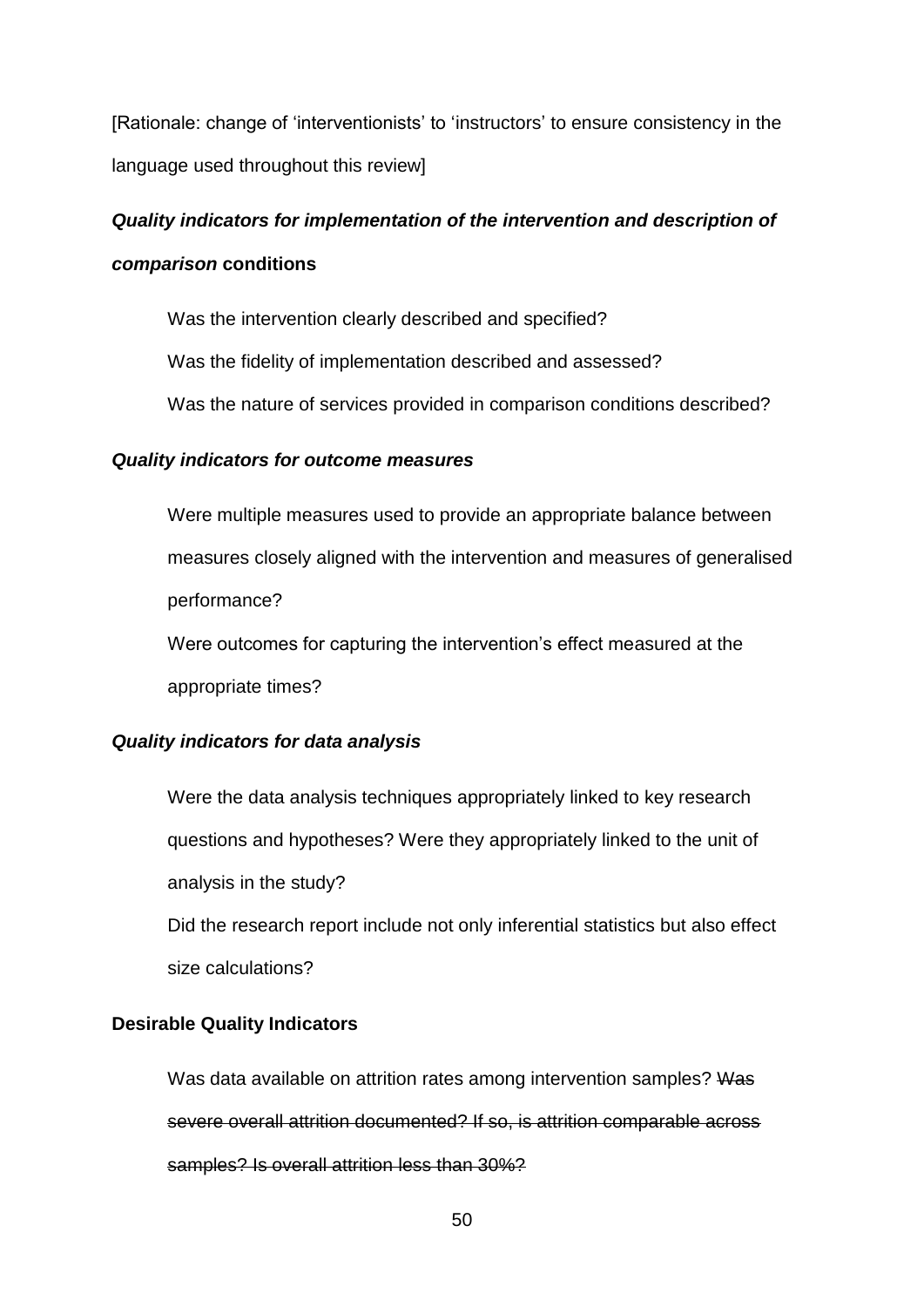{Was severe overall attrition (30% or more) avoided? Is attrition comparable across samples?}

[Rationale: It was possible that some studies may meet the first part of the criteria but would still be coded negatively if they did not meet the second part, therefore the questions were split into two parts to allow for each to be graded separately (see {…} above for additional question)]

Did the study provide not only internal consistency reliability but also testretest reliability and interrater reliability (when appropriate) for outcome measures? Were data collectors and/or scorers blind to study conditions and equally (un)familiar to examinees across study conditions? {Were data collectors and/or scorers blind to study conditions and equally

(un)familiar to examinees across study conditions?}

[Rationale: It was possible that some studies may meet the first part of the criteria but would still be coded negatively if they did not meet the second part, therefore the questions were split into two parts to allow for each to be graded separately (see {…} above for additional question)]

Were outcomes for capturing the intervention's effect measured beyond an immediate post-test?

Was evidence of the criterion-related validity and construct validity of the measures provided?

Did the research team assess not only surface features of fidelity implementation (e.g. number of minutes allocated to the intervention or teacher/interventionist following procedures specified), but also examine quality of implementation?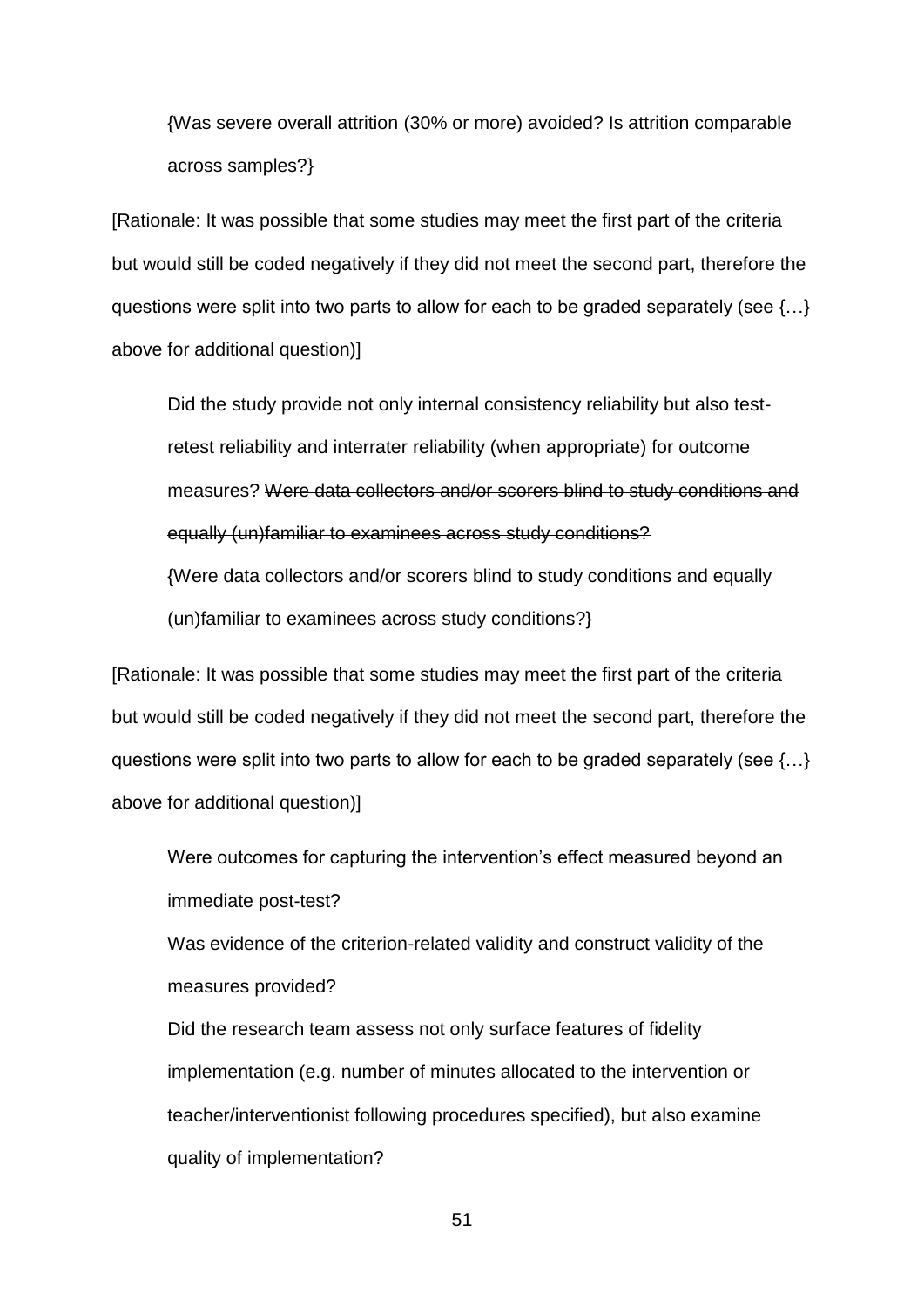Was any documentation of the nature of instruction or series provided in comparison conditions?

Did the research report include actual {written,} audio or videotape excerpts that capture the nature of the intervention?

[Rationale: It would be possible for a study to capture the nature of the intervention in written form with similar levels of ecological validity to audio or videotape excerpts therefore it was deemed that this should be included as a further option]

Were results presented in a clear, coherent fashion?

| <b>Overall Rating of Evidence:</b> |  | $\square$ 2 |  |  |
|------------------------------------|--|-------------|--|--|
|------------------------------------|--|-------------|--|--|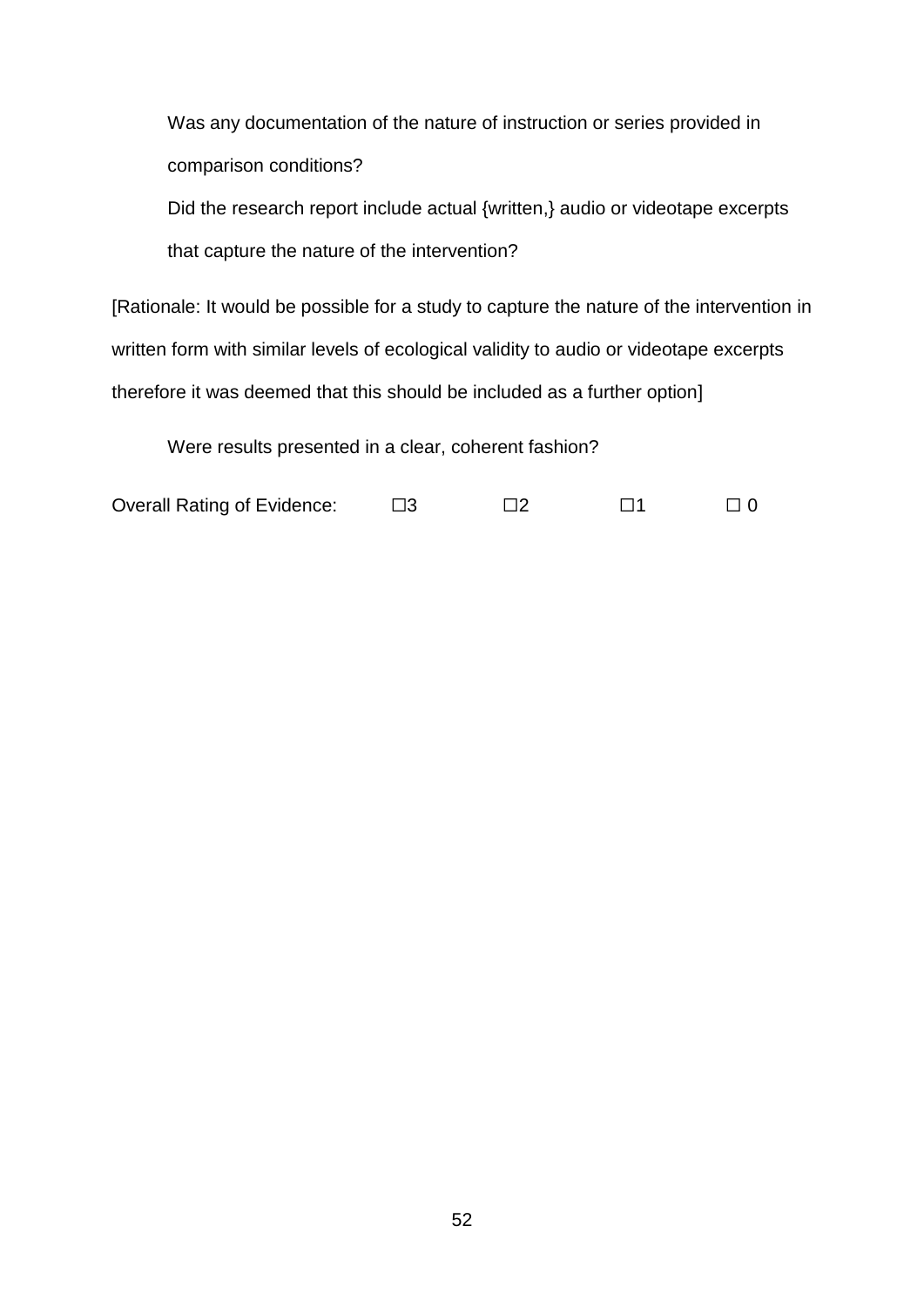## **Appendix D**

## **Example of a completed WoE A coding protocol from one study**

## **Coding protocol:**

Gersten, R., Fuchs, L. S., Compton, D., Coyne, M., Greenwood, C, & Innocenti, M. (2005). Quality indicators for group experimental and quasi-experimental research in special education. Exceptional Children, 71, 149-164.

**Study 1:** Vassilopoulos et al. (2015)

## **Essential Quality Indicators**

## *Quality indicators for describing participants*

Was sufficient information provided to determine whether the participants demonstrated the difficulties presented?

**XXYes** 

 $\Box$  No

☐ Unknown/Unable to Code

Were appropriate procedures used to increase the likelihood that relevant characteristics of participants in the sample were comparable across conditions?

**X** Yes

☐ No

☐ Unknown/Unable to Code

Was sufficient information given characterizing the instructors or teachers provided? Did it indicate whether they were comparable across conditions?

☐ Yes

 $\boxtimes$  No

☐ Unknown/Unable to Code

## *Quality indicators for implementation of the intervention and description of comparison conditions*

Was the intervention clearly described and specified?

**XX** Yes

 $\Box$  No

☐ Unknown/Unable to Code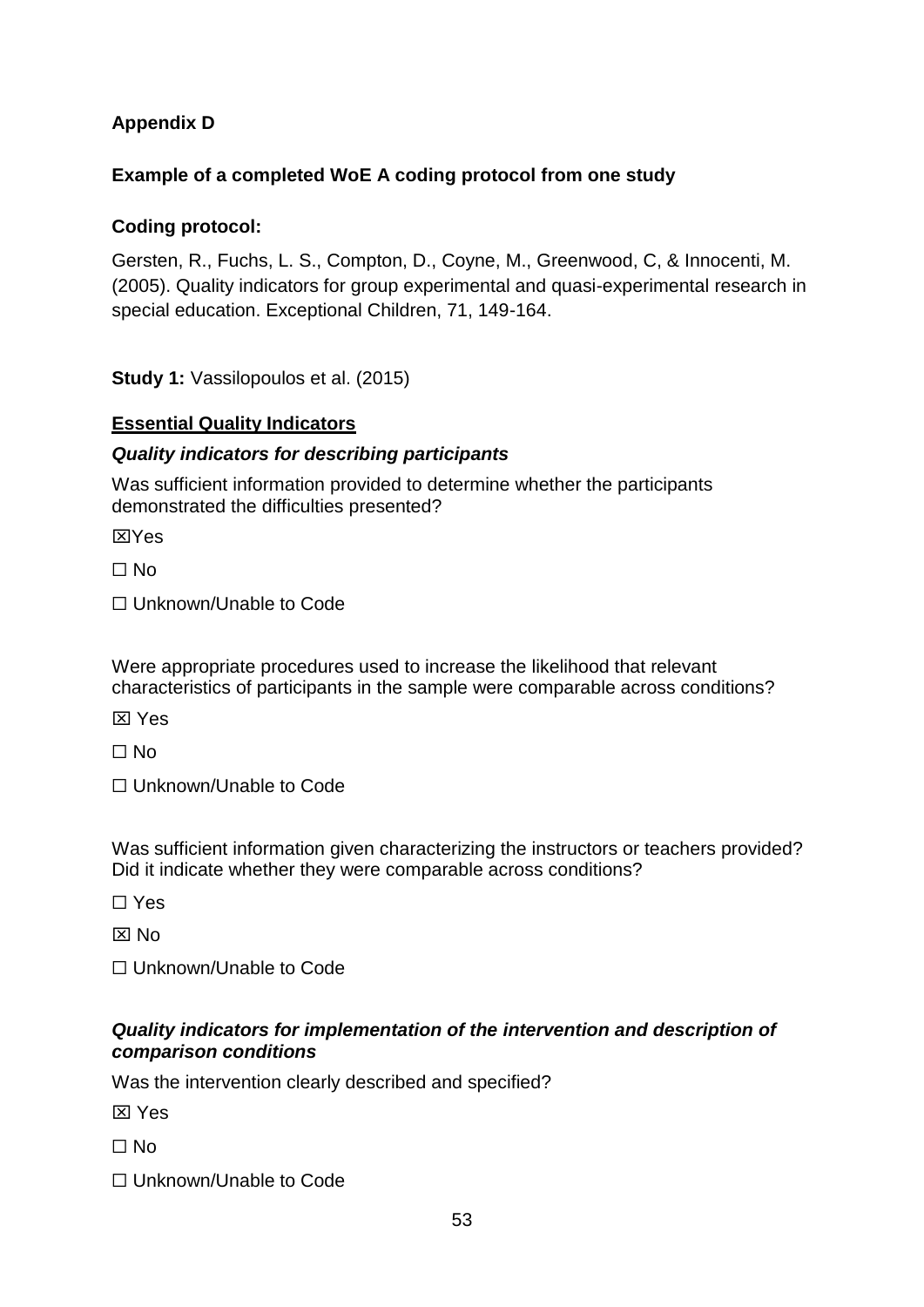Was the fidelity of implementation described and assessed?

**XX** Yes

 $\Box$  No

☐ Unknown/Unable to Code

Was the nature of services provided in comparison conditions described?

 $\boxtimes$  Yes – test-retest – no intervention condition

 $\Box$  No

☐ Unknown/Unable to Code

## *Quality indicators for outcome measures*

Were multiple measures used to provide an appropriate balance between measures closely aligned with the intervention and measures of generalised performance?

**XX** Yes

☐ No

☐ Unknown/Unable to Code

Were outcomes for capturing the intervention's effect measured at the appropriate times?

 $\boxtimes$  Yes – pre and post assessment

☐ No

☐ Unknown/Unable to Code

## *Quality indicators for data analysis*

Were the data analysis techniques appropriately linked to key research questions and hypotheses? Were they appropriately linked to the unit of analysis in the study?

**XX** Yes

 $\Box$  No

☐ Unknown/Unable to Code

Did the research report include not only inferential statistics but also effect size calculations?

 $\boxtimes$  Yes – partial eta squared = .18 equates to Cohen's d = 0.94

☐No

☐ Unknown/Unable to Code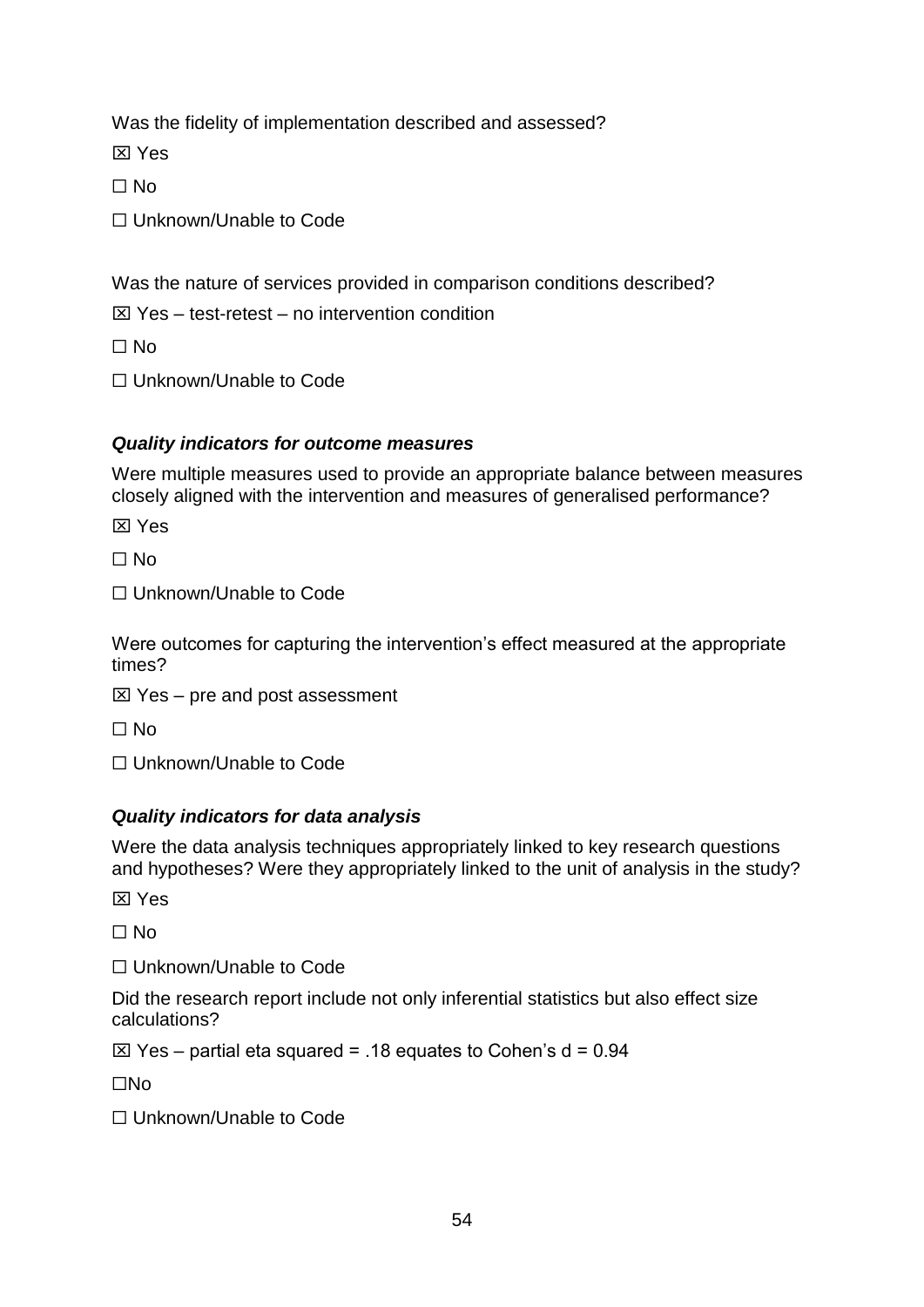## **Desirable Quality Indicators**

Was data available on attrition rates among intervention samples?

 $\boxtimes$  Yes – assume no one left the study based on N reported in results being same as in methods section

 $\Box$  No

☐ Unknown/Unable to Code

Was severe overall attrition (30% or more) avoided? Is attrition comparable across samples?

**X** Yes

 $\Box$  No

☐ Unknown/Unable to Code

Did the study provide not only internal consistency reliability but also test-retest reliability and interrater reliability (when appropriate) for outcome measures?

**X** Yes

 $\Box$  No

☐ Unknown/Unable to Code

Were data collectors and/or scorers blind to study conditions and equally (un)familiar to examinees across study conditions?

☐ Yes

☐ No

Unknown/Unable to Code

Were outcomes for capturing the intervention's effect measured beyond an immediate post-test?

☐Yes

 $\overline{X}$  No

☐ Unknown/Unable to Code

Was evidence of the criterion-related validity and construct validity of the measures provided?

☐ Yes

 $\overline{X}$  No

☐ Unknown/Unable to Code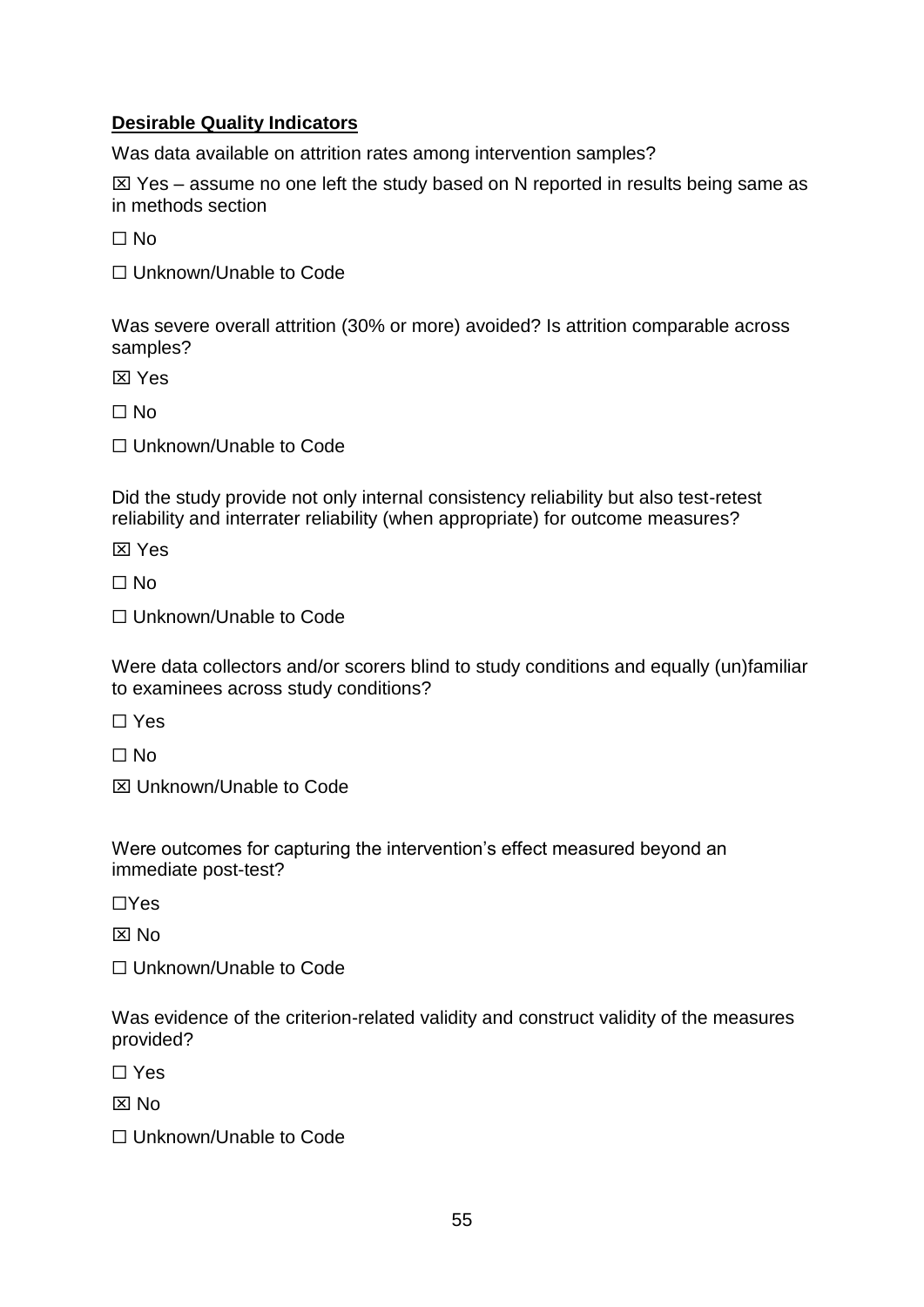Did the research team assess not only surface features of fidelity implementation (e.g. number of minutes allocated to the intervention or teacher/interventionist following procedures specified), but also examine quality of implementation?

☐ Yes

 $\boxtimes$  No

☐ Unknown/Unable to Code

Was any documentation of the nature of instruction or series provided in comparison conditions?

 $\boxtimes$  Yes – no intervention control group – test-retest

☐ No

☐ Unknown/Unable to Code

Did the research report include actual written, audio or videotape excerpts that capture the nature of the intervention?

 $\boxtimes$  Yes – written examples of materials used

 $\Box$  No

☐ Unknown/Unable to Code

Were results presented in a clear, coherent fashion?

**X** Yes

 $\Box$  No

☐ Unknown/Unable to Code

Overall Rating of Evidence:  $\boxtimes$  3  $\Box$  2  $\Box$  1  $\Box$  0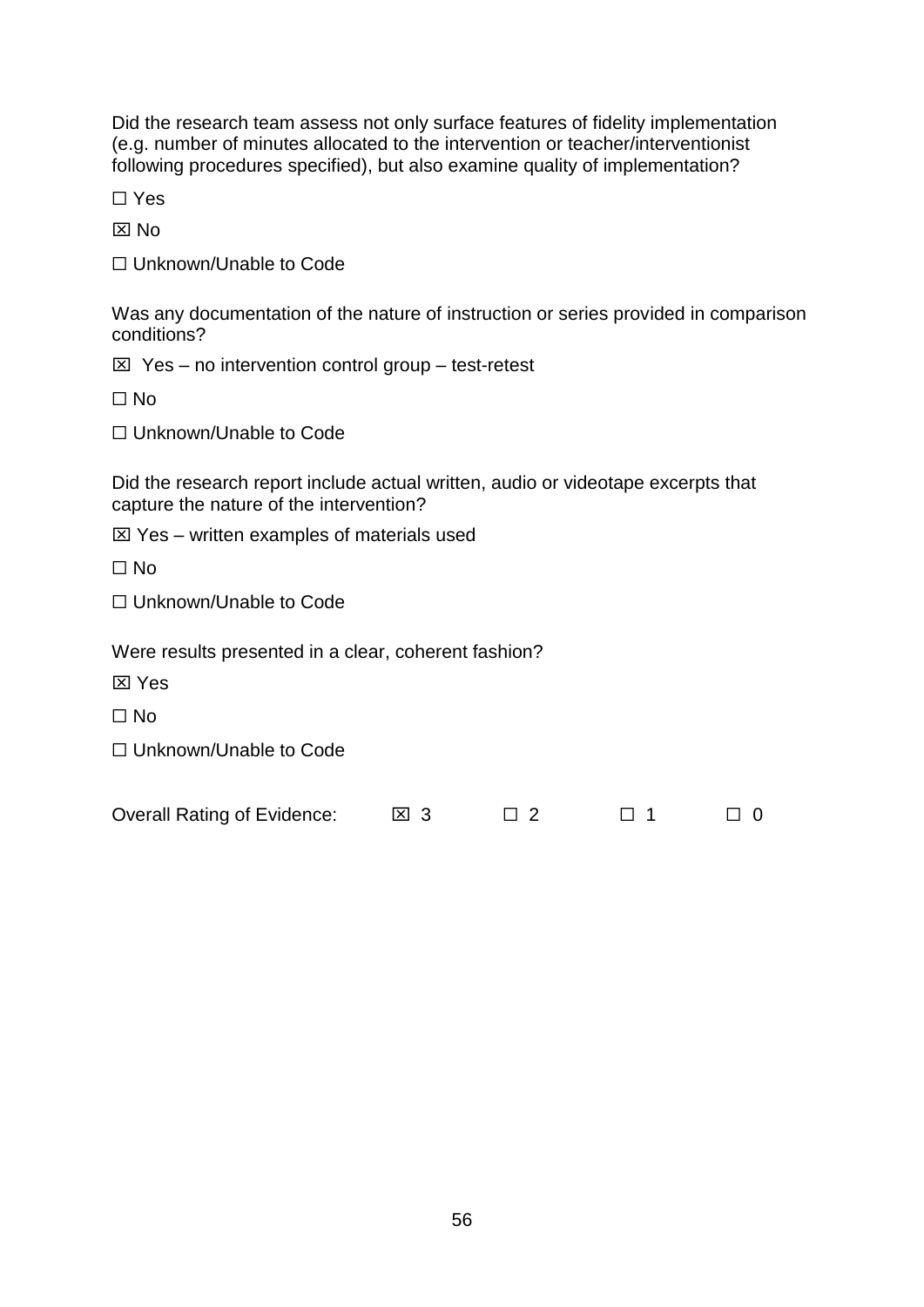## **Example of a completed WoE B coding protocol from one study**

## **Coding protocol:**

Created for the purposes of this review. Criteria rationale based on "Typology of evidence" recommendations for research best suited to studying the effectiveness of interventions (Petticrew and Roberts, 2003).

**Study 1:** Vassilopoulos et al. (2015)

## **Criteria WoE B Rating Criteria 3**

Randomised Controlled trials (RCTs)

At least one control/comparison group

## **Criteria WoE B Rating Criteria 2**

Cohort studies or Quasi-experimental studies (non-random assignment):

At least one control/comparison group

## **Criteria WoE B Rating Criteria 1**

Research that collects qualitative data, surveys, non-experimental studies:

No control/comparison group

Overall Rating of Evidence:  $\boxtimes$  3  $\Box$  2  $\Box$  1  $\Box$  0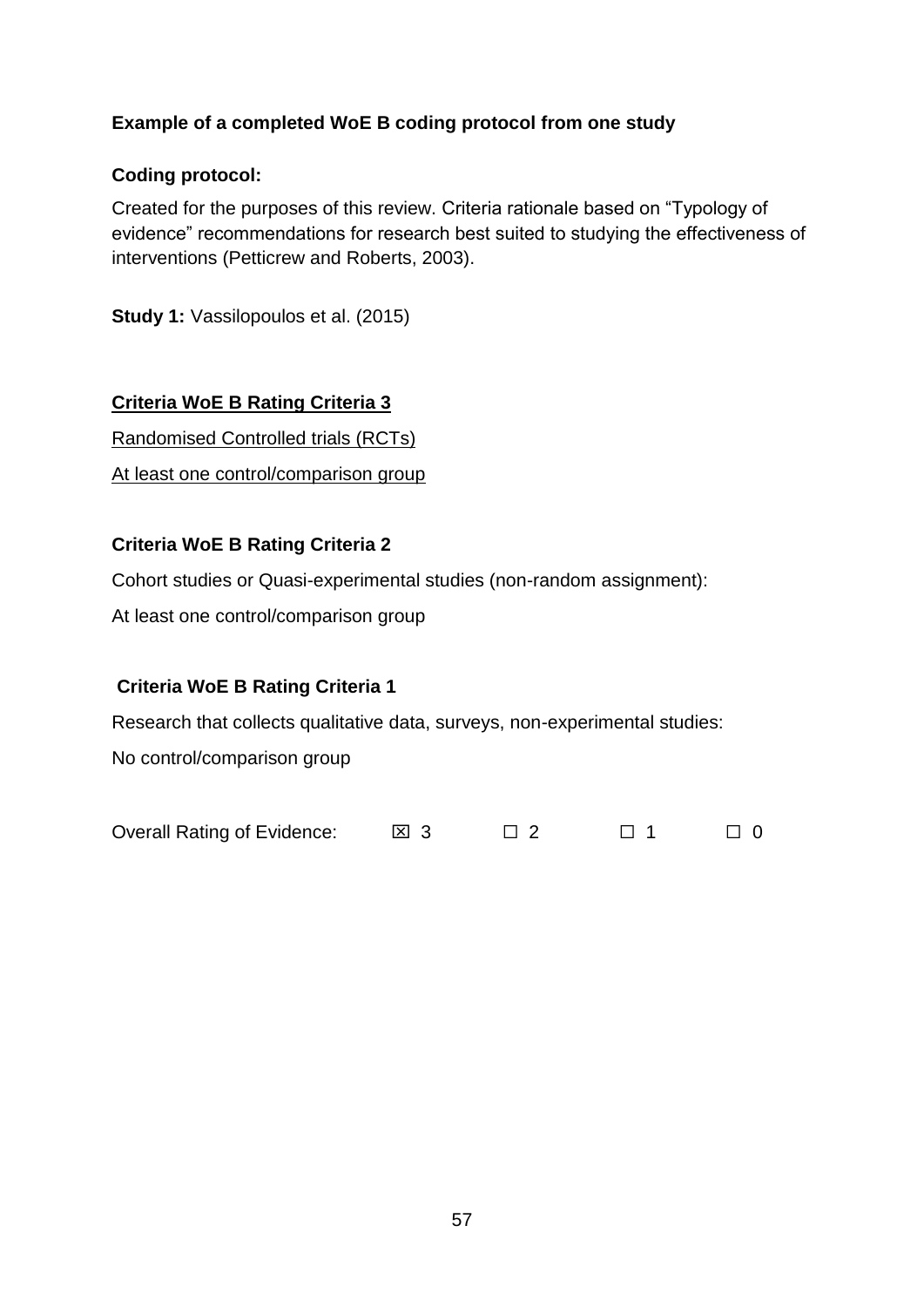## **Example of a completed WoE C coding protocol from one study**

## **Coding protocol:**

Created for the purposes of this review.

**Study 1:** Vassilopoulos et al. (2015)

## **A. Intervention**

3- Attribution retraining is the primary intervention or the core feature of the main intervention condition.

2- Attribution retraining is combined with another intervention.

1- Attribution retraining is the secondary or tertiary intervention.

*As many studies combine attribution retraining with other interventions, it is important to understand how significant of a feature attribution retraining was in the intervention condition.* 

## **B. Outcomes**

3- Outcomes have been measured using a standardised assessment of aggression.

2- Outcomes have been measured using a teacher/instructor constructed assessment of aggression and peer rating scale.

1- Outcomes have been measured using an assessment that indirectly measures aggression.

*This question focuses on the effect of attribution retraining on aggression, so outcome measures must accurately measure this. Standardised and/or validated measures will produce a more accurate portrayal.*

## **C. Setting**

3 The intervention was conducted in a classroom setting.

2- The intervention was carried out in a separate location within a school.

1- The intervention was carried out in a non-school setting such as a psychology lab or office.

*As the intervention is intended to be used in school, the study should also take place in a realistic school setting in order for results to be generalisable.*